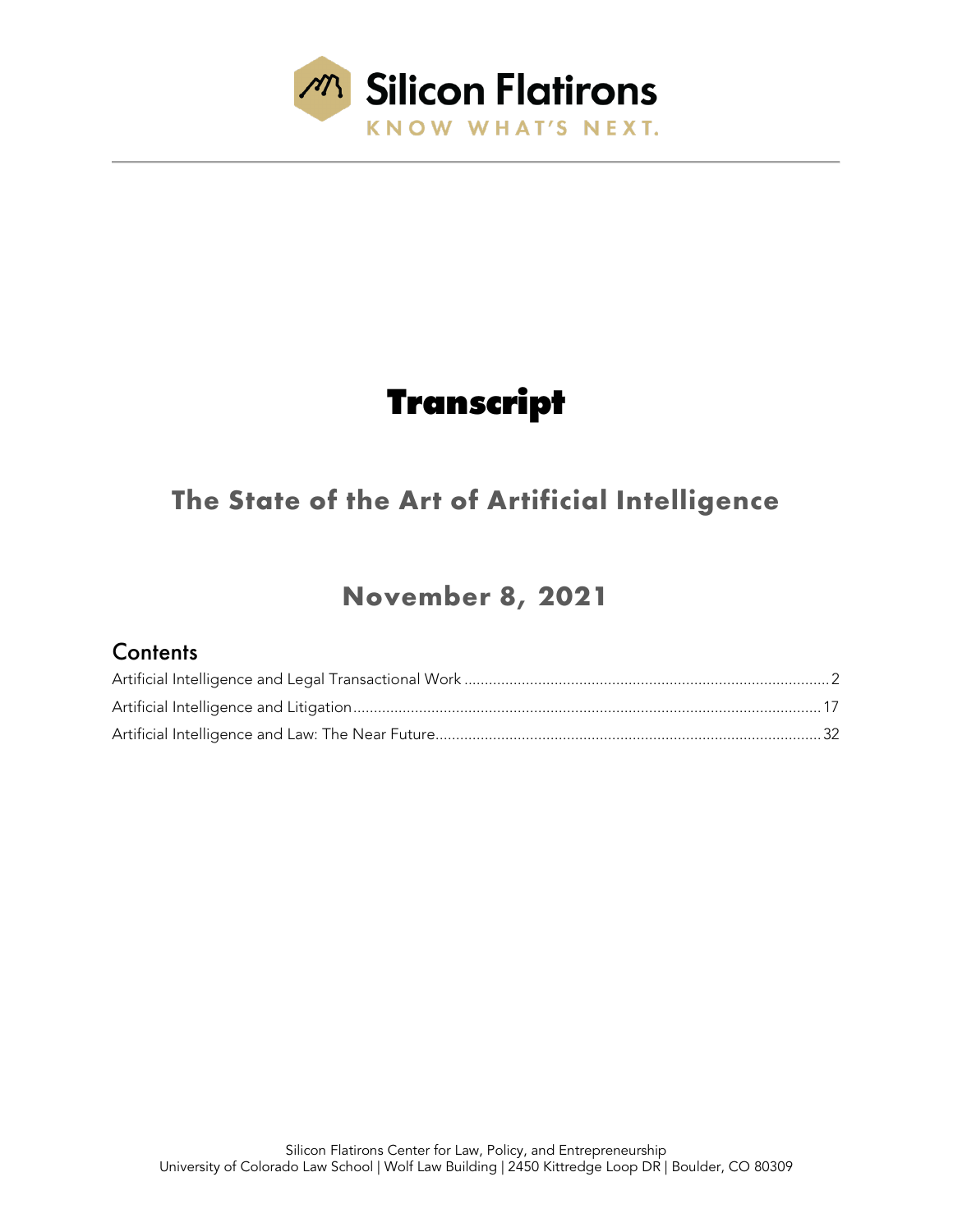## <span id="page-1-0"></span>Artificial Intelligence and Legal Transactional Work

[https://www.youtube.com/watch?v=ZqHiU-O3xm4&list=PLTAvIPZGMUXM](https://www.youtube.com/watch?v=ZqHiU-O3xm4&list=PLTAvIPZGMUXM-qNUiETa388qLfZuyRndI&index=1)[qNUiETa388qLfZuyRndI&index=1](https://www.youtube.com/watch?v=ZqHiU-O3xm4&list=PLTAvIPZGMUXM-qNUiETa388qLfZuyRndI&index=1)

[00:00:02.32] HARRY SURDEN: Hello, and welcome to our conference on the State of the Art of Artificial Intelligence in the Practice of Law at the Silicon Flatirons Center at the University of Colorado Law School. I'm Harry Surden and I'm professor of law at the University of Colorado, and director of the Silicon Flatirons Center Artificial Intelligence Initiative. We're so pleased to have you here.

[00:00:24.45] Let me begin by thanking the many people who worked so hard to make this event happen, including Amie Stepanovich, Eileen Brown, Nate Mariotti, Sara Schnittgrund, and the rest of the amazing Silicon Flatirons staff, and student volunteers. And also the terrific staff of the law school and leadership and my excellent faculty directors.

[00:00:46.91] It's also a Silicon Flatirons custom to begin by acknowledging the first peoples upon whose traditional land the University of Colorado now sits. So today, we are going to be talking about artificial intelligence in the practice of law. And we have a terrific lineup of experts in this field. And it's important to acknowledge that our goal is to provide a discussion about the state of the art of artificial intelligence in law, but have it firmly rooted in evidence.

[00:01:19.88] And as many of you may have encountered in the world, much of the discussion about artificial intelligence outside of law, in the world generally, often comes with some hyperbole exaggeration and outright speculation. So sometimes this exaggeration or hyperbole occurs because somebody is trying to sell you an artificial intelligence-enabled product or sometimes it's just simple misunderstandings about the underlying technology and its capabilities. Or sometimes it's just about trying to attract media attention or clicks or marketing.

[00:01:56.78] So that is not our goal here. Our goal is to have a discussion firmly rooted in the evidence acknowledging both the amazing capabilities of artificial intelligence, but equally much, its limits. Recognizing its promise when it is due but also being careful not to overpromise and to realize what artificial intelligence can do in the current and near time.

[00:02:23.55] So without saying, let me do acknowledge that today's artificial technology has been capable of many amazing feats outside of law, from self-driving vehicles to language translation. Many of these have been enabled by a family of artificial intelligence techniques called machine learning that involve spotting patterns in data.

[00:02:46.20] But on the other hand, I also want to acknowledge for those of you who do not study the field closely, the limits of current and near-term artificial intelligence-- AI technology. So despite its name artificial intelligence, is a bit of a misnomer today. Despite what the media suggests, today's artificial intelligence is not what is often referred to as strong AI. So strong AI would be the AI of the movies or science fiction where artificial intelligence systems can think at a level that meets or exceeds humans and lots of different ways.

[00:03:22.97] Such an AI system would be capable of arbitrary conversations about any topic or engage in abstract reasoning about philosophy or what have you. And in my opinion, and I do spend a lot of time studying the state of the art and working with the technologies, there is no evidence that we're anywhere close to that in the near term, at least in a five-year time frame or many even several years out. But I think it's hard to project beyond the five-year time frame.

[00:03:54.41] Rather, most modern AI systems while capable of amazing results in certain areas, lack the ability to engage in abstract reasoning or common sense. So just to give you an amusing example, I not that long ago, was testing out the state of the art AI system which is a deep learning system well known to have what's known as 180 billion parameters. So it's said to be very advanced.



**M** Silicon Flatirons



Colorado Law UNIVERSITY OF COLORADO BOULDER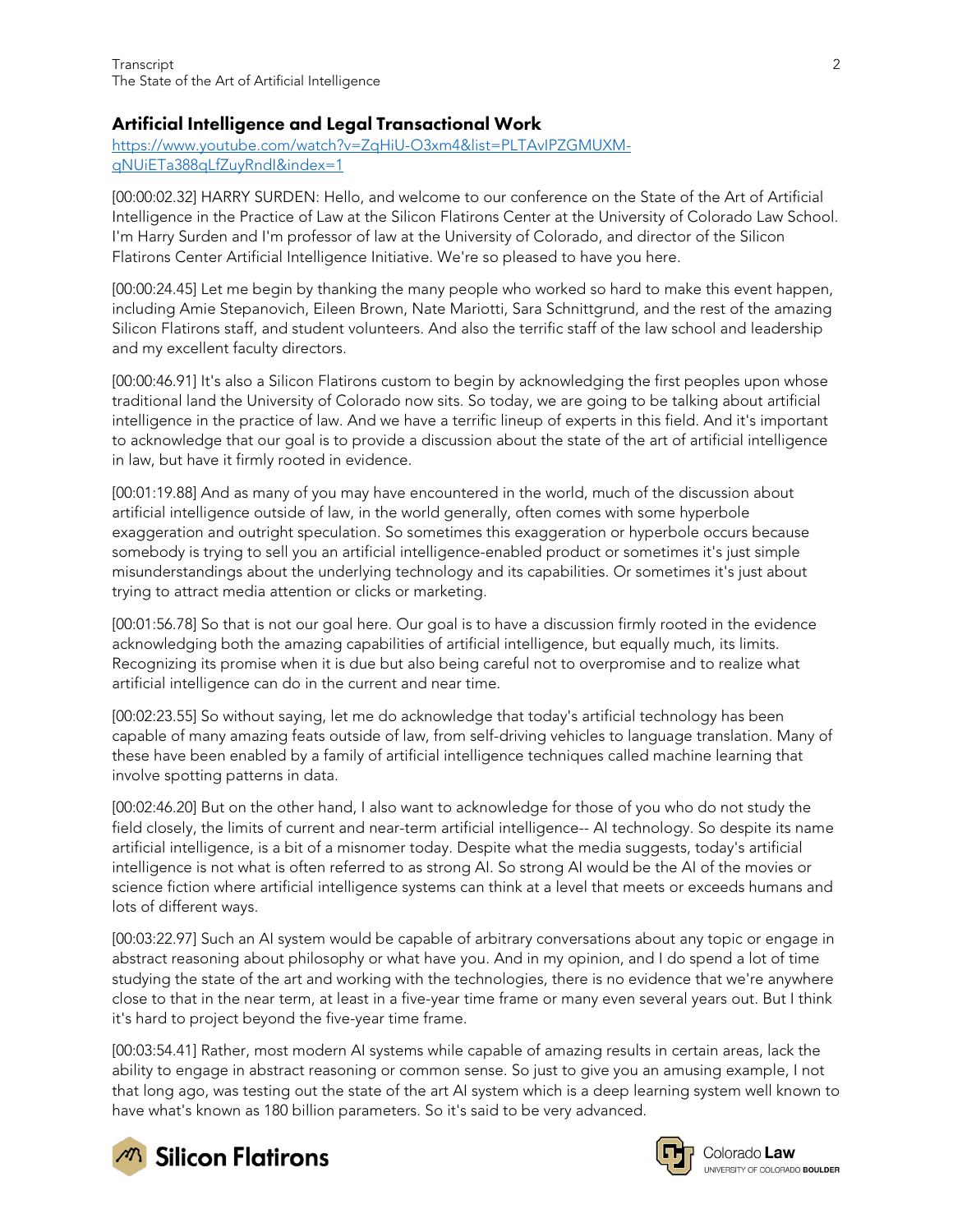[00:04:21.35] And I tested it out with a series of common sense questions that a toddler could answer. So when I asked it a kind of silly question, how many legs do a banana have, to which a toddler would laugh and say, bananas don't have legs, multiple artificial intelligence systems of this variety confidently answered, bananas have 1,000 legs.

[00:04:45.92] And the reason is, a lot of this is pattern-based, and when you ask a silly common sense question like that, no one has ever bothered to write down the fact that we all know that bananas do not have legs, where a toddler would know that. So all this is not to say that artificial intelligence hasn't been capable of amazing feats, it's just that we have to be cognizant of its limits.

[00:05:09.94] So with that in mind, we are going to see some of the interesting feats that have been capable in AI in law, and we're going to-- starting our first panel with a terrific set of panelists looking at artificial intelligence and the use of transactional legal practice. In the interest of time, I am not going to have complex biographies of our expert panelists, but let me say, just introduce them briefly and dive directly into our panel.

[00:05:50.41] Joining me in no particular order is Dr. Jason Adaska who is the director of Innovation Labs at Holland and Hart LLP. Also joining me, Stephanie Curcio who is not only an IP attorney but also the cofounder and CEO of Legalicity-- NLPatent a patent AI startup. And last but not least is Roland Vogl from Stanford University who is the executive director of the CodeX Center-- the Stanford Center for Legal Informatics.

[00:06:30.01] So let us dive right in and let me address the first question to Jason, and then we'll open this up to the panelists more broadly. So Jason, in your view, what are some examples where AI is actually being used successfully in transactional practice?

[00:06:51.38] JASON ADASKA: Great. Great question. Thanks, Harry, and obviously, thanks, everybody, for providing this opportunity to talk to this group. So I think that what's interesting about AI in transactional practices or law in general is that people have been waiting for there to be a big sea change where suddenly AI arrives on the scene. And I think what's actually happening is something that's more of a gradual evolution.

[00:07:17.04] There's been a set of tools that people have used, those tools are getting more capable and they're getting more features, they're able to kind of tackle more complicated problems. But we're not seeing a big phase shift. So some of the things that I think I would point to as being big wins for AI in transactional practice are actually things that people probably don't always point to as being the state of the art most advanced AI.

[00:07:47.43] I'll start with what I think are probably the highlights. Doc review is probably top of the list. So for those that don't-- I kind of know this set of AI tools. If you're in a transactional practice you're real estate, you're doing mergers and acquisitions, a lot of times you're dealing with contracts or sets of contracts.

[00:08:07.35] There are a set of AI-driven tools that can look at a contract and essentially identify portions of it to-- they're relevant for different clauses, in some cases being able to extract information automatically out of it. And they can do this even though there's a lot of variation in what the language is for those clauses, exactly where the data-- where that data lies.

[00:08:32.79] That is built on a set of natural language processing tools that have been around for a while but have gotten increasingly more sophisticated. So now-- there's actually a lot of players in this space, and I've seen at our firm, both the folks doing M&A work, [INAUDIBLE] folks in real estate work, have started to use these tools to be more efficient.



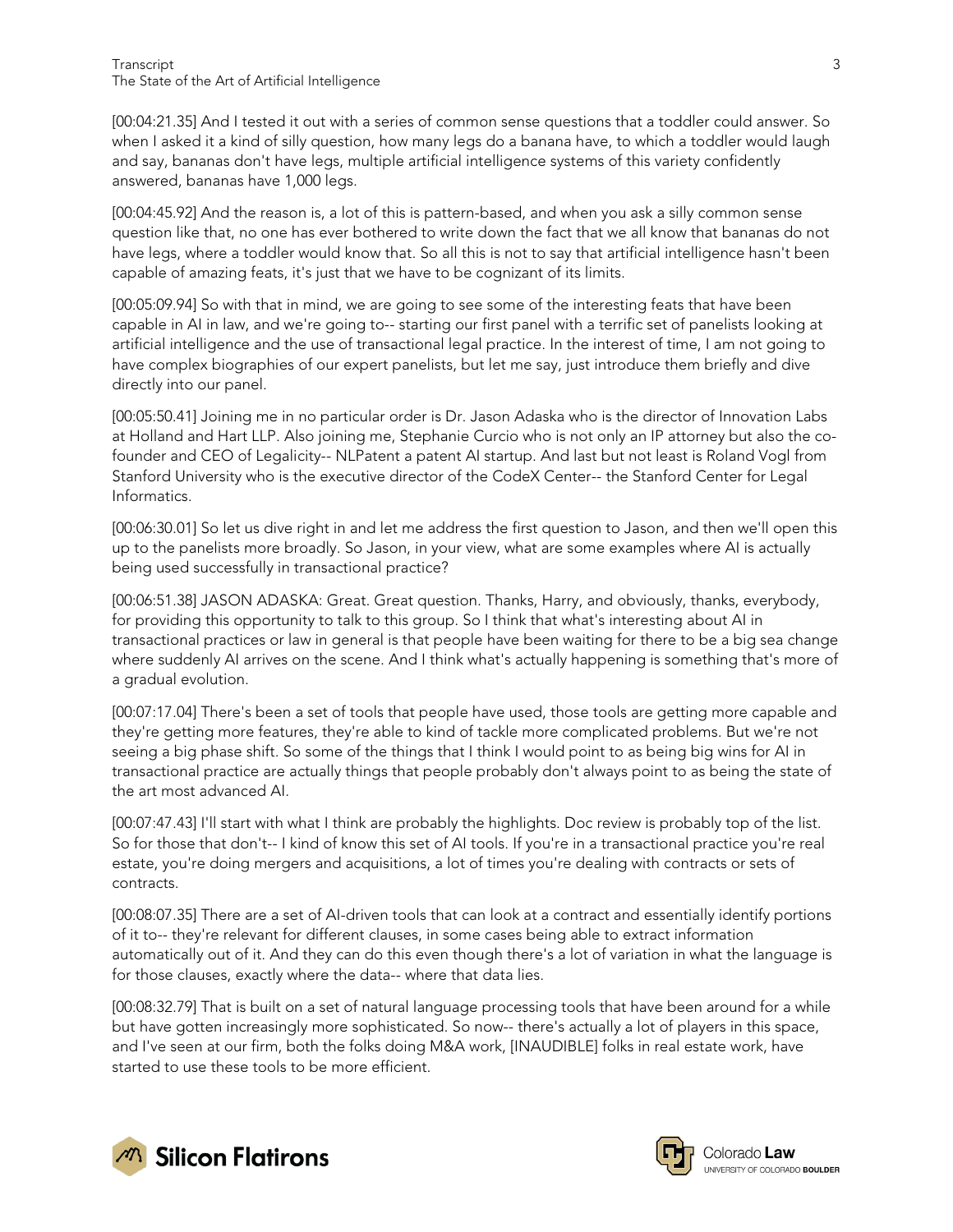[00:08:55.03] One of the caveats, I guess, I'll add to all the AI tools that I've seen in practice and kind of speaks to your point Harry, about where is the state of the art? Most of these are still very much human in the loop. So we're not having doc review tools that are basically analyzing the contract and spitting out the results directly to a client.

[00:09:18.22] Those are still attorneys or in some cases, paralegals using this essentially to gather information more efficiently to look over a larger set of documents. It would just be very time-intensive. So it's an efficiency tool. Another area that I think is relevant that I've seen people use, is in the area of kind of legal research-- that now we're talking transactional practice and most of the kind of tools that people think about in this space are kind of your kind of case law search where you can find relevant things, not just by keywords but by more kind of semantic queries.

[00:09:59.70] I do a lot of work in intellectual property practice. And there are similar sets of tools for that area. If you're doing a kind of patent work and you want to understand whether a patent that you're working on for a client is novel or not, there are tools that allow you to search across the space of patents efficiently with finding just similar kinds of documents based on what the invention is that your client has.

[00:10:28.95] Similar things on the trademark space, if you want a distinctive mark, being able to search the set of images efficiently, being able to look at not just, does this look the same, but does it have some of the same elements? Does it have an apple? Does it have a bird? Some combinations of those things. The ability to look at text and have that translated to images is not something that's just being used by some attorneys, but there's actually organizations, right?

[00:10:59.19] WIPO, for instance, has a set of tools that they are using, for those that are analyzing trademarks, to see whether they're distinctive, they're being used. So I'd say there's a big space of what I would call legal research that is definitely being used and very successful. A third area that I find interesting in how banal it is but also how impactful it can be. I have yet to meet an attorney that does not dislike having to keep track of billable hours and billing narratives.

[00:11:38.34] There's a whole set of tools again, that are in this natural language processing space that can look at billing narratives and either help classify them or in some cases, help an attorney generate them more efficiently. I've seen both ends of those. I think there's more adoption on the in-house side for larger companies that are trying to kind of get a sense of what their outside counsel are doing where they're spending some time.

[00:12:07.75] There's a whole set of tools that I think are starting to affect transactional attorneys from the client's side that are looking at their billing narratives and they're using AI to kind of classify those. As I said, I think those would be kind of highlight areas, there's a lot of small ones. Obviously, individuals experience AI in large and small ways just in their day-to-day-- you know, you're doing text messages, you're writing an email, and you have some suggestions for completions but--

[00:12:39.61] It's an exciting field but I think it's still very much a human in the loop for the tools that are actually being used.

[00:12:45.21] HARRY SURDEN: Great. Thank you, Jason. So what I'm hearing a lot of our AI being used as sort of decision support systems for humans to make better decisions in large amounts of information.

[00:12:57.03] JASON ADASKA: 100%, 100%.

[00:12:58.23] HARRY SURDEN: Thanks. So let me throw out the same question to either Stephanie or Roland. Just raise your hand and I'll call on you. What are some examples where you're seeing AI being used successfully in transactional practice out there in the world?



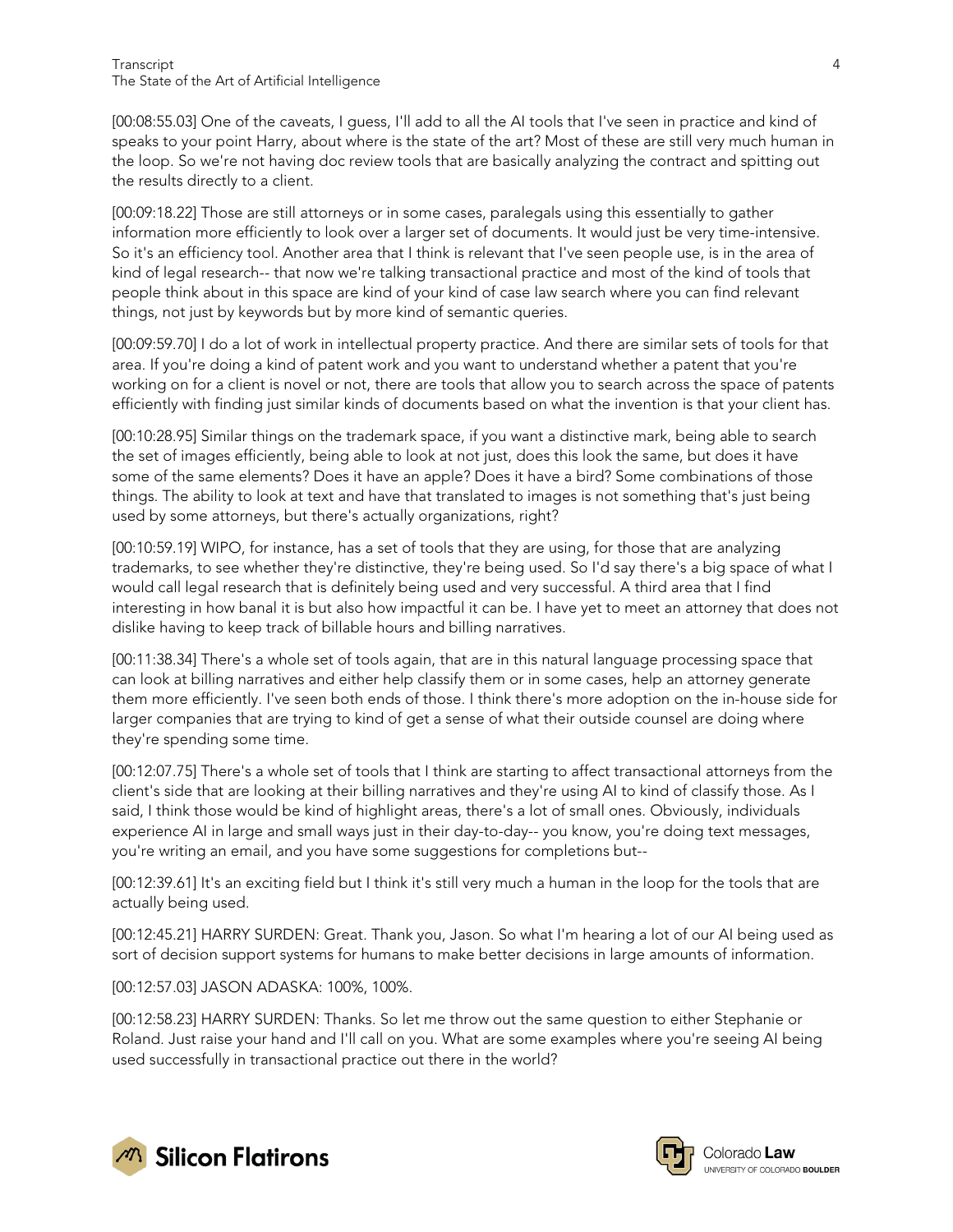[00:13:13.20] STEPHANIE CURCIO: I can jump in and add some comments. So I agree with everything, of course, that Jason just mentioned. And on top of what he mentioned, we are also seeing tools being developed for prediction. So predicting various different things like outcomes or how something will be treated, for example, in employment law, I know of tools that will predict whether a certain individual will be treated more like an employee or an independent contractor.

[00:13:41.06] And I'll give it a certain set of facts. And on the IP side, we do some research in prediction as well. Patent data is very nice to work with because there's so much of it, and it's so well labeled. And being able to analyze to predict whether certain outcomes are more likely is really useful in prosecution- patent prosecution when you're submitting a patent application to the patent office.

[00:14:10.37] So is it likely that your idea is patentable given various different criteria, is now something that can be somewhat predicted on a pretty granular level, which is really exciting and interesting area of research that we're up to.

[00:14:26.53] HARRY SURDEN: Great. Thanks, Stephanie. So yeah. Patent and IP seems like a real early adopter area of AI. Roland?

[00:14:38.57] ROLAND VOGL: All right. Well, thank you. I think Jason and Stephanie gave a lot of great examples. I would probably add to the good old fashioned AI examples for how law firms are packaging some of their knowledge into expert systems that their clients can use and navigate through a certain area of law or even you go through a legal chat bot kind of experience.

[00:15:12.71] It's somewhat distinct from the data-driven approach-- machine learning NLP approaches of the examples that Jason and Stephanie gave. And then I would also say we see AI used in interesting ways for matchmaking between lawyers and clients. So using algorithms to match the right client with the right lawyer is happening in a consumer facing legal practice but also high stakes. There are platforms that are matching fortune 500 companies with top 100 law firms.

[00:15:58.07] And so those are some of the other areas that maybe are not so much talked about. And then in IP practice, yes, I think that's a pretty-- it's an area of a lot of AI for smart drafting, contextual searching, guided reading, those kinds of things.

[00:16:25.16] HARRY SURDEN: Great, Roland. And I'm really glad that you mentioned good old fashioned AI or symbolic and rules-based AI because it's actually quite a rich and developed area-- artificial intelligence that often gets overshadowed. I think primarily because it's been so successful in its limited domains, and it kind of just blends into the system so successfully that you kind of just ignore it in the background. Jason, did you want to add on to that?

[00:16:53.49] JASON ADASKA: Yeah, yeah. I think that's a great point. I mean, we've seen-- I think this kind of goes under the heading of some technology that's evolved kind of quietly behind the scenes and is not what people tend to think of in the media with AI now. But you know, I've found law is one of the unique areas where that type of AI is really relevant, right?

[00:17:16.85] You know, we've had projects internally that are developing expert systems for different practice areas that are going through some of the same processes over and over. And again, it's around efficiency. But a benefit of that type of AI that actually I think can make it more easy for a lot of practitioners to adopt is the inferences that come out of it are often very explainable.

[00:17:41.95] It's here are a set of rules or regulations and you get a suggestion, and it's not just, hey, it came from a black box but actually gives some description of why that inference turned out the way that it was which for a lot of interns is really important, right? Having something that they kind of understand is grounded in truth, I think is hugely important. So--



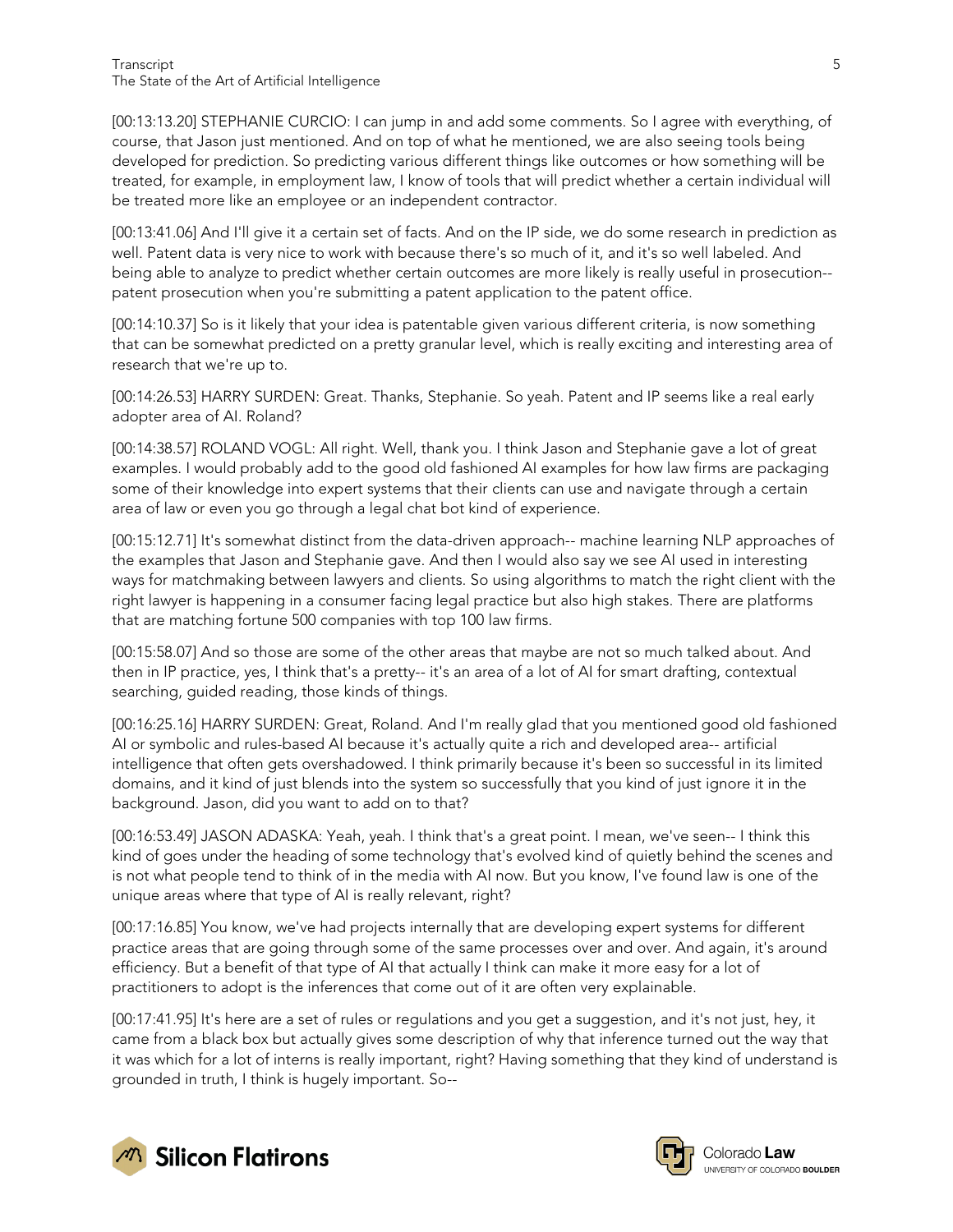[00:18:04.48] ROLAND VOGL: Yeah. I think that's-- just to react there. I think that's a great point, one that we've been giving a lot of attention to. We're researching this area of computable contracts, which is not so much a deployed technology just yet, but it's coming. And also in that context, it's really where the rules approach can give explanation.

[00:18:30.29] So we are looking at that in the context of insurance and people navigating through their insurance policy and asking questions that the-- doing queries that we can sort of directly answer from the computable contract, and give an explanation for why a claim was refused or accepted. So that is what data-driven machine learning NLP, AI is really struggling with and that's sort of like a kind of where the good old fashioned rules-based approach can really--

[00:19:11.46] JASON ADASKA: Yeah. I think it was--

[00:19:13.75] ROLAND VOGL: --close the gap.

[00:19:14.73] JASON ADASKA: From a pure technology perspective, I mean, if you have a law or regulation, you don't have a whole lot of those, right? You have whatever the law is. You have one data point for that. So in some sense, it just doesn't-- something that requires huge amounts of data is just not going to be well adapted to that or at least not as efficiently.

[00:19:36.48] HARRY SURDEN: Great points. So let's shift gears a little bit and I'll turn to Stephanie. So in your experience in what you've seen out there, what are some of the limitations with artificial intelligence in the use of transactional work? And how do you see that manifesting itself?

[00:19:52.64] STEPHANIE CURCIO: Limitations with AI. This is a funny question because I think that a lot of the limitations are actually not necessarily with the technology, but with the user's interpretation of the technology. When we started our company over three years ago, it was sort of an interesting time because people didn't really understand the value of artificial intelligence and practice, and I think that there's a lot more understanding of how to leverage these tools now.

[00:20:20.19] But just to drive this point home, there's a lot of folks that assumed you would be leveraging the technology and inputting some information and then something magic would happen. And the best answer would be popped out before you. Where you can just quickly deliver it to your client and there you go. You can do away with the whole task.

[00:20:42.69] And of course, that's not how-- it's not where the technology is. So I think the limitations really lie in an attorney's understanding of how best to use tools and what you can practically expect from tools. And so I spend a lot of my time trying to elucidate what's happening behind the scenes and how you can make the most out of a tool in your practice because understanding how something works really helps to put into perspective how best to leverage that tool.

[00:21:14.97] So to answer your question in sort of a funny way, I think that the limitations actually [INAUDIBLE] with attorneys and not necessarily with the tools. Because the tools continue to improve and get better, but they're not a human. It's not going to replace an attorney. And in fact, it shouldn't replace an attorney because there's some ethical obligations that you need to abide by in order not to be on the wrong side of some of those issues. So yes, that's my answer to that question, but I'm looking forward to having Jason and Roland's interpretation as well.

[00:21:42.99] HARRY SURDEN: Yeah. That's a great point. I recently wrote a paper on predictive legal analytics. And one of my conclusions is that sometimes tools are actually worse than no tools at all if the data is being misinterpreted and misapplied by people who don't--

[00:21:58.59] STEPHANIE CURCIO: Absolutely.



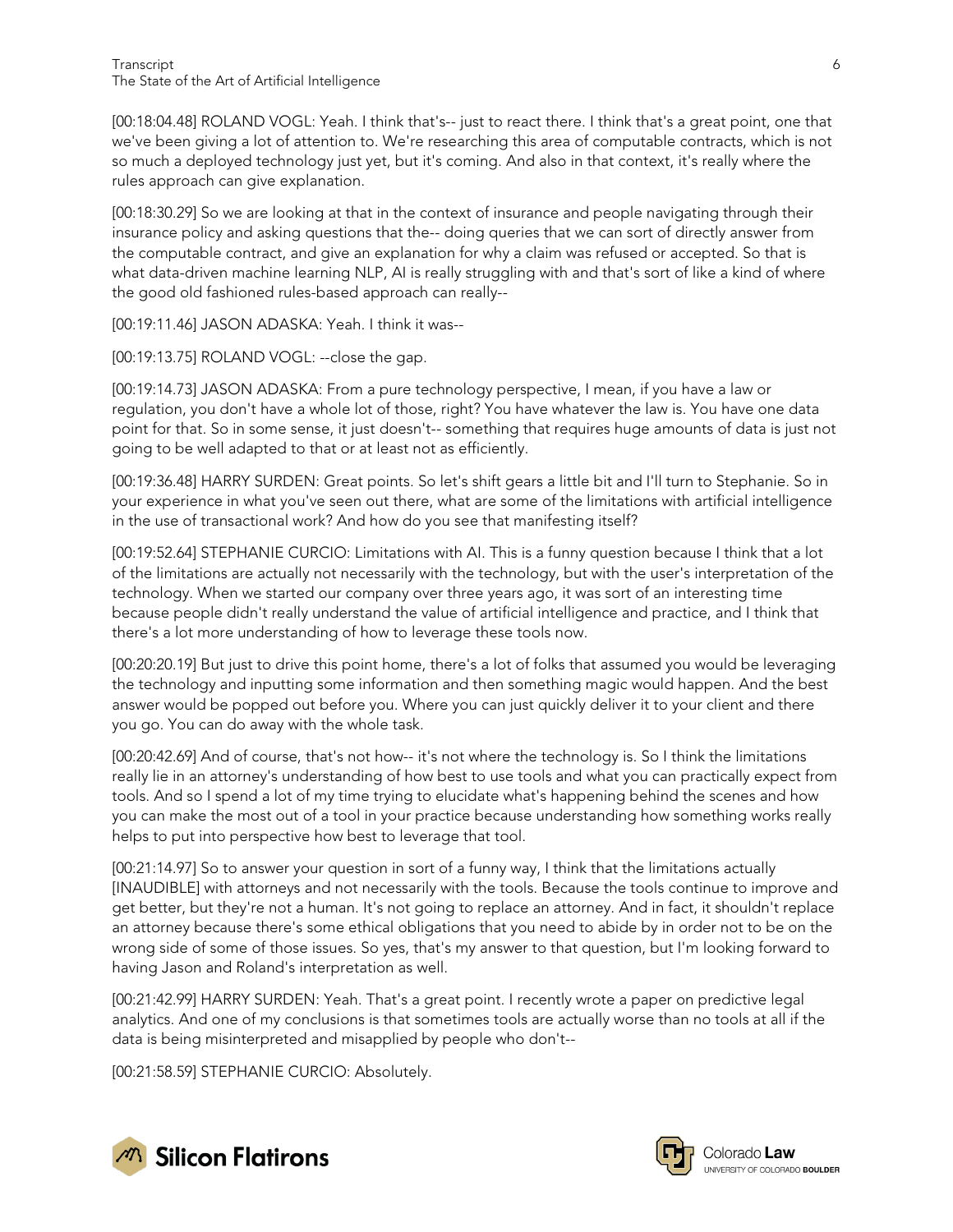[00:21:59.09] HARRY SURDEN: --know how to properly handle it. And as we all know that most lawyers are not data scientists or trained in statistics for the most part. So--

[00:22:09.73] STEPHANIE CURCIO: Really. I think that-- you know, to add to that point Harry, and I'm glad that you made that point. I'm aware of certain tools that frankly just don't help your practice and make it actually more difficult. So for example, I've been speaking to folks that are in sort of a translations business-- using AI for translation services. And I would assume that machine translations would greatly reduce the time required for translations.

[00:22:36.06] And in fact, that's not really the case because when a machine translation is presented to a regular human translator, they would see a sentence that might be a little bit awkward but it's not wrong. So they don't change it. But if they were to be the first person to take a pass at that sentence, they would draft it differently.

[00:22:55.66] And so the quality actually decreases slightly because you just leave these kind of awkward sentences that are-- grammatically it's a little bit awkward, but they're technically correct. So yeah, I'm happy that you made that point and I totally agree with you.

[00:23:09.33] HARRY SURDEN: OK. Jason, looks like you have a reaction here.

[00:23:13.35] JASON ADASKA: Yeah. And I guess this is kind of going back to the adoption. Working in a law firm, I can-- Stephanie's comment of people wanting something that just kind of works does everything soup to nuts-- resonates, I mean, what's interesting is I think there-- I found that a lot of practitioners live in kind of a bimodal camp. There's either some that are great skeptics that say, you know what? There's no way the technology can do any of the things that you're saying it can do.

[00:23:43.86] Or are sort of the true believers and sort of are expecting the tool to be able to do everything, right? So they're very hands off and kind of delegated. And the reality is that where the technology is, I think right now is in between and both of those are a little bit wrongheaded, right? There is absolutely some technology that can be-- that can improve the process.

[00:24:05.91] Stephanie's point notwithstanding, right? That there are certainly use cases where a partial solution is actually worse than no solution. But it's also true that there are very limited instances where it can be completely hands off, you know, no human in the loop. But at least for any kind of substantive work. And I think one of the challenges right now with 2021 where is the technology, how can people take advantage of it? Is that that middle ground is kind of where the sweet spot is.

[00:24:38.01] HARRY SURDEN: Yeah. That's a great point Jason, and we see there is an illusion out there about how automated a lot of AI systems are, and we even see this in the era of self-driving cars. A lot of people don't realize they even Waymo's most advanced self-driving cars, they have a call center where there are humans monitoring the driving and help the car get out of trouble. So there's still humans in the loop even when it appears to be totally automated. Roland, did you have a reaction to some of the limitations question?

[00:25:10.70] ROLAND VOGL: Well, yes. So I think it's an interesting debate. I think a few years ago, was this concept of the robot lawyer was sort of like a lot of people's-- up a lot of people's imagination and that concept is sort of like you explained at the beginning this kind of superintelligence, right? A robot that's context-aware and has common sense and I think we are far from that. I think there's lots of narrow, specific, niche applications of AI.

[00:25:53.68] We've been thinking at the center about actually doing a competition to create a machine that can pass the bar exam. It's sort of like, let's set the bar here, and see if it's possible to sort of basically check what the current capabilities are. And I think that would really be an interesting conversation starter





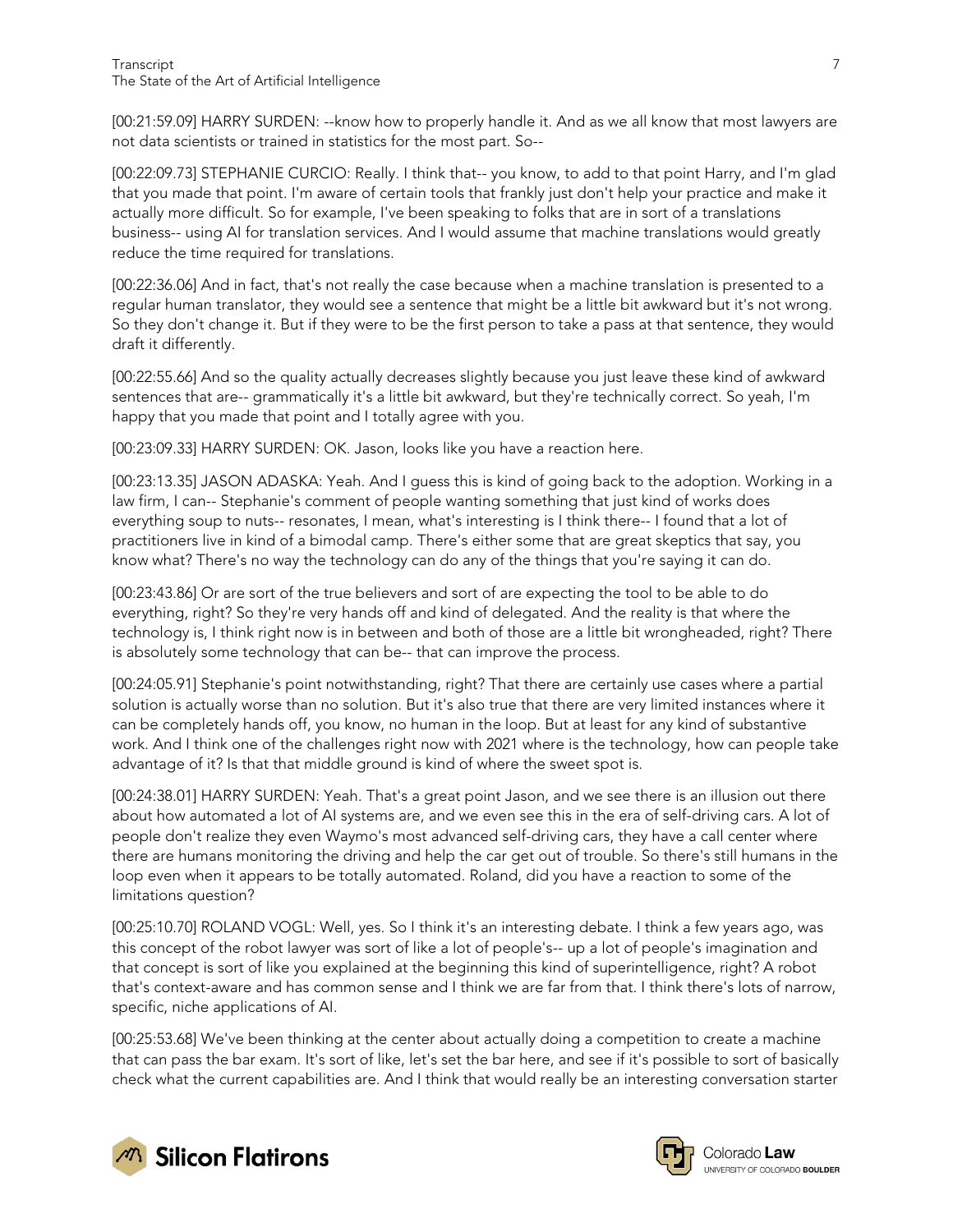also about the regulation of the legal profession. But what would it mean if we had a machine that can pass the bar?

[00:26:32.59] And I asked a bunch of folks in the space, what do you think? Is that possible? Give them the contract portion of the bar exam and can we create a machine that can pass the say, the contract portion of the bar exam? And a spectrum of opinions is extremely wide even among experts, right? There's some folks on the NLP, ML side who say, well, give me a team of a couple of researchers and within two or three months, we can pass the contract portion of the bar exam.

[00:27:06.01] And then others-- folks like Mike Genesereth, who is on a good old fashioned AI side, he says, well, because the bar exam and the questions that I ask on the bar exam require so much common knowledge, that we would need a complete ontology of the world for the machine to actually pass the bar exam. And I think it's sort of-- that speaks to sort of the limitations, right?

[00:27:32.27] There's a lot of legal areas and contexts in transactional practice where we need to bring in the human common sense to get good solution, and the machines can't do that and won't be able to do it in a long time until we have a complete ontology of everything in the world. And yeah. And that's why- your example about the banana was very apropos. But anyway, so--

[00:28:04.60] Yeah like I agree with everyone, I think that's very impressive and very useful efficiency creating solutions, but there's no such thing as a robot lawyer.

[00:28:18.42] HARRY SURDEN: And Jason, looks like you have a reaction to some of--

[00:28:21.34] JASON ADASKA: Yeah, I--

[00:28:21.90] [INTERPOSING VOICES]

[00:28:21.98] STEPHANIE CURCIO: I was going to ask for his opinion too.

[00:28:23.91] JASON ADASKA: At least one thing that Roland said on that is, I-- and this is sort of me coming from a technologist background, but what I think is exciting about this space right now is that Roland's example was like, can we create an AI system that can pass the bar? That's a testable hypothesis. And it sounds like you have some folks that are kind of interested in doing that.

[00:28:49.04] I think one of the things that's exciting is there's a lot of areas that we feel pretty certain that an AI is not going to be able to really help with. There's some that we've seen, all right. You can actually do some AI-driven diligence and have something that's helpful. I think that there's a large gray area, and as technology moves, that gray area kind of gets bigger.

[00:29:13.09] One of I think responsibilities for people working in this space, especially that are looking at the cutting edge is to try to be-- to come up with objective ways of answering some of these questions, right? Can we create an AI that passes the bar? I don't know. I mean, I've got I've got opinions. It sounds like-- Roland said, there's a wide swath of people, that's testable.

[00:29:39.12] I think that as we move forward and this becomes a lot-- AI in transactional practice becomes something that's more common. The need for having objective measures of can in any system do x, is really important. Is really important, because I think we can talk about what our intuitions are. They may be totally right, they may be totally wrong, but I think it's important for us to test those things.

[00:30:07.34] HARRY SURDEN: Yeah, that's a great point Jason, having sort of objective measures and as I said, one of the issues in the space is, there is a lot of exaggeration. So one might guess maybe the charitable interpretation is that the scientists who think that AI will be able to pass the bar with enough manpower or visionaries, the uncharitable version is they're trying to attract research funds.

[00:30:31.91] JASON ADASKA: Dollars.



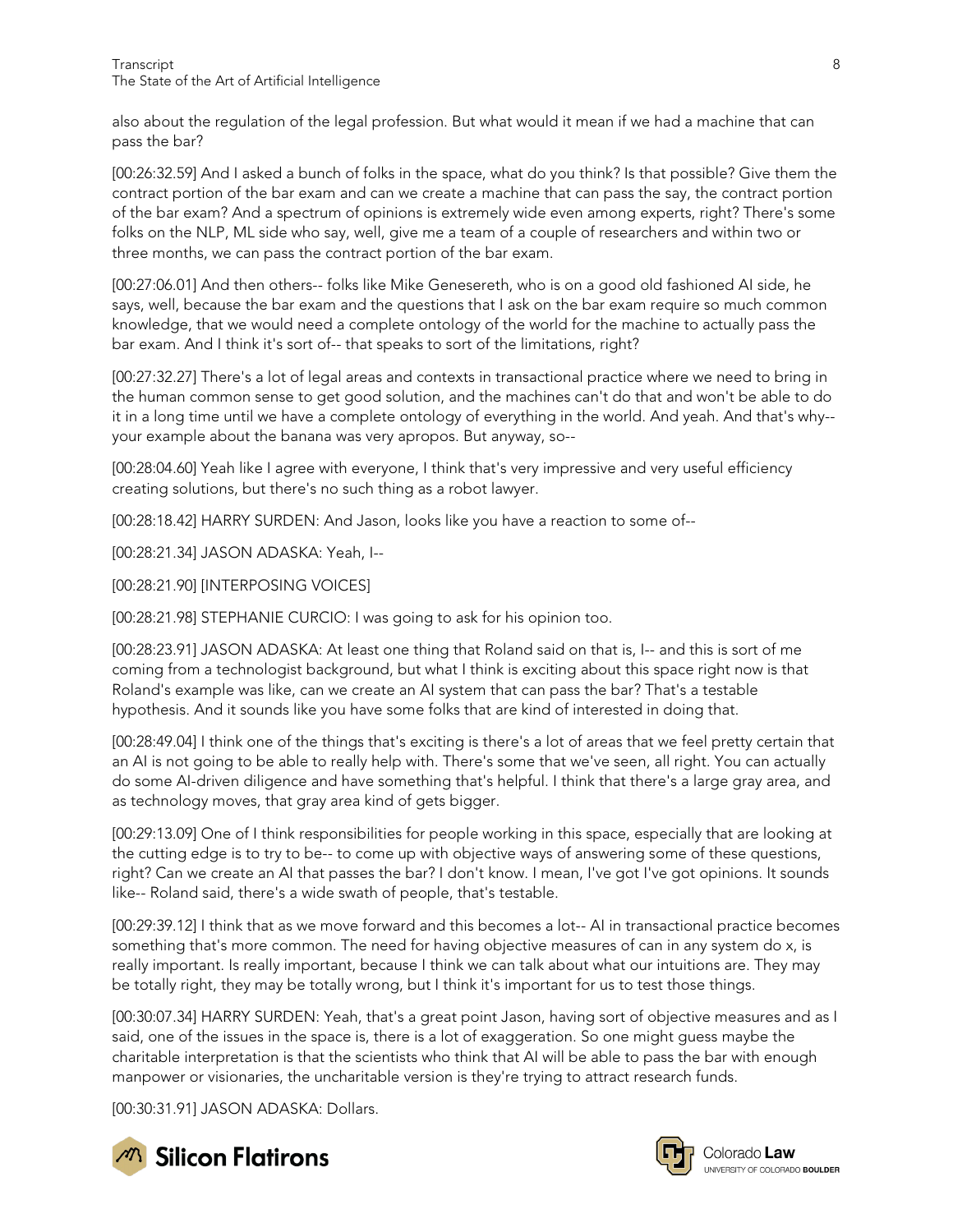[00:30:32.69] HARRY SURDEN: Right. Great. Stephanie, did you have any reactions to either Roland or Jason's comments?

[00:30:39.98] STEPHANIE CURCIO: Well, what Jason mentioned about objective measures to test certain aspects of AI, that's really hard to do in a lot of circumstances because what is the benchmark? What is the gold standard for a lot of these things? Is it the perfect lawyer or is it some other measure? So this is a challenge that we have all the time being part of the AI space, creating tools. What do we measure it against?

[00:31:07.53] So for example, our AI patent search platform, we first attempted to measure the search platform against USPTO patent examiner as the gold standard. But is that really the gold standard? The examiner is not infallible, the examiners could miss something. Especially when you're searching through a thicket of information and different patent documents might be pulled that are relevant. Are they the most relevant? I'm not sure.

[00:31:34.67] So it's a really difficult measure. Turning then to litigation data, is that the best gold standard? Spending-- a lot of folks that embark on any sort of litigation if they're defending a patent, or defending some infringement suit they will seek to invalidate the patent that's being asserted against them. They will spend tens of thousands of dollars trying to scorch the Earth to find anything possible that would invalidate the patent that's being asserted against them.

[00:32:04.61] Is that really the right measure then to compare an AI system in a matter of seconds that would produce some results that would take normally months and tens of thousands of dollars to uncover? That was previously overlooked by the examiner. So it's a really difficult standard. And I just sympathize with folks out there that are attempting to benchmark these tools.

[00:32:25.79] And the various features are challenging as well. A lot of these tools are iterative. So you get an initial set of results or some outcome from the AI and then the user-- the attorney might input some further information to refine whatever the output may be. So what do you benchmark it against? Do you benchmark it against the original output or do you factor in sort of further attorney input? I think all of these factors are really interesting to consider and making benchmarking extremely difficult to do.

[00:32:57.51] HARRY SURDEN: That's a great point Stephanie, there are a lot of nuances to appropriate benchmarking and getting it correctly. Jason, did you want to follow up on that?

[00:33:06.81] JASON ADASKA: No, I think it's a great point. I think the devil is in the details with all of this. And I think picking-- in other places for AI, people are trying to create some data sets that benchmark performance. I know there's a number of efforts for that in the legal AI space. In fact, I know Stanford, there's a whole lot of NLP and legal reasoning benchmarks.

[00:33:33.71] I think more of those kind of things will help people keep their feet grounded. Stephanie's point, notwithstanding, right? That some of these problems, what people want, what success is is hard to quantify. I think that's a great point.

[00:33:46.88] HARRY SURDEN: Roland, did you have any reaction?

[00:33:48.56] ROLAND VOGL: Yeah, no. I think a few years ago, one of the legal tech companies in contract analytics space did a machine versus a human lawyer contest where they did sort of like-- had their machine run against 20 lawyers, I think, on issue spotting in NDA and not surprisingly, the machine won. But is that really the measure of good lawyering?

[00:34:23.33] I mean, issue spotting is an important aspect of lawyering, but is it all? I mean, is that all that makes a good lawyer? But anyways, I don't think it's-- maybe the question is not like sort of the machine





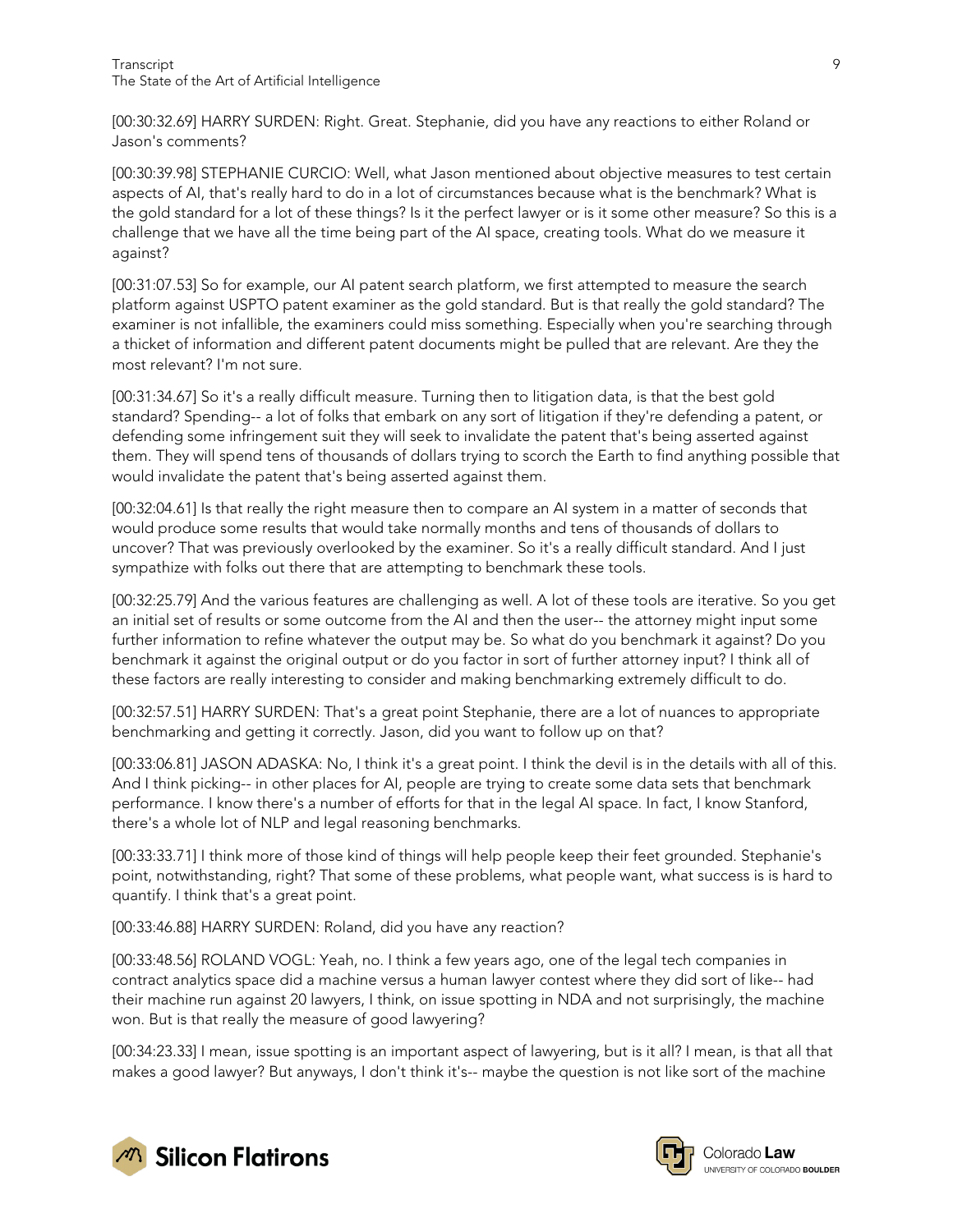versus the human lawyer. It's like, how can human lawyers best leverage machine to automate and support their decisions on specific aspects?

[00:34:58.22] But anyway, so that's just one examples for a company to try to do that benchmarking in the contract analytic space.

[00:35:09.26] HARRY SURDEN: All right. And that's a very important--

[00:35:11.04] ROLAND VOGL: But it's very hard. I think Stephanie's point is a good one.

[00:35:14.99] HARRY SURDEN: Roland, that's a terrific segue to our next question, which I'll throw out to you. So part of the idea of artificial intelligence in legal practice that is going to provide you some advantage, make your life easier or better as an attorney. And we've heard from Stephanie and Jason and you as well that some of the advantages might be important but only incremental. So where are you as you survey the landscape seeing AI providing real competitive advantages to transactional attorneys today?

[00:35:49.44] ROLAND VOGL: So I think anywhere where we make lawyers more efficient, we allow them to do the same amount of work in a short amount of time, should be competitive advantage, right? And then that's sort of like ignoring the issue of the billable hour and all that. That should at some point make space for a better model. But there are many examples where AI is effectively used today in transactional practice to make lawyers more efficient.

[00:36:22.99] And the two examples I like in transactional practice is this whole area of-- maybe there are three examples. So the first one is, helping a legal department understand what their playbook is. What is their playbook on negotiating a specific kind of agreement? Some organizations know that and have it explicit, in many organizations, that knowledge resides in the brains of attorneys who've been there for many years and sort of passed on person to person.

[00:37:08.23] There are companies who help legal departments kind of make that explicit and turn it into a computable form. And then once you have that, every time you get an incoming contract, you can automatically do a red line of that incoming agreement, right? And that could be hundreds of pages of agreement and the machine automatically marks it up according to the playbook of the company.

[00:37:40.58] So that saves like many, many hours of lawyer time and it makes the department more efficient and should give it more competitive advantage. And another example, I think, is in contract drafting-- in tech-assisted contract drafting, there are companies out there that help-- lawyers who draft a contract basically see on all the different terms they're using that the operational terms-- see what side of the spectrum, right?

[00:38:23.10] Like what's the most friendly verbiage that's most friendly to their client versus the other party? You know, what do most other lawyers in that comparable situation use for this particular term? Those are very helpful. This is sort of like the practical law company on steroids, right? So bringing in all this data into the contract drafting process, that's very powerful, right?

[00:38:54.69] Like you're not sort of limited to just one template that you found somewhere, but it's a living document that has relevant data for your specific context. And so that's also, I think, a very lawyerenhancing technology. And it's possible maybe in 20 years, these kinds of technologies become lawyerreplacing. But at the moment, they're solidly in the lawyer-enhancing field.

[00:39:31.97] And there are similar things I think in patent prosecution and even sort of automated patent drafting technologies and sort of-- I think, many other practice areas too. But I think I like those examples because there is sort of a set of instructions and processes and knowledge that live in an organization.



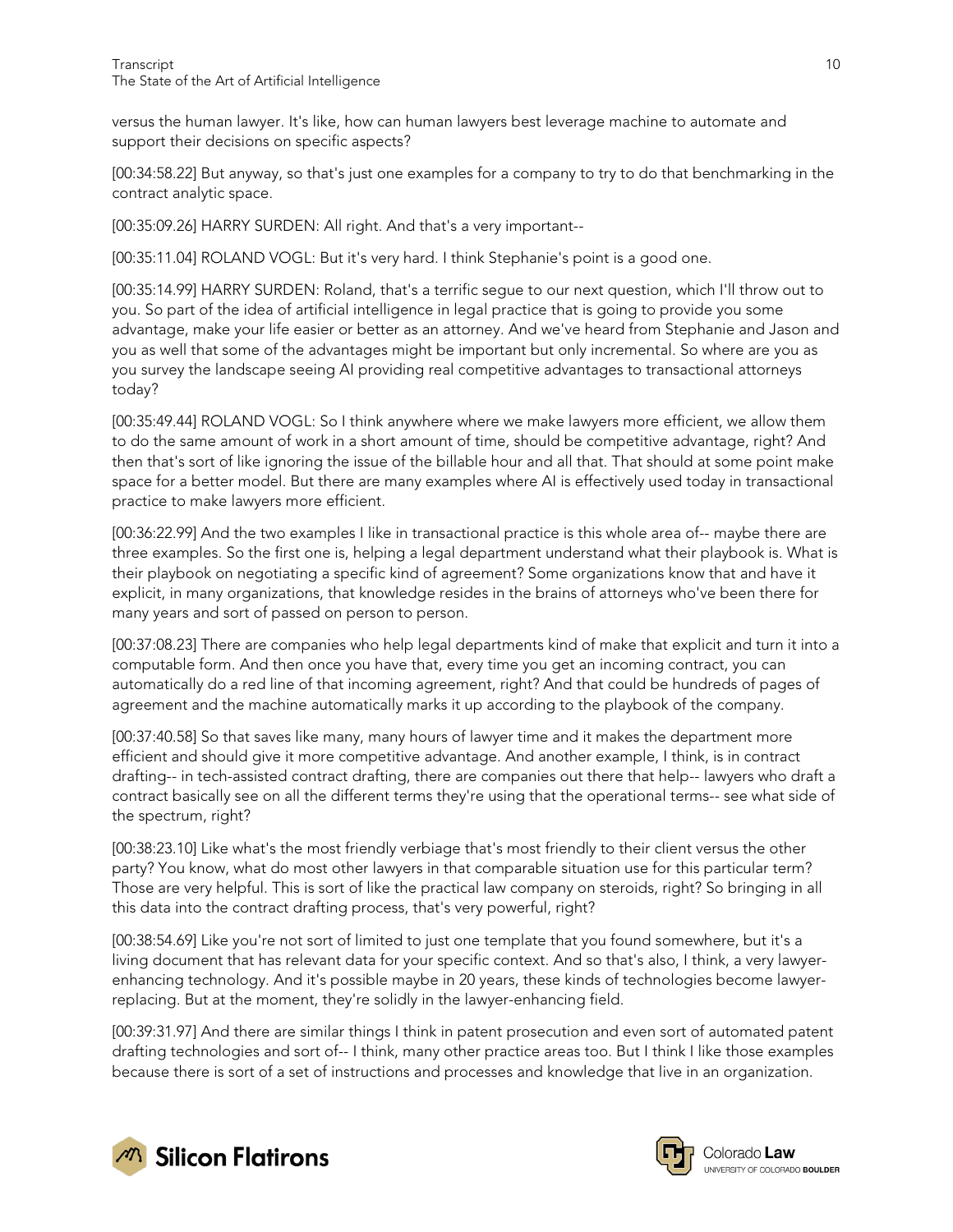And the AI sort of this process helps us capture that and apply it to sort of the day-to-day kind of work of lawyering and taking the tedium out of lawyering, right?

[00:40:14.31] Allowing the human lawyer to take a sort of more kind of strategic role and bringing more legal judgment and not having to do sort of the tedious kind of write up. And every agreement say, OK, oh, yeah. We never agreed to an arbitration clause. And so here we go again. Those things can be left to the machine at this point in time.

[00:40:39.53] HARRY SURDEN: Great. So Roland, you're saying a lot of these really important knowledge gathering and comparative services is really providing a comparative advantage today.

[00:40:50.54] ROLAND VOGL: Yeah.

[00:40:50.95] HARRY SURDEN: Fabulous. Any reactions from either Stephanie or Jason about where you're seeing competitive advantage in AI today? Stephanie, you look like you've got something [AUDIO OUT]

[00:41:03.57] STEPHANIE CURCIO: Just get me for a second, my AirPods just died. If you can hear me?

[00:41:08.72] HARRY SURDEN: We can hear you.

[00:41:09.63] JASON ADASKA: Yeah, We can.

[00:41:12.94] HARRY SURDEN: Let me-- well, turn over to Jason and then I'll return to you Steph.

[00:41:16.21] JASON ADASKA: Yeah. So I'll react. I actually really-- I thought those were pretty interesting examples that Roland gave. And I kind of want to react to one of them, because I think it speaks to me one of the benefits of AI technologies has been in some ways not that it gives new features, but it makes things that people either want to do or trying to do easier. Here's an example.

[00:41:43.05] So Roland, you were talking about shared language, right? Or shared kind of play playbooks across a firm or across a client team and how now you can kind of synthesize that more easily. So I've, within the firm, have had numerous discussions over the last several years that often go like, we as a group would like to get everything sort of all in one page so that we're using the same sorts of language for all of our different clients because we believe that it would make us more efficient, give a better work product, et cetera.

[00:42:18.81] And in the past, a lot of the approaches for that were not AI kind of approaches, but we're going to do a certain process, we're going to tag every document we have with a particular thing, or we're going to ensure that after an associate gives a draft that they put this file in this folder and tag it "associate" in the right way so that we can find it later.

[00:42:43.88] And it's all of these very kind of work-intensive processes to categorize and label the data so that people can use it later. And I'll say, in my experience, 100% of those things do not work long term, right? Maybe they work for a certain short period of time, but then it's just really-- it's a lot of work, right? And people are busy and there's not really a short term-- there's only a long term benefit to it.

[00:43:11.01] I think some of the tools now, the AI tools that let-- you gather information a lot more flexibly. You don't just have to look for a tag that you decided three years ago was a tag you're going to use for this. You can have it look, give me the language that's semantically similar. Find that across all of our systems. That almost just like ease of use. It's not a new feature. It allows you to do certain things that used to be a very person-intensive process.

[00:43:39.92] And now the technology makes-- it's flexible enough that you can pull those things off a lot more easily. So I agree that there's a competitive advantage in that, it's not specifically AI. I guess, you could do it through other processes but it's more practical with AI systems.



**M** Silicon Flatirons

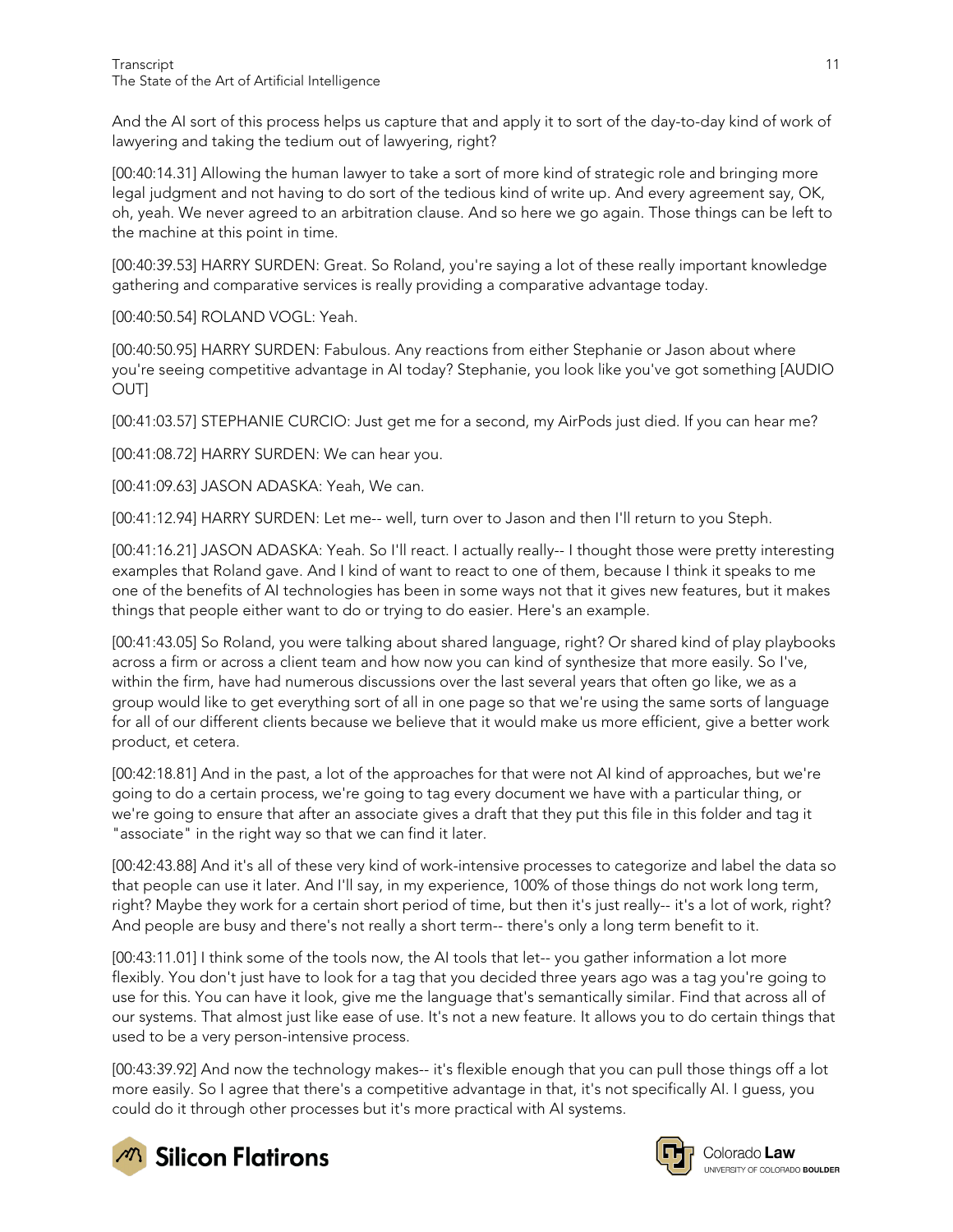[00:43:55.69] HARRY SURDEN: Terrific. Stephanie?

[00:43:57.74] STEPHANIE CURCIO: Back now so I can answer the questions too. Yeah, I just wanted to throw in sort of an interesting thought experiment. So a lot of people ask us about more high level tasks. Can the AI system start to do more lawyerly functions as opposed to just augmenting some low-hanging fruit?

[00:44:18.62] And that is a really interesting question, and I just wanted to throw out that in our experience, we're not quite there yet in terms of [INAUDIBLE] practically or commercially useful because of the reasons you discussed through your banana example, and Roland also elaborated on lacking sort of human intelligence is a really big factor in being able to perform more high level-- sorry, more detailed tasks that would be more high-functioning tasks like drafting patent applications, for example.

[00:44:52.38] So there's some talk in our space to leverage some of the latest developments in NLP technology to have an AI system take some description of an invention and draft a set of patent claims. And although it sounds really cool and it would be awesome even AI can do that, lacking that just common sense is actually a huge factor in being able to make a useful practically applicable tool. So I just wanted to add that limitation to some of the more useful augmenting tools that are currently available that Roland and Jason covered.

[00:45:31.37] HARRY SURDEN: Great. Thank you. And in a minute, we'll turn to questions and we always start out with a question to a student. So students who are attendees in the audience, I hope you'll be lining up your questions while we're thinking about it. Our last question just briefly in a couple of sentences. What do you see is the most exciting areas of AI growth in legal transactional work looking forward based upon what we see today? Just raise your hand if you want me to-- OK, Jason, go ahead.

[00:46:06.15] JASON ADASKA: I'll go. I mean, I'm personally impressed by the advances in NLP, specifically these large scale language models. They're not ready for what people want them to do, especially on the generative side but they've actually been moving pretty quickly, and I'm excited to see where that technology goes.

[00:46:25.77] HARRY SURDEN: Great. Particularly the Muppet models, BERT and ERNIE?

[00:46:28.47] JASON ADASKA: Muppet models or Megatron, I guess, is the newer ones now. These gigantic language models that are able to learn off of patterns from huge corpuses of data. I think kind of unleashing those in different law firms to read all their documents and kind of see what you can do with models trained like that. I think that that's an exciting growth area.

[00:46:54.35] HARRY SURDEN: Stephanie, where do you see exciting growth?

[00:46:57.41] STEPHANIE CURCIO: Well, I would be remiss not to mention the area of research and the company that I co-founded three and a half years ago. In [? search, ?] but specifically applicable is just what Jason mentioned. When we started the company three and a half years ago, some of the technologies that we use to build the initial version of our product are pretty outdated now. And that wasn't that long ago.

[00:47:21.49] So the rapid pace of change in the space and the advancements that we've seen are just absolutely incredible and taking a task that was traditionally quite a tedious task and being able to accomplish that task with such great accuracy has been something that I've seen improve over time and improve quite significantly. So I'm really excited to continue to see where it goes.

[00:47:52.67] HARRY SURDEN: Roland, what do you mostly [INAUDIBLE]?

[00:47:54.49] ROLAND VOGL: I think the BERT and GPT NLP models, those are exciting. We saw our fellow and one of the-- I mean, is a VP of research at [INAUDIBLE] present some of the use of it at our





Colorado Law **UNIVERSITY OF COLOBADO BOULDER**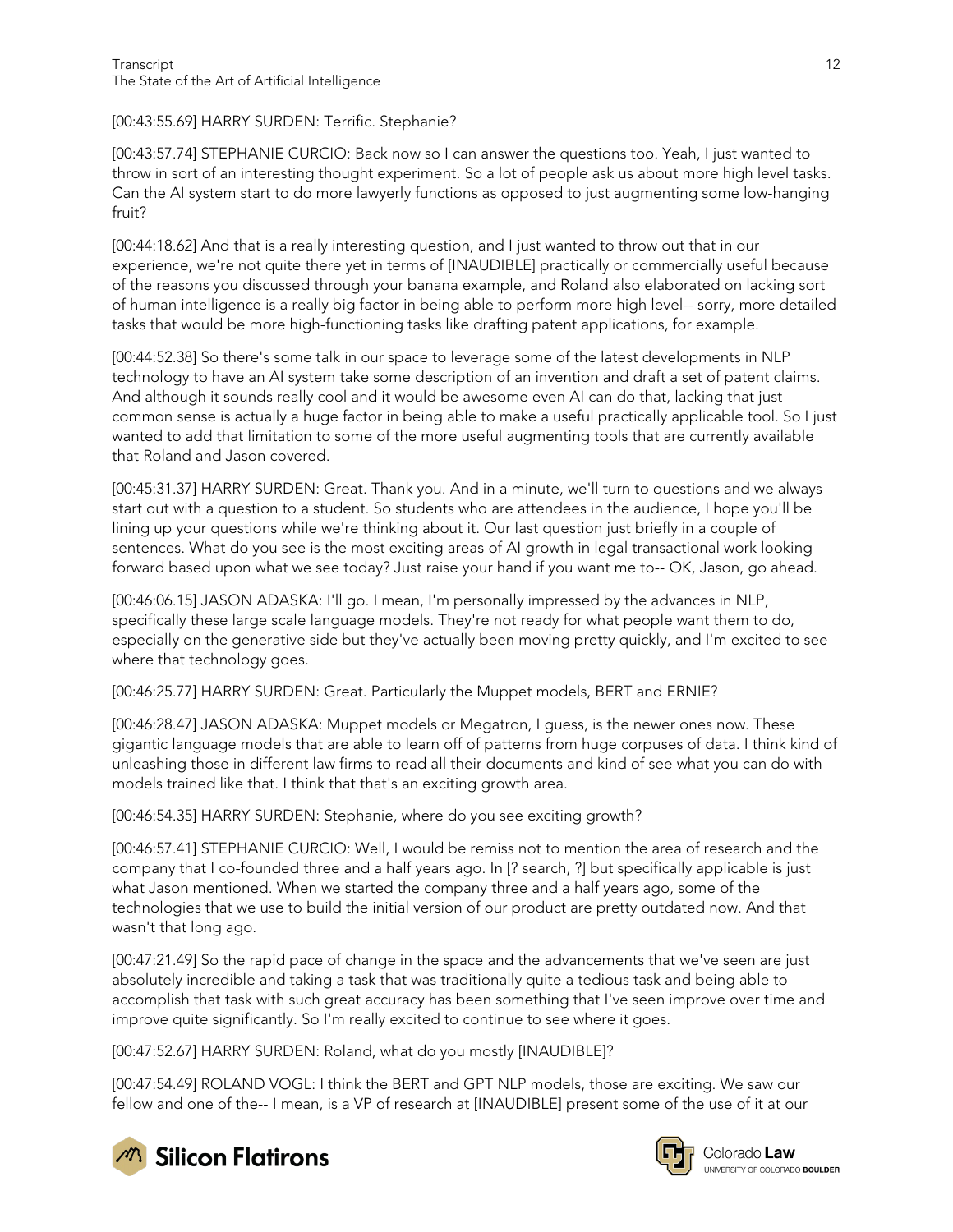future law conference this past year. That was exciting how you could see how the machine can actually start to understand the concepts, right? Not just the key words but it sort of appears to have an understanding of a concept.

[00:48:27.16] And that was I think quite interesting. And it'll be exciting to see where this going goes in transactional practice. But for me, we've sort of doubled down on a research effort on computable contracts. Contracts that are automatable and operationalizable. Specifically we are focusing on the insurance industry. We feel there's lots of areas where there's sort of different bargaining power, information asymmetries, we feel like that technology can really empower consumers to better understand their rights in contracts.

[00:49:11.35] And I think that's an area that I'm excited about, but it's sort of early days in that space and it's not sort of like quite available just yet.

[00:49:25.42] HARRY SURDEN: Yes. That is exciting, computable contracts. And I will be working with you shortly.

[00:49:30.98] ROLAND VOGL: Yes. You started the whole field with your seminal paper 10 years ago. So--

[00:49:37.52] HARRY SURDEN: Well, thank you. Let me turn to a student question. Nick Matera. Hello Nick, thanks for joining us.

[00:49:45.41] NICK MATERA: Hi, professor. Thank you everyone for such an interesting panel so far. I just wanted to revisit something you said, Jason. You discussed the challenges of hand-entered data tagging. Something I've done before and it seems like AI presents an opportunity to streamline this task and a lot of these menial tasks like that. That doesn't seem obvious to a lot of average law firms.

[00:50:10.11] And do you have any idea what the current or future landscape to the increased technological literacy or familiarity with these AI tools for the average lawyer would be?

[00:50:19.85] JASON ADASKA: Yeah. That's a great question. And obviously, it depends a lot on kind of the culture in different organizations. One thing that I've kind of found effective-- because I work very closely not just with the attorney practitioners, but entire client teams. Often, especially for some of the kind of administrative tasks, the best place to start to get kind of technology adoption is more on the administrative-- the paralegals, the people who are having to do those menial tasks.

[00:50:53.03] I found ironically, people sometimes think, if you go to somebody who's working as a support staff or attorney and say, look, we've got an AI that can do portions of the work that you're doing right now, that there would be pushback, I found the exact opposite true. Most of these people are overwhelmed with a huge amount of work and are happy to get any kind of assistance.

[00:51:18.43] So I mean, I think the trajectory, it seems most likely to me for a law firm environment, is tools that kind of help the administrative staff work more effectively. That is a great entry point to grow to other tasks as well. And there's a lot of great technology in that space that's kind of coming on line now to do exactly these things.

[00:51:43.66] HARRY SURDEN: Any other reactions to the next question? OK. We've got another question from Krister Kroll.

[00:52:01.92] KRISTER KROLL: Hi. I'd like to direct the question around, most of these are repeatable workflows that we're talking about today. Things like paralegal work. Where are the places where AI actually outperforms human performance, where does this actually augment practice in ways that we can perform as humans?



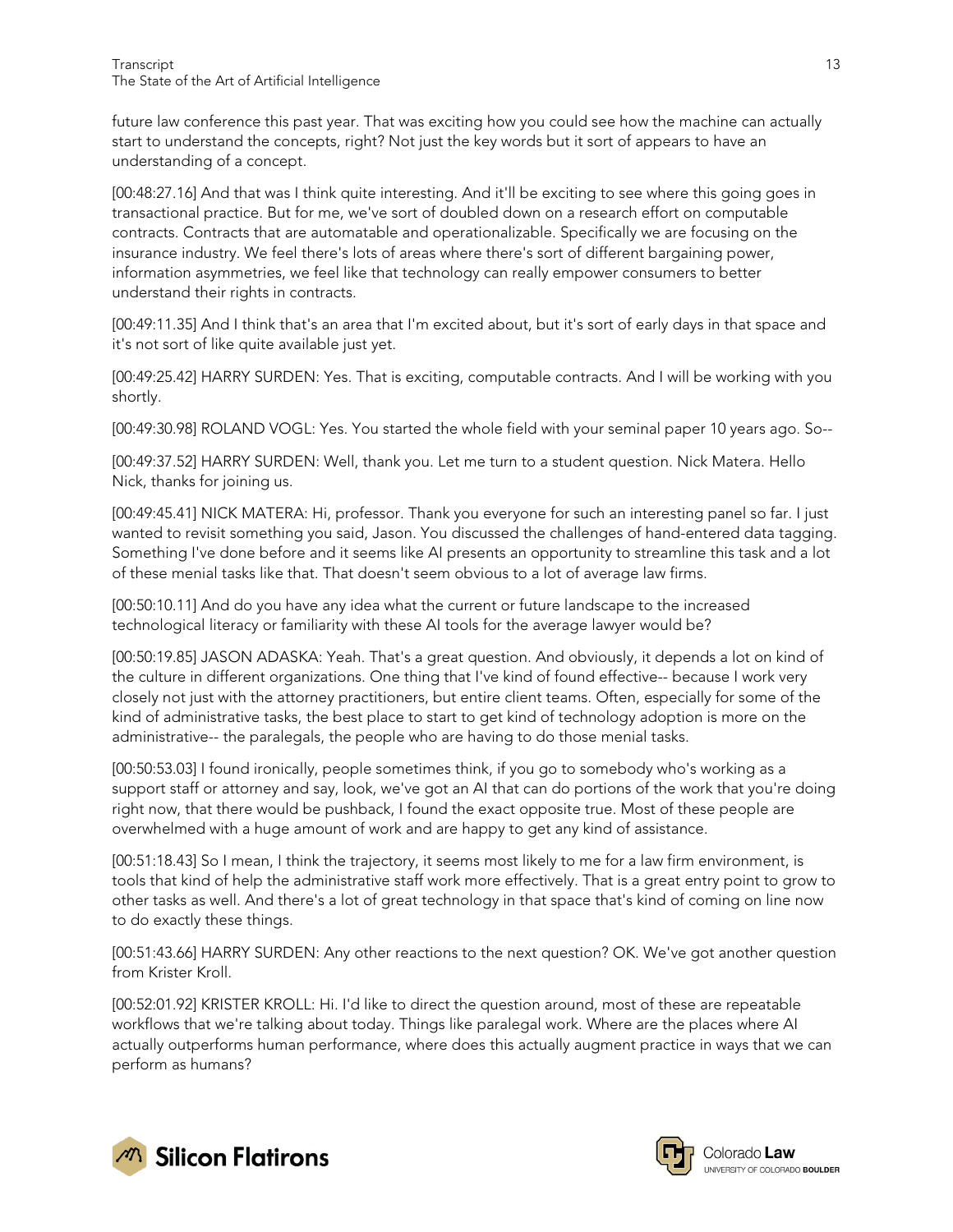[00:52:23.63] ROLAND VOGL: I would say, I mean, the first thing that comes to mind for me is just this whole area of prediction, right? This area of like predicting how a judge will decide or how a patent examiner will decide. You need just to process a lot, a lot, a lot of data points that humans can not process normally to see patterns and make a prediction. And so I think that's what I would say sort of spontaneously.

[00:52:52.00] STEPHANIE CURCIO: I'll add a point with search. We find often when I speak to clients that they use our tool for five minutes and they uncover some incredibly relevant piece of document that could potentially invalidate whatever invention that they're seeking to invalidate that they would never have found on their own. And that's because of the technology that we're employing doesn't rely on traditional techniques.

[00:53:19.34] So it's approaching the problem in a completely different way. So it's able to surpass what would be normally capable of a human being. So absolutely, we're seeing that in the search space.

#### [00:53:33.23] HARRY SURDEN: Jason?

[00:53:34.13] JASON ADASKA: Yeah. I'll just add. It's an interesting question because I think there's at least two dimensions to this, right? One, I think you're kind of asking a little bit about quality, right? What can a computer do in terms of making a decision that outperforms what a human can do? There's also a dimension here in time which is in some sense maybe part of what goes into Stephanie's example.

[00:53:58.55] So if you ask the question, give a human infinite amount of time to review a set of contracts, they probably can go farther in terms of quality than AI systems right now. But if you time constrain it, I think there's probably a lot of tasks. There's probably huge number of tasks where computers outperform people just because they can read a lot faster and look across a lot set of data. So that's a real discussion I think that people are having inside of practices is, where is the trade off, right?

[00:54:28.85] Not just, are we going to maximize quality to a gazillion degrees. Most clients don't necessarily want that, right? Got even if they want humans doing it, they've got a budget. So I'd say, the more time-constrained probably the better machines are doing right now.

[00:54:45.29] HARRY SURDEN: Yeah. Those are all great points, and I'll add on that I think, a principle is, where there's large amounts of data that would be too time consuming or cumbersome for humans to look through, computers can outperform it. And a really good analog outside of law is credit card fraud detection. No human could possibly look through millions of credit card transactions and spot fraud, whereas it's trivial for a computer to spot fraud in this way.

[00:55:13.43] And there are analogs in law when it comes to things like document review and things of that nature, which we'll actually touch on in the next panel. So great question Krister, thanks so much. We've got-- Oh, go ahead.

[00:55:27.90] KRISTER KROLL: I was just saying thank you.

[00:55:29.36] HARRY SURDEN: Oh, thank you. We've got another question. Where and how do we see AI education being introduced into law school education?

[00:55:41.12] STEPHANIE CURCIO: I think that's--

[00:55:41.90] [INTERPOSING VOICES]

[00:55:42.23] STEPHANIE CURCIO: --for you Harry?

[00:55:44.27] HARRY SURDEN: Yeah. So I mean, I actually do teach a course on AI and law, but it's definitely not common because it's more incipient. I think, where I would like to see a little bit of education to Stephanie's point, is to attorneys who are going to be using these systems to become more



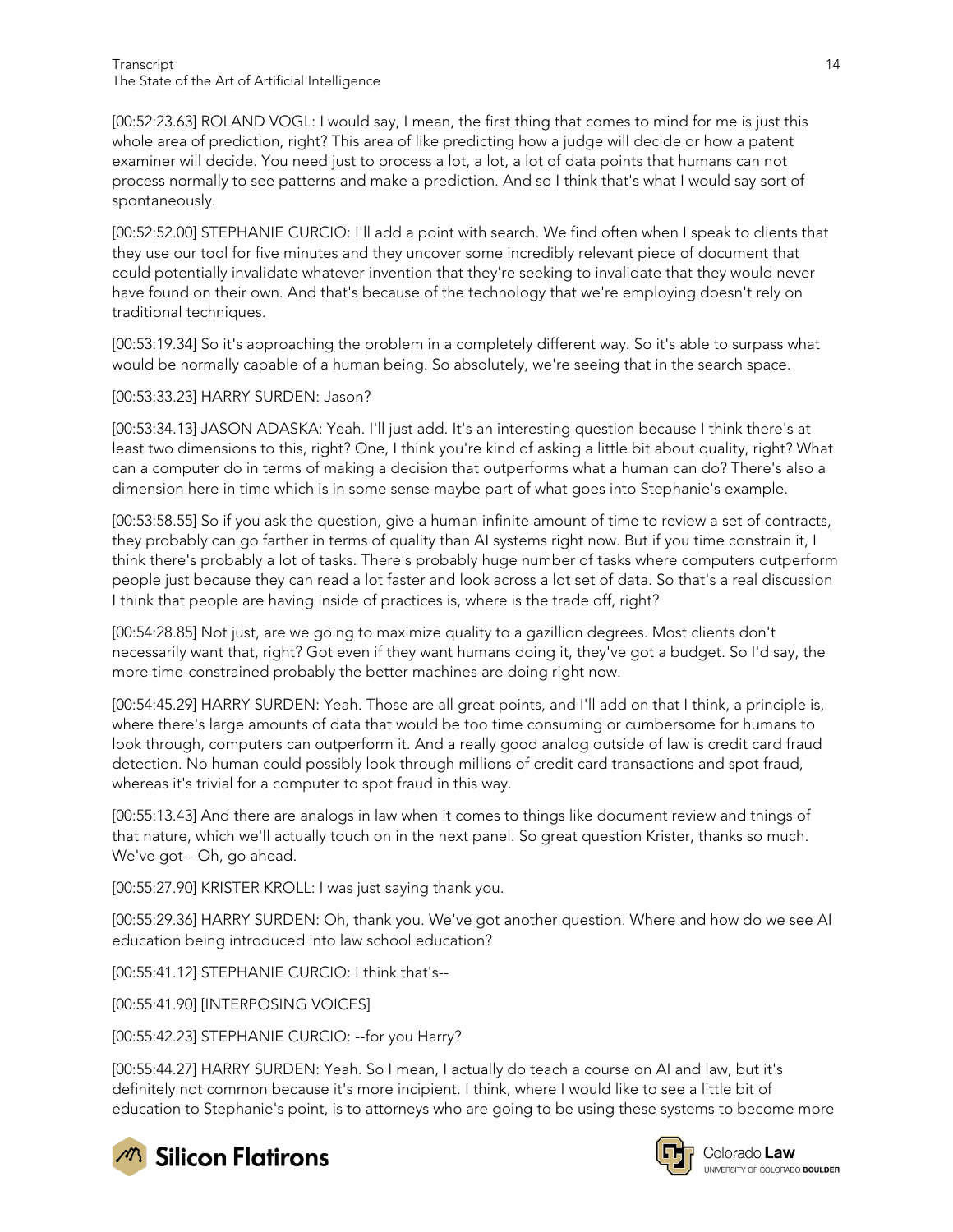educated consumers of these systems in ways that they can properly interpret and contextualize the results and also its limitations.

[00:56:10.28] And also understand things like the distortions that have gone into the data or the model might be kind of skewing them outside. But Roland, you also teach a class on AI and law. So I'd love to hear your thoughts.

[00:56:24.70] ROLAND VOGL: So I think many law schools around the world are asking themselves that question of how do you prepare sort of the next generation of lawyers for this kind of changing marketplace? And there are different models out there. So one is, we need to integrate the tech into all the core subjects so that in contracts class, you will also learn about computable contracts and in your patent class you'll learn about patents analytics.

[00:56:59.09] And/or you have a core course on AI and law. And may times, it's easier for law school faculties to think about the law of AI questions. What are all the interesting legal and ethical issues raised by AI rather than building tech to do legal things and the legal tasks. So anyways, I think we see quite a bit of experimentation at law schools. And I think some of it is like the course I'm teaching with Mike Genesereth, it is for folks who are like builders, they want to build stuff.

[00:57:44.87] Brings in computer scientists and law students and it's project-driven. And there's some experimentation on sort of breaking out-- and that's usually as small as maybe 20% of the student population. But you need to reach the remaining 80% and I think for them, I think it's like kind of-- to Harry's point, it's like really make them good users of the technologies that are out there.

[00:58:09.92] Make them understand, work with data better, and becoming better consumers, I think that's a good way to put it.

[00:58:23.03] HARRY SURDEN: So we're just about out of time. Jason or Stephanie, you want to have some final words?

[00:58:30.55] JASON ADASKA: At least for the training, I think that's a tough problem. The technology is moving pretty quickly. So I think some understanding of first principles probably helps keep up with the times as the implementations change.

[00:58:47.44] HARRY SURDEN: Stephanie?

[00:58:48.05] STEPHANIE CURCIO: Yeah, I'll just add that I think that it'll be driven by the next generation of lawyers. A lot of the change will be driven by the next generation of lawyers. I was recently speaking on a panel that perhaps some of you were also speaking on. And we heard from one of the private practice attorneys that students come up through the law school and enter into private practice expecting a certain level of automation.

[00:59:17.37] Especially, if they had some sort of career in engineering or some other field before starting their legal career and they're just gravely disappointed by how manual a lot of the tasks are in the legal profession and shocked, frankly. So it's sort of up to you students to change a lot of these. Drive a lot of the change and not to put any pressure on as you enter into your final exam shortly. But that's all I'll add.

[00:59:45.48] HARRY SURDEN: Well, we are out of time but I want to thank Jason, Stephanie, and Roland for a terrific discussion about AI and legal practice grounded in reality, which is what we were looking for. So thank you so much for joining us. We now have a 15-minute break. We'll be returning at 15 after the hour for our next panel. But thank you for-- panelists, you guys did an excellent job.

[01:00:08.54] ROLAND VOGL: Thank you. Thank you Harry.

[01:00:10.44] STEPHANIE CURCIO: Thanks so much.



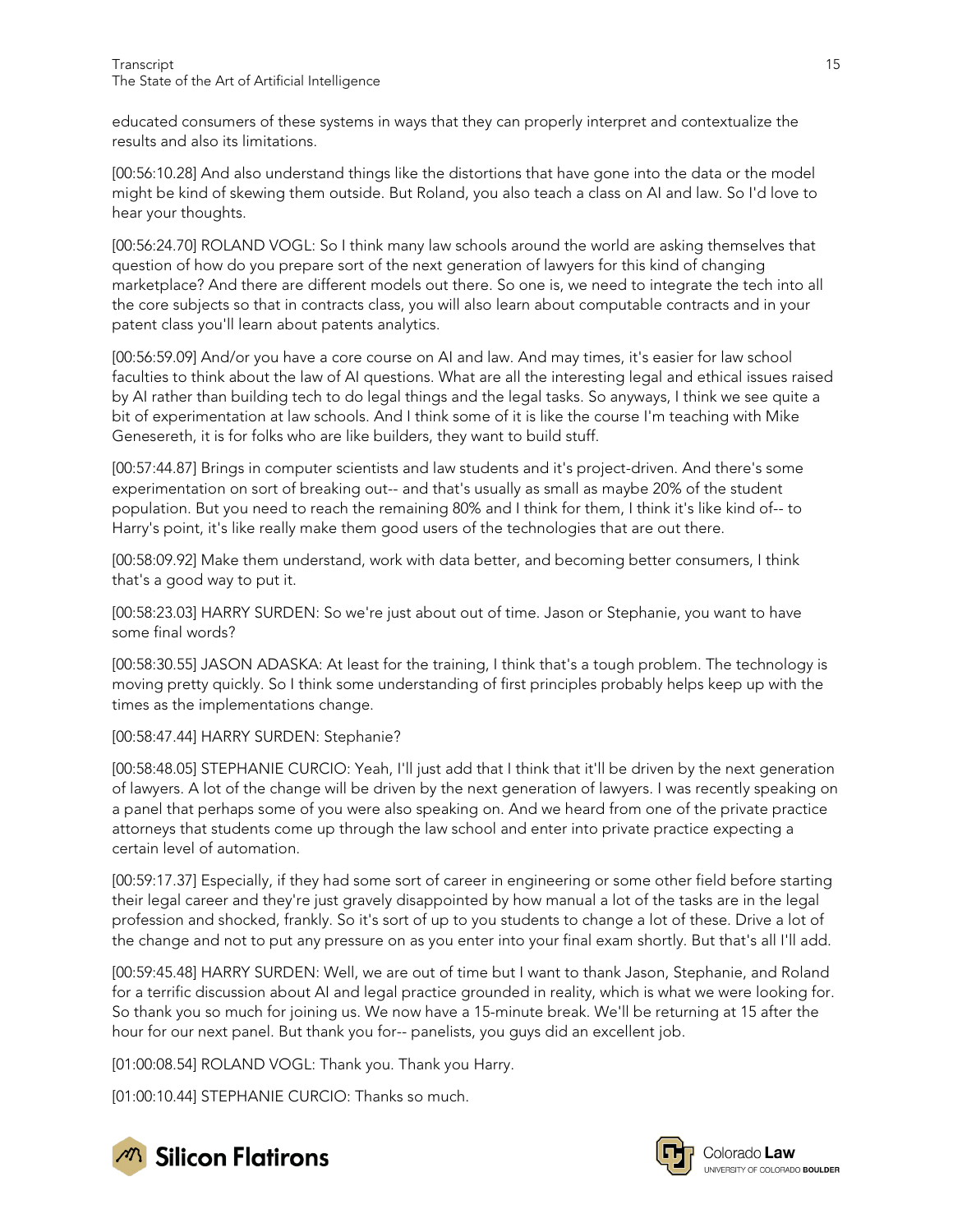[01:00:11.07] JASON ADASKA: Thanks so much Harry, thanks, everybody.

[01:00:12.33] ROLAND VOGL: See you all. Bye-bye.



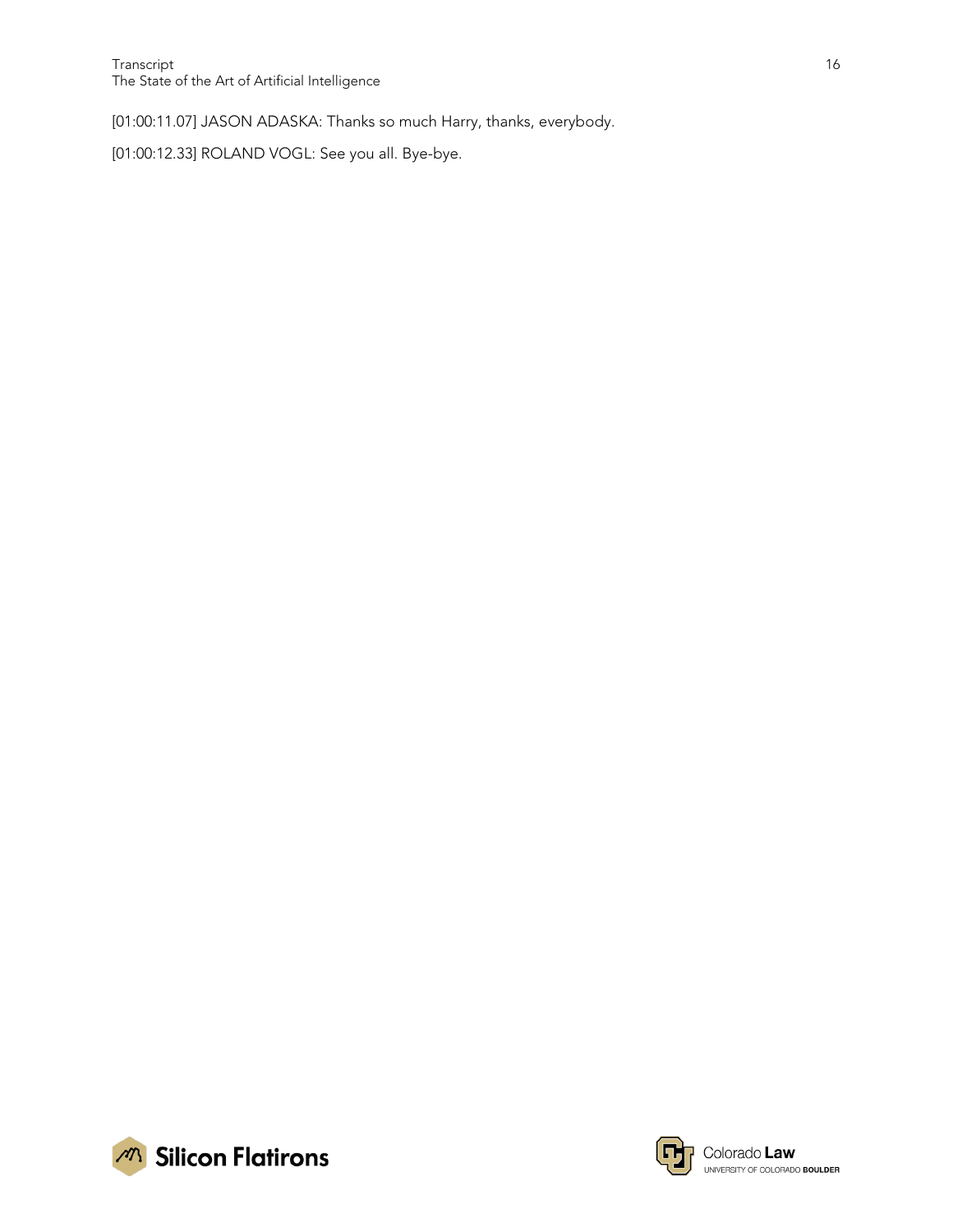### <span id="page-16-0"></span>Artificial Intelligence and Litigation

[https://www.youtube.com/watch?v=NE8HkYo6UZg&list=PLTAvIPZGMUXM](https://www.youtube.com/watch?v=NE8HkYo6UZg&list=PLTAvIPZGMUXM-qNUiETa388qLfZuyRndI&index=2)[qNUiETa388qLfZuyRndI&index=2](https://www.youtube.com/watch?v=NE8HkYo6UZg&list=PLTAvIPZGMUXM-qNUiETa388qLfZuyRndI&index=2)

[00:00:00.60] HARRY SURDEN: Welcome back. Let us start our next panel, which we'll be exploring the state of the art of artificial intelligence and litigation. So joining me are really accomplished an expert group of panelists. In the interest of time, I will be only providing brief introductions but I recommend that you look to their very impressive accomplishments which are linked on the conference website page.

[00:00:27.40] So joining me are Dr. Maura Grossman who's a research professor at the David R. Cheriton school of computer science at the University of Waterloo. Also joining me, Daniel Linna Jr, who is a senior lecturer and director of law and technology initiatives, at the Northwestern Pritzker School of Law and McCormick School of Engineering, and last but not least is Rebecca Wexler who's a assistant professor of law at University of California, Berkeley School of Law and also the faculty co-director of the Berkeley Center for Law and Technology.

[00:01:04.27] So thank you so much. I'm so pleased to have such a great group of panelists joining me in this really interesting topic and if you were there at the last panel and even if not, I explained to our audience how our conversation aims to be rooted in the evidence of artificial intelligence. We're trying to be free of hyperbole and exaggeration and really focus on the actual and current state of AI both where it is excelling but also in light of its limits with respect to abstract reasoning and cognition and what have you.

[00:01:43.38] And somebody who's really done a lot of interesting work in this area is Maura Grossman. So I will turn and ask the first question to Maura and then we'll open that same question up to the rest of the panelists. So Maura? Let me ask you where are we seeing artificial intelligence gaining a foothold in litigation today?

[00:02:05.42] MAURA R. GROSSMAN: I think it's helpful for us to look backwards first and review the history of how machine learning first came into litigation. In December 2006 there were amendments to the Federal Rules of Civil Procedure that introduced the term Yes or electronically stored information and e-discovery became a thing. The volumes of data were increasing beyond what law firms and lawyers could handle in a typical litigation in discovery to review them. Perhaps back then a large case was 35,000 documents today it is very easy to have 10 million documents or more.

[00:02:54.39] And in the 2007 or so time frame there was the birth of something called the trek legal track which was run through the National Institute of Standards and Technology. There the folks in D.C. who measured things. So if you go there, you can see the official ruler and the official pound, the best Kevlar vest that that's most bulletproof and so forth and Jason Barron and a few others approached the National Institute of Standards and Technology to help with looking at and measuring search methods.

[00:03:38.90] And I first became interested in the use of supervised machine learning to distinguish between relevant and non relevant documents using labeled training examples where the algorithm learns to distinguish the features between relevant and not relevant. But how do you convince others when they think you're on crack? And aren't inclined to believe you that this stuff works. So we decided to do an empirical study. And we worked on that from 2009 and on and it was eventually published in the Richmond journal in 2011 where we first coined the term Technology Assisted Review or TAR and we showed it could outperform attorneys at finding relevant documents both in terms of efficacy and efficiency.

[00:04:36.47] In 2012, the first federal and state court cases accepted the use of tar. And now we're in 2021 and it's been a decade and adoption has been slow. Tech has definitely improved, especially with the uptake of what's called continuous active learning or TAR 2.0, but there's still resistance due to concerns



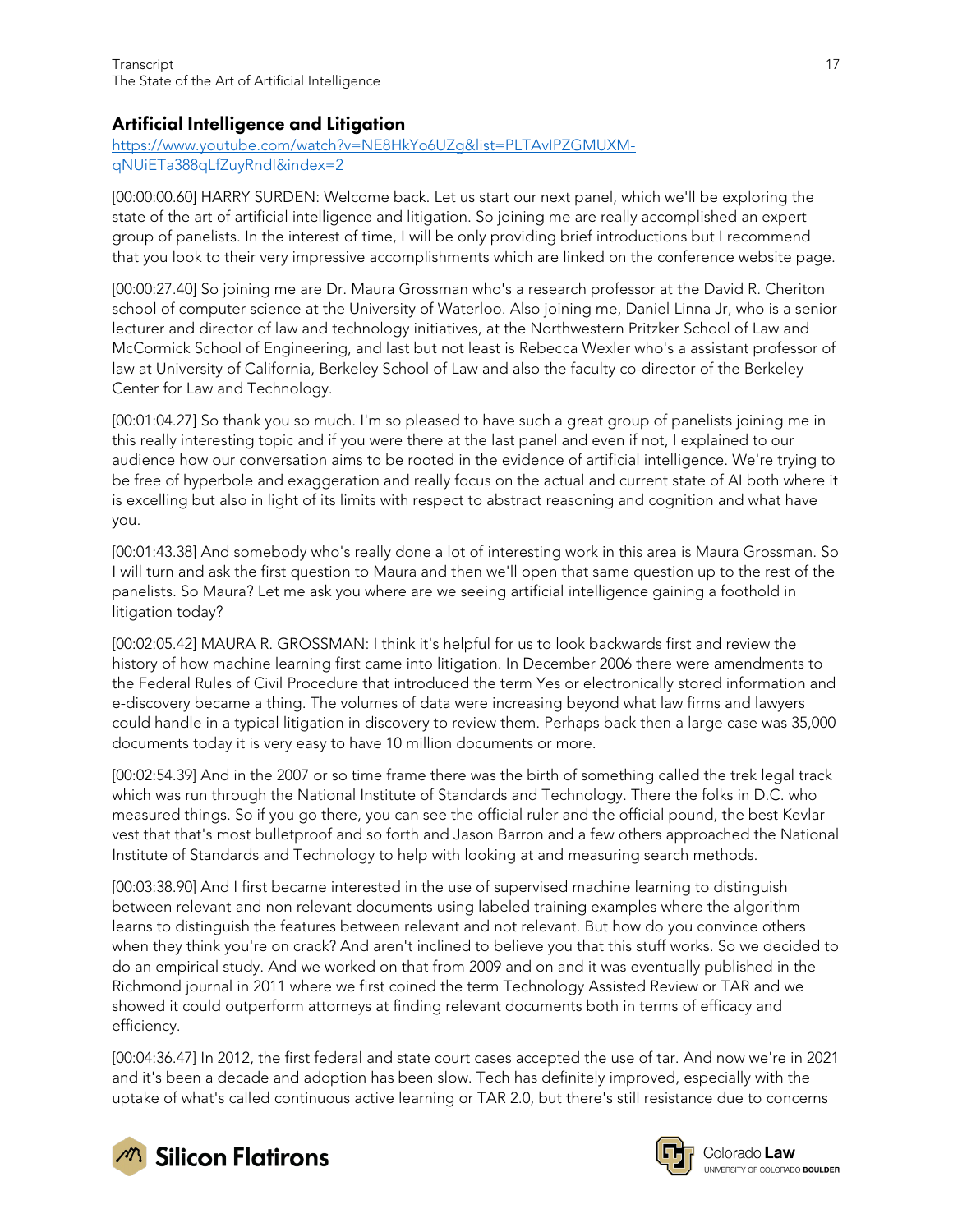it won't find the smoking gun that producing parties will game the technology by mis-training it, or small coding errors will lead to disaster. There is discomfort with loss of control we know lawyers are control freaks, and loss of money by law firms and service providers.

[00:05:22.62] So there's some unwillingness to learn how the tech works and a lack of desire sometimes on the part of producing parties to even find bad evidence. So the incentives are completely misaligned. But today the fights are no longer about whether the tech works and a party can use it. I think adoption has increased although it's still not ubiquitous. The fights are over process and evaluation of the results and I think the industry has failed to take science and statistics into account properly, which I find really disappointing. And the case law has simply not developed in the most empirically sound or valid way but it is here and it is pretty entrenched.

[00:06:14.76] HARRY SURDEN: So it sounds like you're seeing the technology of electronic review really improve over the years and perhaps even meeting or exceeding attorneys in many cases but the incentives are not really aligned for this to gain widespread adoption. In some cases.

[00:06:33.63] MAURA R. GROSSMAN: I think that's true or at least as much adoption as I would have liked to see after a decade.

[00:06:39.27] HARRY SURDEN: Great. Dan, do you want to react to the question about where you're seeing artificial intelligence gain a foothold?

[00:06:46.05] DANIEL W. LINNA JR: Sure. And so I just kind of jotted down some notes I think where we're seeing some-- I mean it depends how you define foothold right we're seeing tools we're starting to see them used if more is not that bullish about adoption of discovery then I suppose I can't be too optimistic about these other tools, they're not being used as widely at as e-discovery. But I think we could look at AI first of all, thinking about this litigation ecosystem is something I'd like to talk about, because I think sometimes we focus too much on point solutions and don't think about how the whole ecosystem is evolving and will continue I think to evolve over the next few decades.

[00:07:19.62] We can look at the way AI is helping attorneys that's mostly I think what we'll be talking about today. But there's AI helping individuals? Or maybe even legal departments, AI being used in courts, and AI being used in the administrative state I think we could look at as well. But for AI for attorneys discovery is the most prominent example. Legal research actually may be is maybe actually even more broadly used of course, a lot that's kind of not necessarily so visible to the users but we see more and more tools where AI is really improving legal research tools.

[00:07:53.52] But I think we're seeing more and more drafting tools as well. Tools that given a complaint can draft an initial answer to the complaint that can draft discovery requests, responses to discovery requests, motions in briefs. And I think we'll see those tools continue to be used more and more and get better and better. And analytics, a lot of times people will lump in that bucket I think we're going to talk about that a little bit later but we're seeing more and more use of descriptive analytics and even building some models to predict costs and outcomes.

[00:08:26.88] On the AI helping individual side we're seeing more and more development of expert systems helping with a wide range of problems. Some of this can be in legal aid organizations but then there's big law firms as we heard on the prior panel, I liked hearing all the discussion about good old fashioned AI and rules during systems I mean, a few years ago people seem to think. Rule those out. And I completely agree with the prior panel that there's a ton of work that we can do they're creating in the legal aid space, we see tools for bankruptcy, divorce, landlord tenant, but in the big law space there's a lot of opportunities.

[00:08:58.98] We see here in Chicago there's a tool for tenants helping them in landlord tenant disputes it's called rent prevention and it's a chat bot. So it's got a foundation of rules but then it uses natural







Colorado Law **UNIVERSITY OF COLOBADO BOULDER**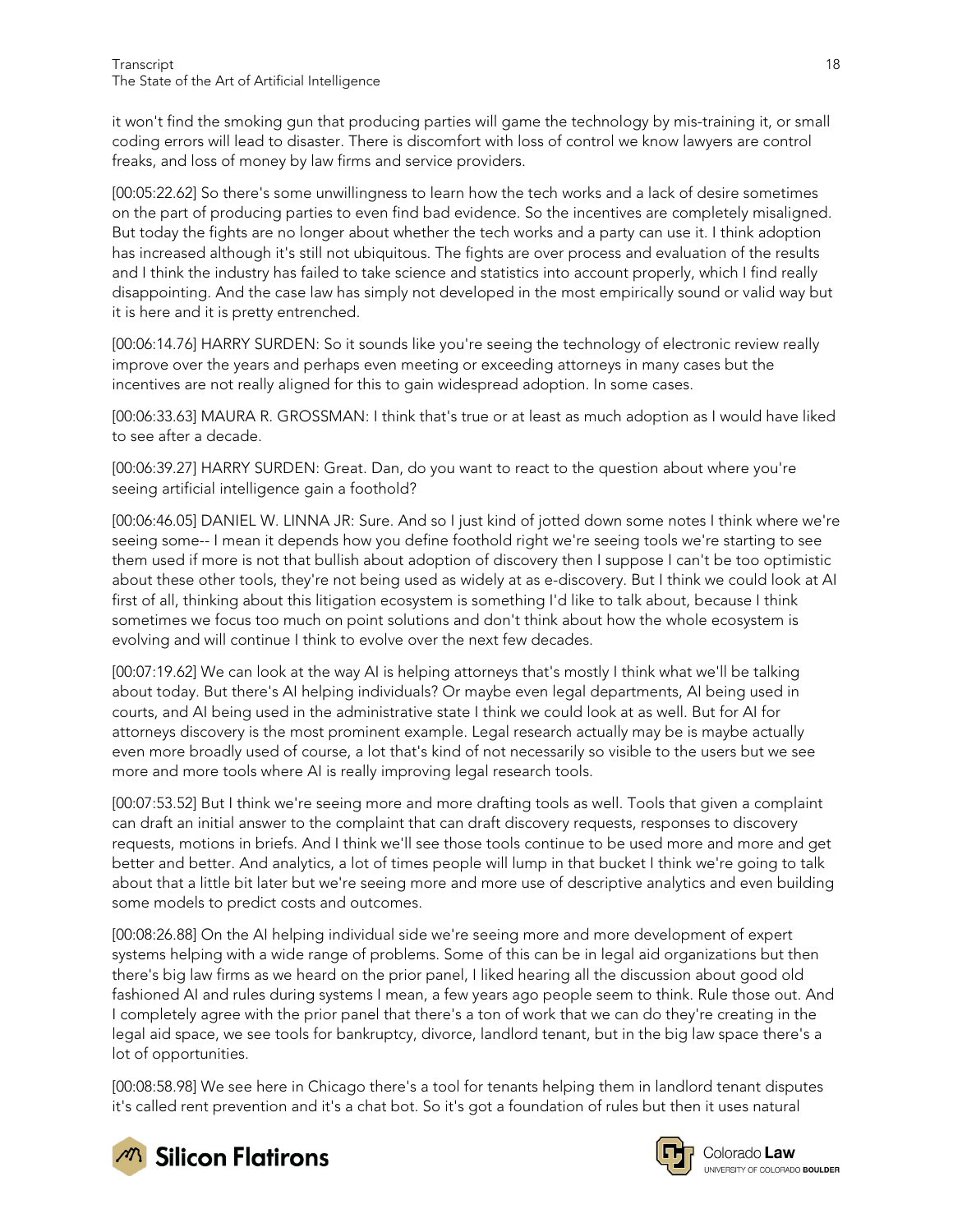language processing. So that when different queries come in to try to match them with the right sets of question and answer pairs. We're seeing more and more use of AI in courts in a lot of different ways. I think the online-- the rise of online dispute resolution is really going to change the way we think about litigation and a great example is the British Columbia civil resolution tribunal. There's a lot less focus there than on adjudication, it's more about empowering the parties helping them understand their rights and responsibilities and resolving disputes without attorneys right in the vast majority of these cases that's without attorneys.

[00:09:41.34] And then we can see the administrative state more and more use of algorithms. There is examples like adjudication of social security disability benefits, one Yes there is this idea of easy grants, can you create an algorithm to kind of identify cases where-- this is absolutely we should grant benefits here and the person shouldn't have to wait eight months or however long it is. But then also seeing AI and algorithms being used for regulatory enforcement such as by the Securities and Exchange Commission. I think we're seeing a lot of activity, a lot of areas, and it might not look like adoption is taking off just yet but I mean it's I think we're at the slow growth kind of stages for a lot of these tools.

[00:10:20.98] HARRY SURDEN: Yeah Dan thank you that's a great perspective, and I really appreciate you. Surveying the ecosystem because I think that's a really important way to look at it and one theme I'm hearing from both Maura and you is that attorney can actually gain competitive advantages by adopting relatively simple, it doesn't have to be that fancy technologies that have proven themselves whether it's e-discovery or even basic predictive analytics and I think that's the case and maybe more attorneys will move in that space. Rebecca let me turn it over to you. Do you have a reaction to where you see artificial intelligence taking hold in litigation?

[00:11:00.47] REBECCA WEXLER: Yeah Thanks. Thanks so much for organizing this and for having me really excited to be here with the other panelists and I know later on in the panel we're going to do a deep dive into evidence issues and predictive tools. So I'm not going to talk about those here. So just in reaction to what Maura and Dan just said, one of the things I'm not seeing is the adoption of AI assisted discovery in criminal cases. And I've wondered why for a long time-- and it may be something that Maura said in the Civil you've got this huge expansion of the volume of documents and in criminal there's a lag.

[00:11:35.27] I think in that nonetheless criminal cases are starting to struggle with document dumps that may be even there could be challenges to Brady disclosures if the prosecution, has handed over. 10 hard drives worth of content without a map as to what might be most pertinent to the defense that could overly burden defense counsel's limited resources and kind of be a for practical purposes obstruction of the relevant disclosure of information the prosecution is obliged to provide.

[00:12:04.86] So I think there's an opportunity there to Harry's point that maybe we could even gain some real advantages in fairness and efficiency and accuracy just by starting to import some of the tools already developed in the civil space into criminal. But to kick back a question to the three of you, you know more about the TAR technology than I do. What do you think are some of the-- we don't have to answer this if it gets out of our order. What do you think are some of the reasons why it's not being adopted in criminal even to the extent that it has been in civil? Is it is it this volume of documents problem where you have to have a certain amount of documents in order to make it pertinent no so that's a good I see Maura shaking her head that's good news for criminal cases, what might it be?

[00:12:50.26] MAURA R. GROSSMAN: Cost.

[00:12:51.90] REBECCA WEXLER: Sorry cost.

[00:12:52.67] MAURA R. GROSSMAN: Cost Yeah.

[00:12:54.93] REBECCA WEXLER: Well it's all expensive?



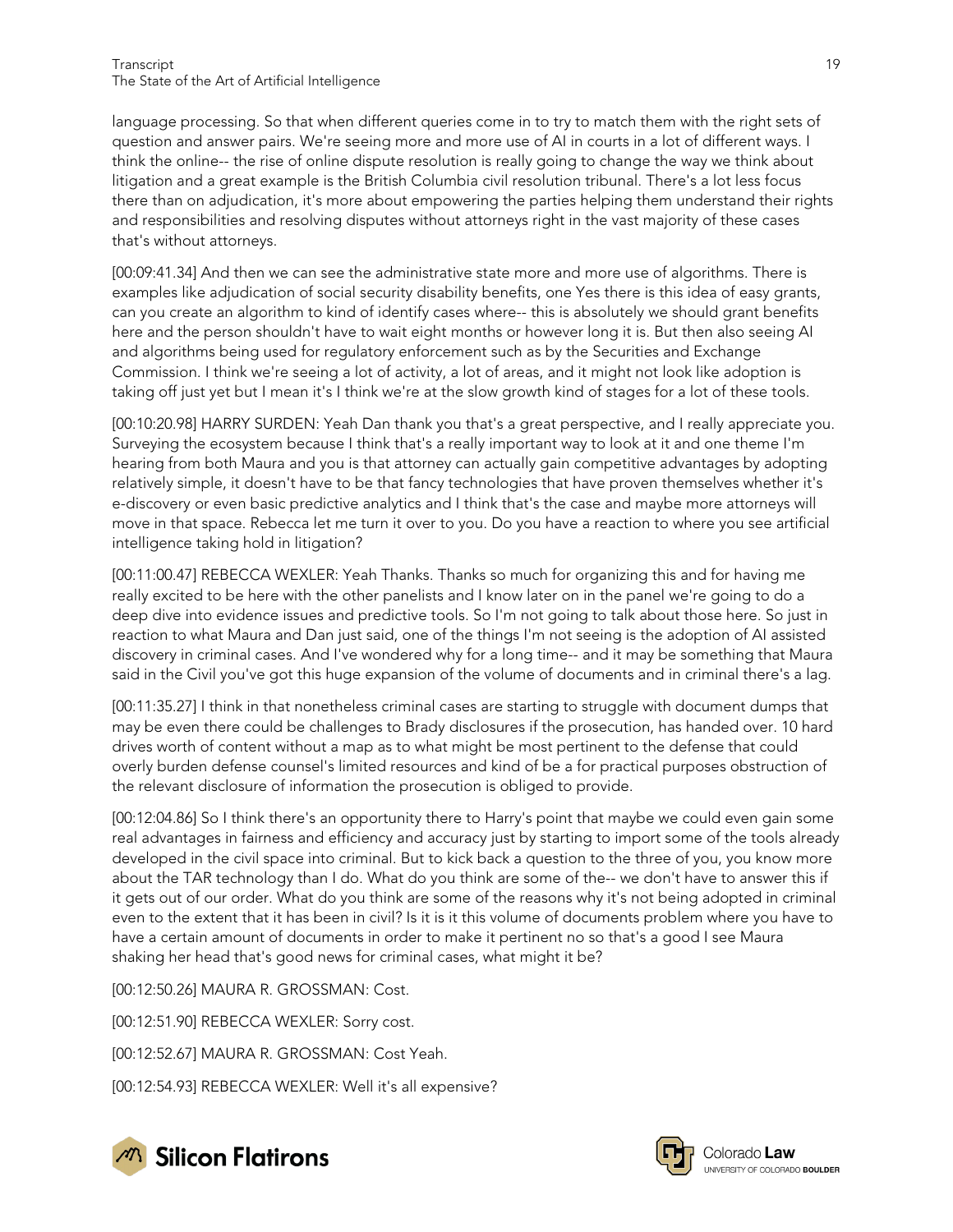[00:12:57.01] MAURA R. GROSSMAN: Yeah well that's a really good question. Because it is often charged at a per gig price based on volume. And so the savings is significant probably once you get over 15,000 20,000 documents something like that. It can be used on smaller cases but for the most part you have to look at what am I going to save on the document review versus what am I going to pay for processing, hosting, and often not always paying for the switch for the analytic tools. Sometimes they're included sometimes they're extras.

[00:13:44.90] So my guess is that the driver is probably cost especially for public defenders or solo attorneys who are defending somebody because maybe in the White collar cases it's being used a lot more, I think it was definitely used at the firm I was at for white collar. But not so much for individuals because my guess is cost driver.

[00:14:09.70] REBECCA WEXLER: Really interesting. Oh sorry.

[00:14:11.75] HARRY SURDEN: Oh I was just going to ask more I think that's fascinating. Is it your impression that the cost has to do with the special requirements of law versus other areas of machine learning where you don't have to be quite as careful in terms of privilege and security about data say when you're analyzing images or could the costs come down and they just haven't for various reasons do- -

[00:14:35.80] MAURA R. GROSSMAN: So come down as it becomes more commoditized. It doesn't cost any more to search a million documents than to search 70,000. It really does and in terms of the machine learning. It may cost a little more to host it but there's margins here. And it just hasn't commoditized enough to come down, you were starting to see the entry of players smaller players who are gearing towards modest size cases and smaller cases, and I think with time I think it's going to be embedded in all of the tools and it'll just be there. But I think that's primarily it.

[00:15:19.03] HARRY SURDEN: Dan, did you have a reaction to that?

[00:15:21.94] DANIEL W. LINNA JR: Well no I think it's a great set of questions and I hope the cost does continue to come down, and I think Rebecca is the expert in this area but my sense is that there are tremendous opportunities for us to think about how to use technology tools for public defenders and for other folks that we can really improve criminal justice and I'd love to see people like all of us inside of our universities working more on this too, right, to help contribute to that.

[00:15:46.63] REBECCA WEXLER: I second that. And I just to jump in and think maybe one solution in the subacromial space would then would be who bears that burden of cost? Because it is the prosecutor is a repeat actor and to the extent that say a slew of misdemeanor cases, the prosecutor is going to be getting say 100,000 misdemeanor cases maybe they've got repeat facts and this could scale and be efficient if we impose that cost burden on the repeat player.

[00:16:10.72] MAURA R. GROSSMAN: Yeah the challenge is not all prosecutors have access to this either. I mean I know SEC and some of the DOJ units do but I don't know if line prosecutors do in regular cases, they may very well in big antitrust and will they do in antitrust and those kind of cases but smaller crimes not so much. So it's not on either side.

[00:16:40.90] HARRY SURDEN: Yeah so this might be a real realm of improvement where we could unleash some benefit if we lower the cost and access issues fascinating. So on so in the last panel and we spent a lot of time on focusing on the limitations of AI, making sure that we're not overpromising or exaggerating. So let me throw this out to Dan first and then the rest of the panel initially, what limitations are you seeing about AI use in litigation where are there promises that are exceeding reality?

[00:17:17.01] DANIEL W. LINNA JR: Yeah I think it's a really interesting question because there is some unreasonable hype about some of these tools. And I think that we see kind of high level articles





Colorado Law **UNIVERSITY OF COLOBADO BOULDER**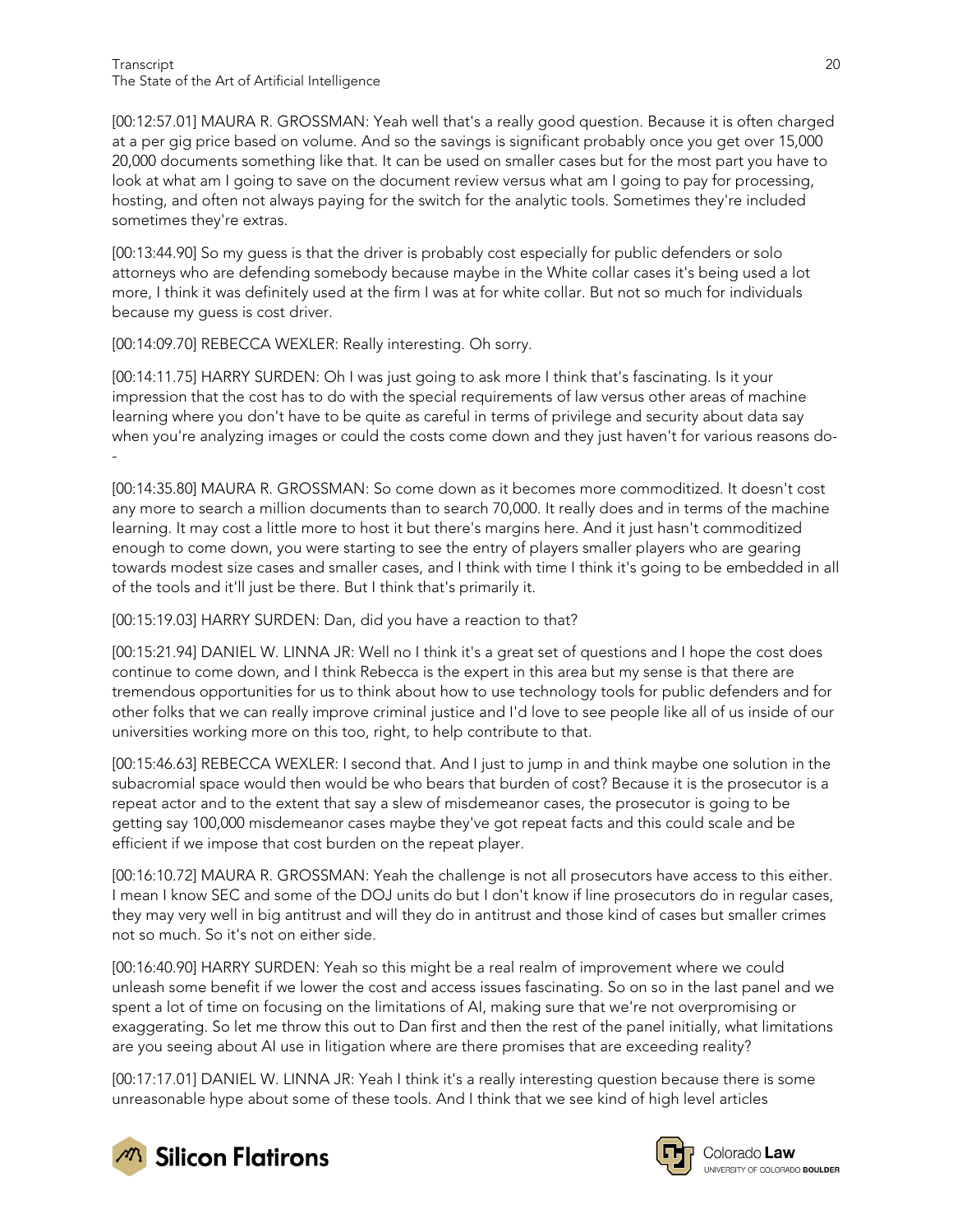sometimes written about robot lawyers and robot judges. And then I think we tend to focus on the hardest versions of problems like robot judge and what's it going to be like with the robot judge that replaces a jury in a murder trial and it's like, well slow down. I mean I think there are a lot of other areas where we might use technology for lawyering or in judicial processes that might automate or augment things.

[00:17:51.15] I think there are actually a lot of possibilities. If you think about a robot judge in a murder trial seems very fanciful right now but what about for a traffic ticket? Or what about for a landlord tenant dispute? And you know so I think we need to get more specific about some of these questions and start asking really like really thinking more about what's possible and where can technology help us improve the legal system? Help us improve rule of law and access to legal services?

[00:18:21.33] And I think one example is as you mentioned autonomous vehicles in the opening Harry and you think about the billions of dollars that have been invested in creating autonomous vehicles. And we're nowhere near that sort of investment in creating legal technology tools and I think there's a real University research gap in this space as well. I think you look at some of these other areas the way universities have contributed research to advancements on autonomous vehicles and other areas. And I think that's again another area where I'd like us to see us do more in universities to contribute to developing these tools for legal services, for legal systems, and thinking about how the law might be represented in the future.

[00:19:00.49] And so I think that-- to some extent to me some of the biggest obstacles that we face are our thinking too small and then at the same time magical thinking. And I think a lot of the ways that we're trying to use AI right now is kind of like these point solutions and trying to automate things the way we've always done them. So that's only going to get us so far, and I'd really like us to see us talking more about really having a vision for the future and thinking about what these systems could look like? What's legal services delivery? How are we going to disseminate legal information? What a legal services look like in a digital world that we see emerging?

[00:19:37.83] And then if we can have a better vision for what the future might look like, then we can better identify the obstacles to us getting there and doing that. Now so at the same time, though, I think though this magical thinking right AI is magic we can just throw AI at some of these different problems, you know it requires more than just purchasing technology tools whether you're in a law firm, legal aid department, or anywhere right? And I really think we need to be having more of a people, process, data, and technology approach thinking about that ecosystem, and then helping us like develop be rigorous about developing this roadmap of the research that would make it possible.

[00:20:16.59] And just so thinking about people, process, data, and technology is going to briefly mention just kind of each of those where I see so data right? So today we can say like AI it's a data problem, we just we don't have the data, there's confidentiality, we can't get the court data. You know I think that we haven't even really spent a lot of time thinking about what data we need. And sometimes some of the different projects that are done are kind of like well here are some data available, what can we do with it? And that's kind of a backwards way to go about it.

[00:20:44.80] So I think we need a lot more thinking about what kind of data we need to be able to develop the kind of tools that we want to have, and how do we get quality data? Which I think is a big problem. That leads to the process problem. I think we lack standards and best practices in many areas of law. This came up a little bit on the prior panel like how do you measure the outcomes? I love that this came out right this is something I've been doing a little bit of research. If you get something that a machine generated a draft, then a lawyer wrote a draft of an answer to a complaint what's the quality of them? What are the standards? How do we measure the quality of different things?



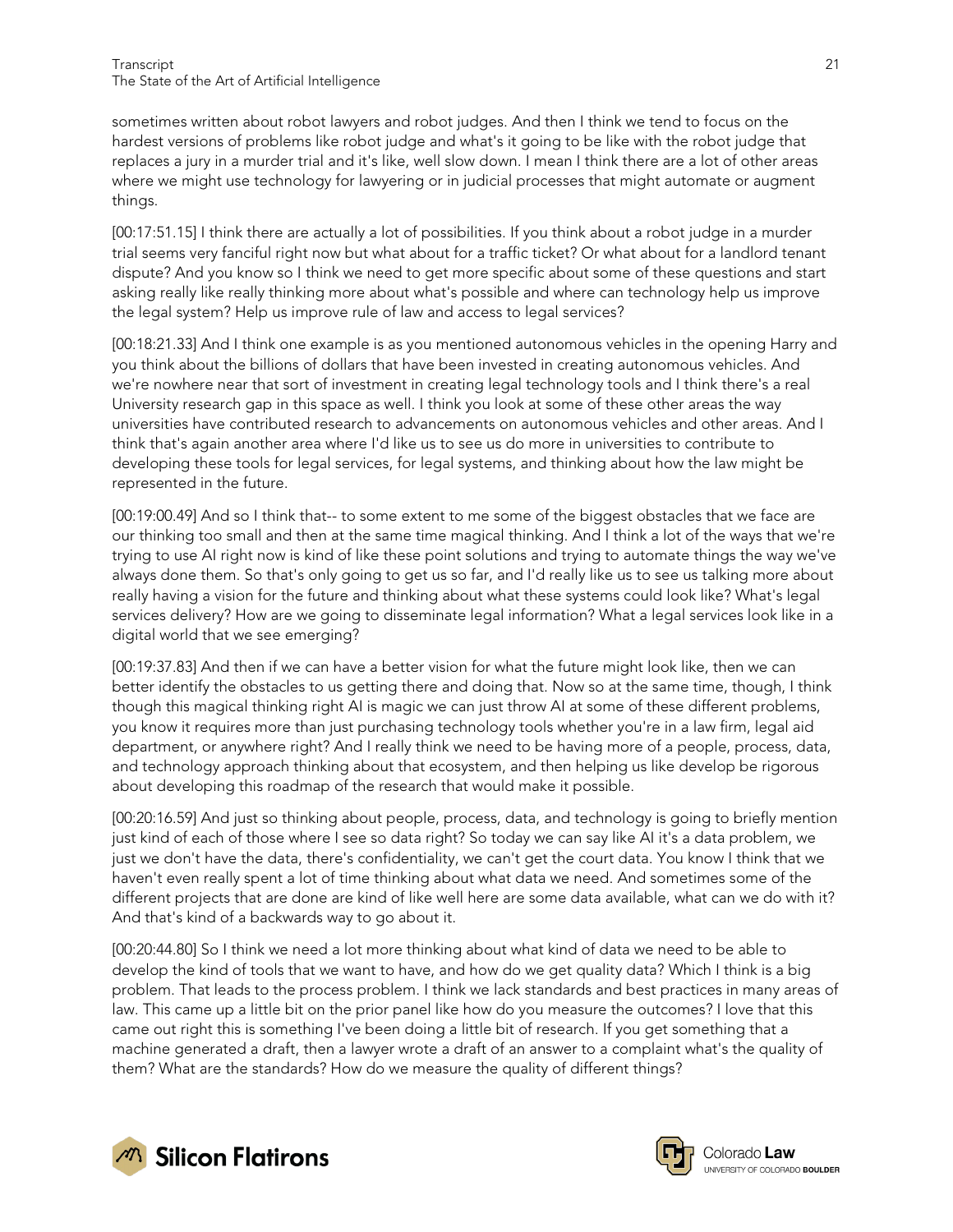[00:21:20.17] If we can't measure the work that's done by lawyers how could we evaluate the outcomes that are produced by technologies? And I think that so part of this will be-- as we're putting these technologies in place, I see more and more work that's being done legal operations is really growing and people are really thinking about how is it that we solve problems? What are our processes? What's the work we do? So we're moving from being artisans and craftspeople to taking on more of an engineering and scientific approach.

[00:21:46.95] And of course as that starts to happen as we see more standards and best practices it starts getting easier to use technology, it starts getting easier to automate things, to augment things. Richard Susskind talked about this for a long time like kind of moving from bespoke, to standardized, to systematize, to commoditized. So I think that in this ecosystem we're going to see more of that some of these problems that look really hard will start to get easier to solve as we take this more disciplined approach.

[00:22:13.80] And then people right we got we got to train lawyers, lawyers need new skills. I think in this ecosystem, not just learning about technology but learning about project management process improvement, computational thinking and data analytics, leadership change management, Learning about how innovation occurs, and then we need more and more of other professionals coming into this space, not just technologists, but also project managers, process improvement experts, data scientists, and then thinking more broadly about technology.

[00:22:40.56] Right? Like I said earlier I was thrilled that the prior panel talked about more than just like machine learning and deep learning and transformers but talking about good old-fashioned AI, talking about the other ways in which technology just basic technology as the power to transform courts and legal systems. So I think if we have this vision for where we're going or what we're really trying to accomplish and we take this people, process, data, technology approach.

[00:23:04.44] Then I think it'll make it easier for us to really understand, we talked about being evidence based and measuring things and things like that, well then how do we really understand? What are the obstacles? And how do we start focusing on how to overcome them? Kind of like one brick at a time, building this foundation for this future that we want to have?

[00:23:22.71] HARRY SURDEN: Dan? Those are some really great points so thank you for that perspective. And a few points I want to highlight there I think are that a lot of us can relate to what the role of universities in kind of spurring this kind of basic research out there and making sure if there's access to justice or other issues that we take on that cause because they may not be as likely to be solved by the private sector out there. And also this idea which I'd love to hear the panelists thought about the data bottleneck in law thinking about what data we want? And how to get representative data not just the data that happens to be accessible.

[00:24:01.30] One of the issues in law which I know you Dan and I have spoken about before is this idea that a lot of legal data that could be subject to useful practices out there to help society are protected by secrecy and confidentiality agreements in ways that you don't necessarily see outside of law in areas. But let me see Maura or Rebecca have reactions to the either Dan's comments or just questions about the limitations of AI?

[00:24:31.48] MAURA R. GROSSMAN: Sure? I'll start. One of the challenges I think in this area is the following. If I want to go buy a refrigerator, I can get pretty good information from Consumer Reports or something else about the quality and sort of standard comparisons. If I want to buy any discovery tool, there is no Consumer Reports. It's complete Wild West and that I think applies to most of these things which was Dan's point.



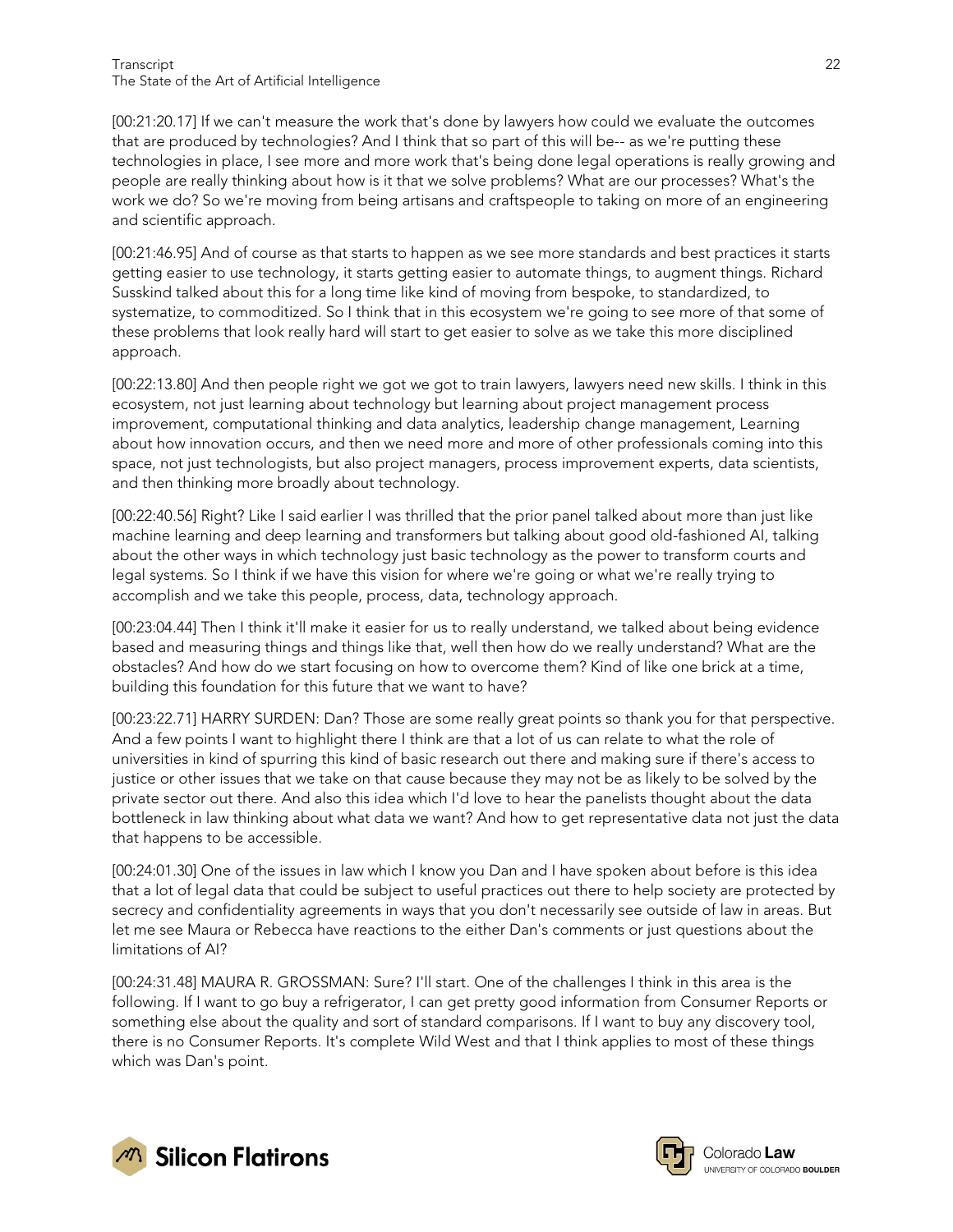[00:25:03.42] You're getting something that drafts responses answers. How do you know it's any good? And I think it becomes very hard for the user to distinguish good tech and process from poor tech and process. And I think that's compounded by the fact that most lawyers don't have a good understanding of measures of evaluation and they will see something that says 99.9% accurate and have no idea that they need perhaps to look at false positives and false negatives and different kinds of errors.

[00:25:44.10] And I've seen all kinds of misrepresentations of metrics I'd like to think is accidental rather than intentional. But to the average lawyer if you say the recall being what of the documents are found, the recall is really 49% plus or minus 20% margin of error, their eyeballs start to go back in their head and the vendor tells them it's 70% plus or minus 2% and they buy it, and they have no capability of analyzing those representations.

[00:26:25.42] HARRY SURDEN: That's fascinating. So do you see a role for intermediaries here like the Consumer Reports of legal analytics or what is your thinking in that area Maura?

[00:26:37.18] MAURA R. GROSSMAN: Well, it's hard to do that I think track tried to do that kind of standardization at least a revaluation, but often providers don't have the incentives to come because they can be found to be worse than the guy next door. I was hoping that the judges would do it, but they have a hard time with the technology in any one matter may not justify the kind of downward hearing you might need to get to the bottom of what works or not. So you have a busy judge and two competing experts and they don't know what to do.

[00:27:17.69] And so it's a real problem but setting up an independent entity you can get sued, so you can get sued a lot, my understanding is Consumer Reports get sued an awful lot so you need a huge legal department with a lot of money that's prepared to deal with those lawsuits when they come in.

[00:27:39.13] HARRY SURDEN: Yeah so, perhaps this might be another place where universities could play a role as some sort of trusted intermediary. Rebecca, do you have any thoughts either to Maura or Dan's questions or the original question?

[00:27:52.51] REBECCA WEXLER: Yeah, well I want to echo the emphasis on universities as solving market problems because one of the limitations I see on AI in the subacromial space is specifically how distorted the private sector is the development of the tools. So there's distorted access to data and there's also distorted incentives to develop the technology is based on who's going to pay for them? And who's going to buy them?

[00:28:16.67] So if the prosecutors, the government are the paying customer, then we can expect that any errors reliability flaws in these technologies are likely going to be less court, less observed, less corrected, when they favor the prosecution's interest. And so universities might be a place where we could say, hey, let's start developing technologies and designing technologies that are specifically aimed at serving interests of innocence for example, rather than serving investigations of guilt. If the market's not going to make those tools maybe the University could.

[00:28:54.34] And then I saw some questions in the Q&A so just how reliable is data and police reports as an example it really depends on what the data is, but race data in police reports super unreliable. We don't know whether it's observational or self-reported when I was practicing we would have the same client appear in different arrest records with different races put down. Geolocation data maybe that's more reliable.

[00:29:21.13] So another example from a few years ago when I was in practice arrest data saying law enforcement had arrested multiple people with this kind of actually goes against it, but multiple people at the same moment in time in different locations, same police officer in the report. So that's a kind of reliable tell that something's wrong there. In any event and then police disciplinary records a lot of people say, well, we want to get access to those records and maybe run predictive tools on them or



**M** Silicon Flatirons



Colorado Law **UNIVERSITY OF COLOBADO BOULDER**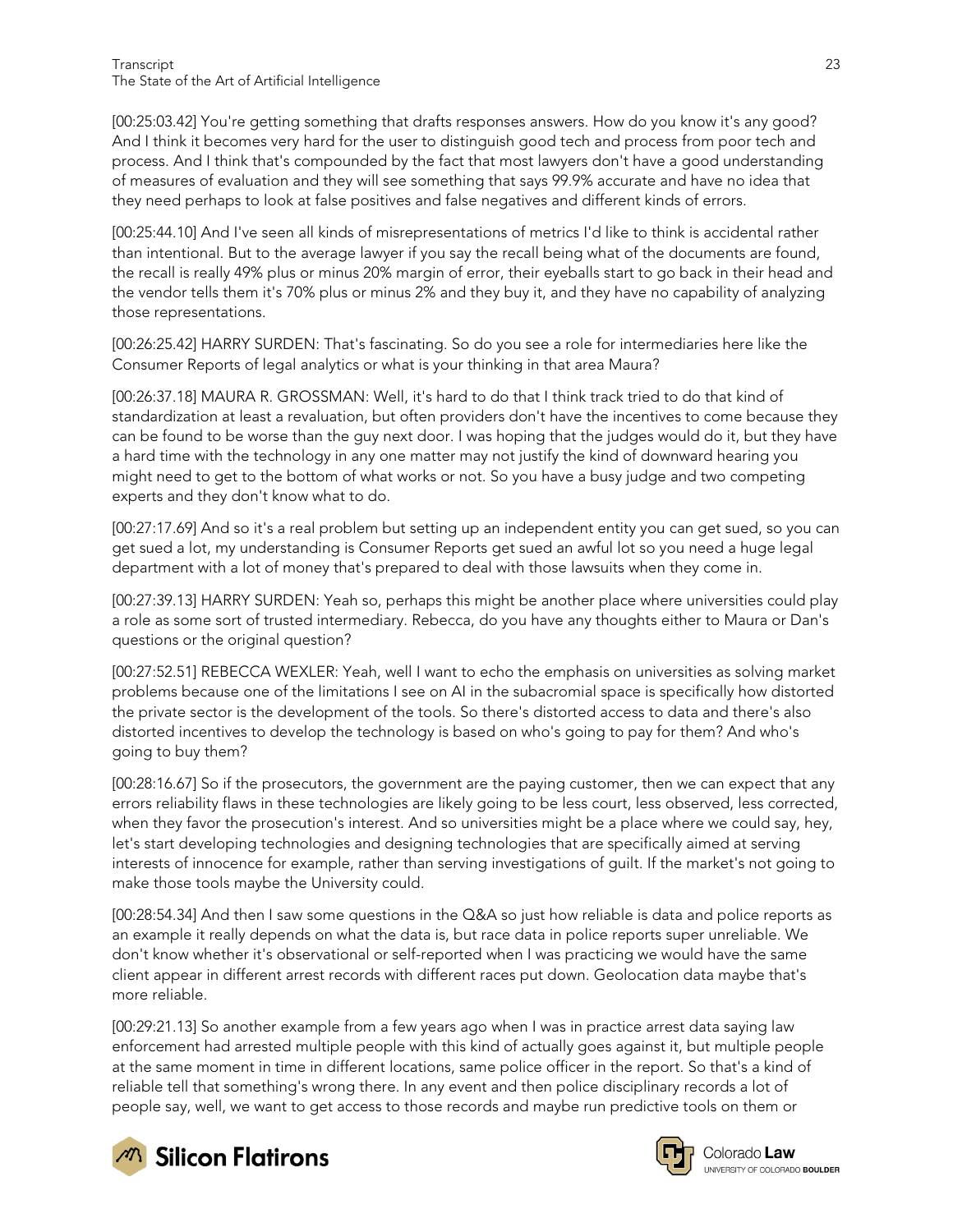something but there's huge problems with disparities and bias even in the disciplinary process for law enforcement that could make some problems with that data.

[00:30:05.88] HARRY SURDEN: Oh great. Thank you for that perspective Rebecca and I'll add to that because I've studied some of the distortions that go into police data, and criminal data and one point that other commentators have made but if police practices themselves are biased in some way, it biases the data.

[00:30:25.29] So a good example is certain neighborhoods get patrolled more than others. And just the very act of patrolling one neighborhood versus others-- even if the crime rate is exactly the same in two neighborhoods-- you're going to lead to more arrests. More arrests lead to more recording of data. So it's going to appear that certain things are more correlated with crime than other things, but that's solely driven by a police practices. So and that's just an example of the way that which practices can distort the data and these models are built on data. So that that's a really great point. Any other comments either Dan or Maura to Rebecca's observations?

[00:31:04.94] DANIEL W. LINNA JR: Yeah Harry I was just going to add something after Maura's points really briefly well she raised this question to like a lawyer education right? Lawyers need to understand the right questions to ask, and we can be training them to ask these questions, but I also think we can learn a lot from what we're seeing develop in other areas. You look at the algorithmic Accountability Act, and if that were ever passed right to requiring impact assessments and things like that.

[00:31:25.94] Why aren't we requiring that in this space right and so how do we train lawyers to ask the right questions of vendors? And why aren't vendors disclosing more information about how these tools are validated? And where did the data come from? What sort of validation did you run before you release this in the wild? Now that it's out in the wild, how are you continuing to validate that it actually works?

[00:31:44.99] Right so part of this is creating that marketplace where the buyers are asking the right questions and demanding that the suppliers. I think we're seeing that start to happen in other spaces in the AI landscape but so far it hasn't seemed to really happen yet in the AI for legal services tools market.

[00:32:02.54] MAURA R. GROSSMAN: I'm working down to that point, I'm working with the group with colleague Jeremy Pickens who's in this space and I are chairing a committee that is actually writing a whole process for how lawyers should vet AI tools, what questions they should be asking? How they might actually perform an evaluation and so forth. So stay tuned, there may actually be something in this space it's through the EDRM which is the Electronic Discovery Reference Model that's an industry organization.

[00:32:35.51] HARRY SURDEN: That's great. And one area I'd like to see growth in that area but it's a more dense question is the purchasing by government of AI system. So governments are notoriously lacking in expertise and had an analyzed systems validate them and then use them. So we've seen this in the campus recidivism systems where trade secrecy protects us from validating the accuracy of the underlying results of these systems that judge that produce reports that judges rely on and deciding whether people go to jail or not.

[00:33:12.14] So they're deferring to numerical scores from these systems produced by third parties that may or may not be accurate or subject to biases or distortions and typically the government doesn't really have the expertise to figure out one way or the other. I'd love to see more work in that area. Let me turn to Rebecca and ask you how is I impacting and being used in the context of forensic evidence? And that's another area where we're seeing it being involved in the litigation space.

[00:33:46.66] REBECCA WEXLER: Yeah absolutely. So this is the area where AI is coming into the criminal legal system the most, apart from the predictive policing and recidivism tools. So as many of you may know, there have been a lot of problems with specifically pattern matching forensic methods with junk



**M** Silicon Flatirons

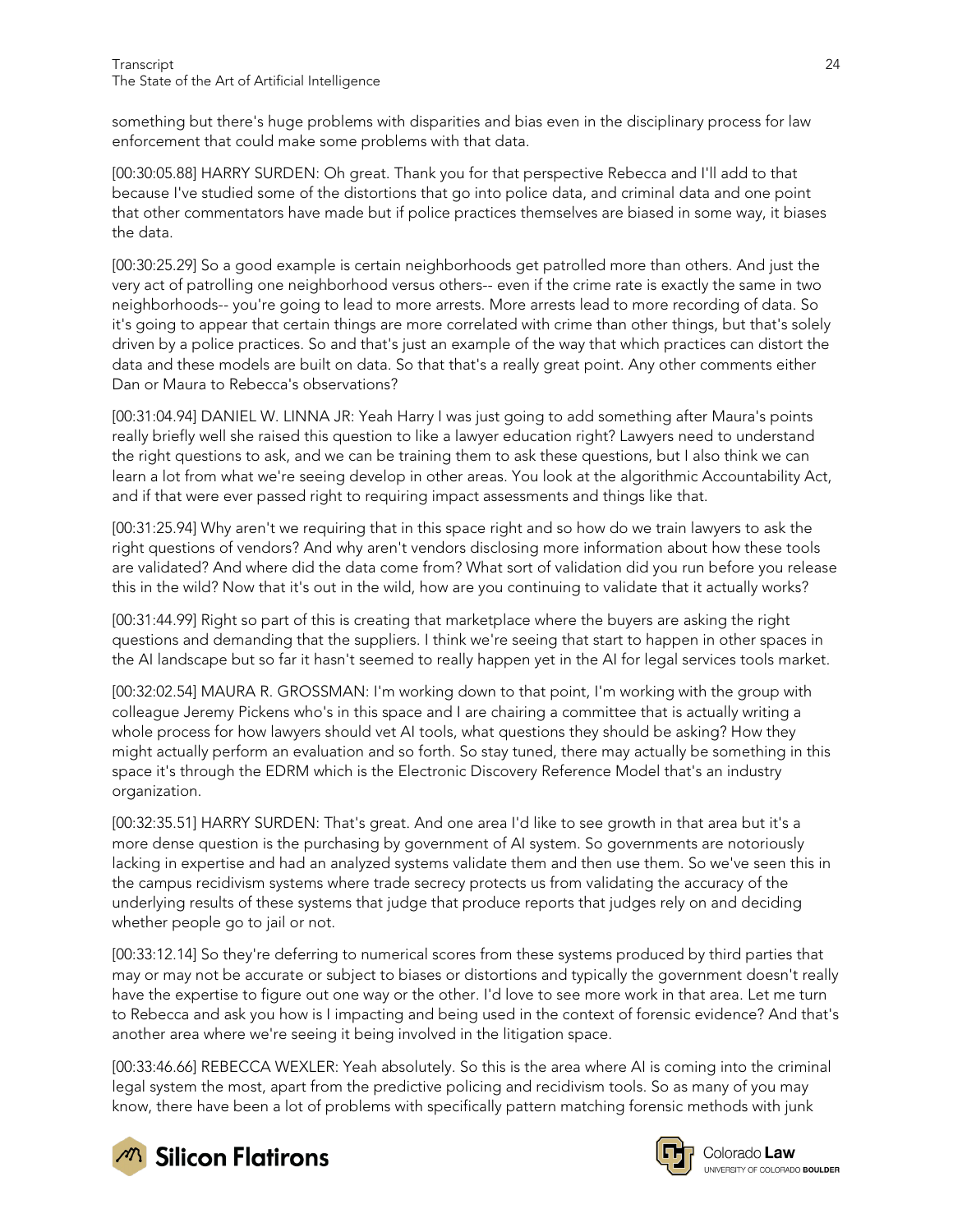science coming in, blood spatter evidence, image recognition trying to match somebody's identity based on the stitch pattern in their fabric, I mean all sorts of stuff that's not scientifically valid or hasn't been scientifically validated with no error rate and over claiming about the confidence of these testimonies. And this is without any technology involved just humans eyeballing stuff.

[00:34:32.72] So I think there's a well-intended attempt to improve on that pretty horrible baseline by trying to automate some of the pattern matching forensics. And so we're seeing machine learning driven software being used in maybe most widely known phase matching, ShotSpotter, bullet, shot recognition evidence coming into cases. But also DNA analysis for complex mixtures of DNA found at crime scenes, fingerprint analysis, bullet mark identification, voice matching, iris matching, handwriting authentication, authorship authentication for tweets, is this the kind of tweet that you generally say using some software to analyze and give us a result.

[00:35:23.12] So that's already here, there's no question that's being used in many, many, many cases daily. And there's huge problems with it. So real problems around access to scrutinize these tools, expertise needed to scrutinize these tools. So let me just run down a couple of ways that I think that the evidence rules are failing to impose kind of reliability, transparency, fairness constraints on this. So we generally turn to Daubert or Frye as our reliability rule for admissibility.

[00:36:00.76] But it turns out that the courts say experts can testify under these standards. Based on the outputs of systems that they don't understand. So you have a problem with experts getting up on the witness stand and they know just the basics. Well here's how I use this thing, I input something, I output another thing, I did a cursory internal or validation in my lab and so there you go. And then, you say all right well OK the Supreme Court told us the traditional way to challenge shaky but admissible evidence despite doper is cross-examination at trial.

[00:36:42.53] All right, so maybe this is really about cross-examination at trial, but where do the rules get you cross-examination? So one way is, if we say these things might violate confrontation clause rights, if the developer or the designer weren't brought to be cross-examined and you'd be able to compel somebody who has knowledge about the systems. There on the stand the courts have said no. Automated systems don't really create statements the way humans do, so we don't think that they're hearsay, we don't think they're testimonial hearsay, we don't think they implicate the Sixth Amendment.

[00:37:14.98] So that doesn't get you much on cross-examination. And if you try to go discover information about how the tools work yourself with a subpoena, you may encounter privilege problems. And that's where our intellectual property rights are coming into block discovery or subpoenas. Also some security rationales for denying the criminal defense counsel access to information about the tools if you think, excessive disclosures might lead to gaming or circumvention. So I think that our biggest challenge as legal scholars in this criminal evidence space brown AI figuring out how our old rules of evidence can help us ensure fairness, accountability, and due process values given that these tools are actually already here.

[00:38:06.22] HARRY SURDEN: Rebecca that's terrific and just to follow up a little bit, do you have any ideas about specific changes in example where you've seen an expert testify about a system without knowing its internals and how that specifically could have been improved?

[00:38:23.30] REBECCA WEXLER: Yeah well, actually I think there's again a role for the Academy here but one idea I've had that I've been unable to deliver on so far, and I would love to if anyone's interested in working on this themselves go right ahead, if you're interested in collaborating let me know, but I've had attorneys say to me what would be really useful is if someone in the Academy could write scripts for defense counsel to cross-examine ignorant experts on the stand.



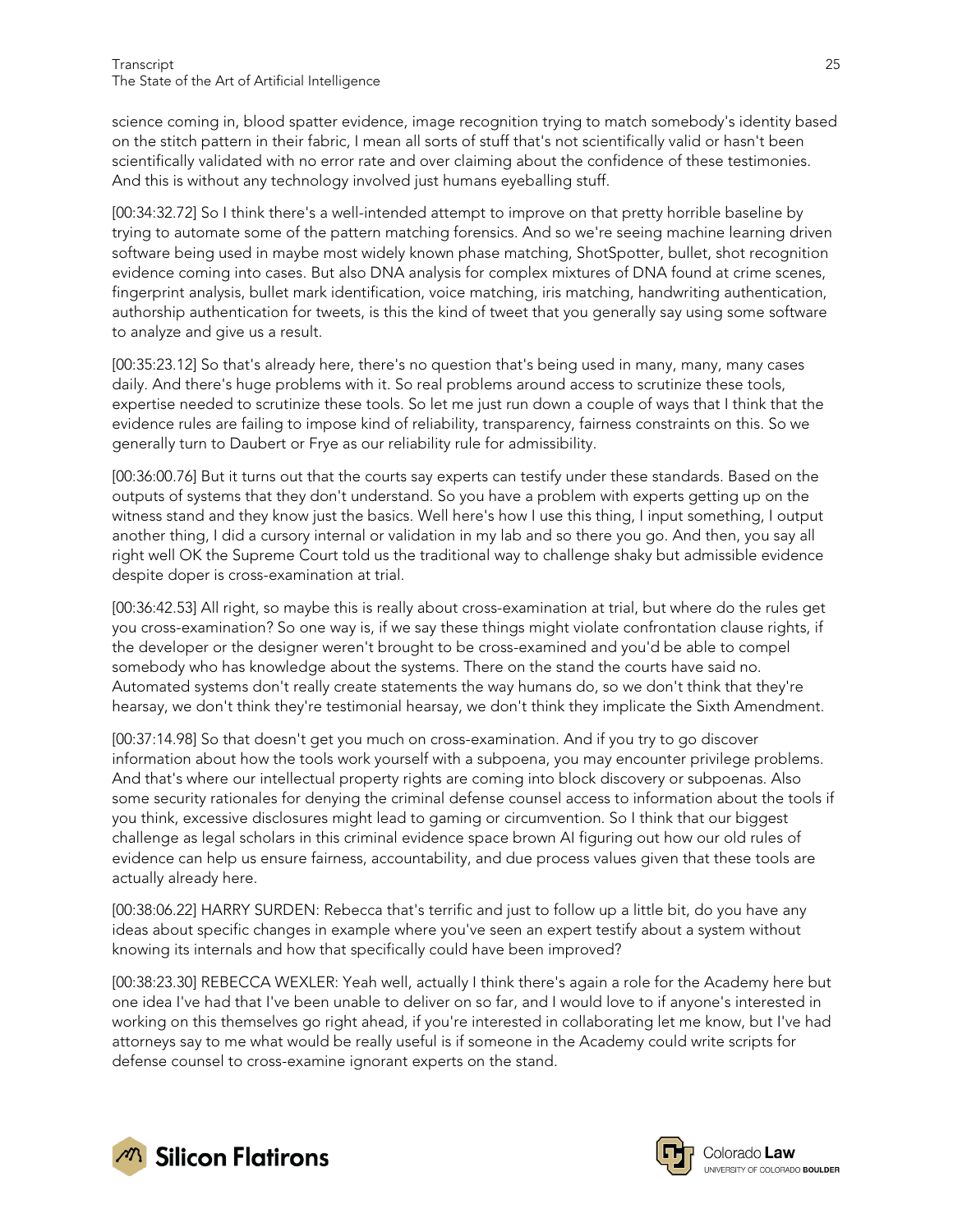[00:38:55.16] What are the questions defense counsel could ask when say for instance you know somebody on the stand saying this is data that we extracted from a device and we know that it hasn't been tampered with and it's exactly what was there, and you don't know how the device operates, that's not an AI machine learning one but OK so DNA analysis, what are the subjective design choices that went into the software you're relying on to come up with a probability that my client's DNA was included at the crime scene?

[00:39:28.17] And so one of the opportunities is that as the same technologies are used across many, many cases all over the country, there's actually economy of scale ability to share knowledge in the defense side that maybe never was there before when you're having custom case by case fact. Academy could create these scripts for cross-examination and distribute them free of charge. Let's do that.

[00:39:53.21] HARRY SURDEN: I love that idea. Maura or Dan do you have reactions either to the initial question or to Rebecca's comments?

[00:40:00.35] MAURA R. GROSSMAN: Sure so as Dan knows since he strong armed me I am about within the next month to publish a piece, which I think Rebecca can I get an opportunity to comment on, and AI- -

[00:40:15.20] REBECCA WEXLER: Am looking forward to that.

[00:40:16.34] MAURA R. GROSSMAN: And it's in the Northwestern journal of intellectual tech and intellectual property or the other way around. It's one of those two.

[00:40:25.20] HARRY SURDEN: Thank you.

[00:40:27.29] MAURA R. GROSSMAN: Intellectual property and we're very excited about it. We actually take the position I wrote the paper with Judge Grimm who's probably one of the leading experts on evidence out there. We take the position that the current rules can work if parties in the courts actually know how to use them. And we also take the position you should not be able as was done in the Wisconsin Loomis case you should especially in the criminal sphere you should not be sentencing somebody and then saying sorry this is intellectual property, you don't have an opportunity to challenge this algorithm or learn anything about the data it was trained on.

[00:41:16.19] We respectfully feel that the Supreme Court in Wisconsin got that wrong. But there's also a point-- I think in a lot of these situations you're going to need more than one expert, you're going to need the expert who said I pushed the button and the result popped out is not enough. You need the other expert who can say, well, this is how it works, and this is how we validated it and all of that. And right now you're only getting that first expert who says I pushed the button and then when you ask them, well they don't know.

[00:41:53.31] And so it's sort of a circular firing squad at the moment but I think there have been virtually no courts that have really had to address the admissibility specifically of AI evidence. So there's not a lot of precedent there which was-- what we tried to do was to provide some advice, maybe not exactly the questions, but we do give a playbook of not only how to get it in but also how to challenge it.

[00:42:25.23] HARRY SURDEN: Maura there was a great and I fully agree with you. I think when private vendors are selling to governments, there are certain special restrictions that have to apply and you see this very commonly given life and liberty at stake and one of these I think should be the requirement that things like source code, and transparency, third parties can always choose not to sell to the government. But when they do given the stakes involved I think that they should be required under the proper circumstances to show a source code or data. Dan do you have any reactions to either Maura or Rebecca's comments?



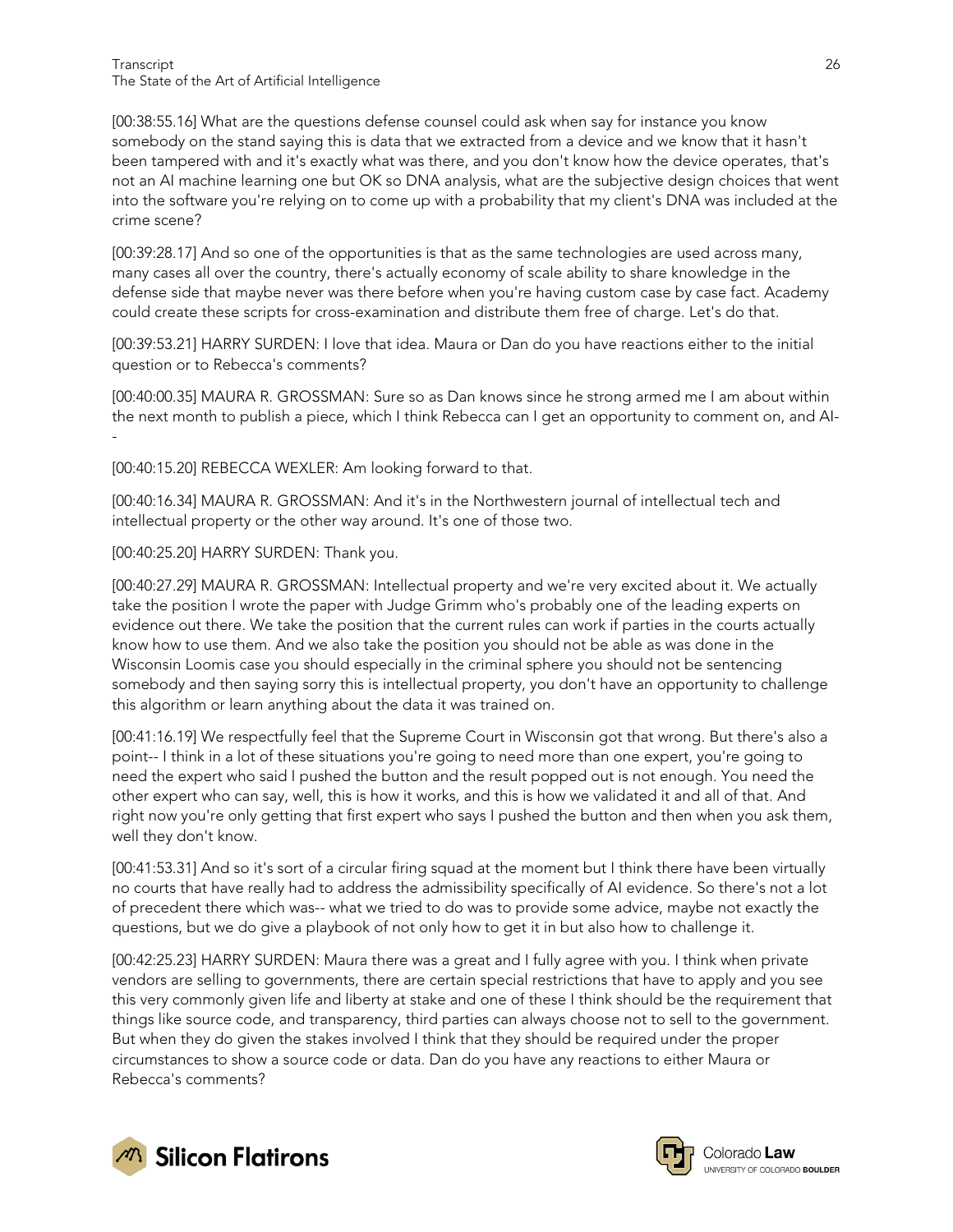[00:43:03.25] DANIEL W. LINNA JR: Yeah I mean just on that point I would love to hear Rebecca's thoughts on how we go about changing the rules like where do we start to require that. Because I think it's there was a lot of criticism of the Wisconsin Supreme Court in Loomis and people thought Oh they should go to the US Supreme Court, but you know I'd like to see more advocacy for saying, well let's change the rules, let's change the rules of criminal procedure, let's put statutes in place whatever we need to do to make sure that this doesn't keep happening.

[00:43:30.94] I think one of the other thing that was interesting is I mean junk science has been a problem in the courts for a long time, bite mark identifications and things like that have put people in prison. So this is-- in some ways this isn't a new problem and I think this relates to some of the questions about bias that I've seen in the Q&A and chat, and I think one of the things that is interesting in this area as well making sure good tools are used in this space, and there's worries about bias resulting in less fairness, less justice in court systems.

[00:44:04.42] I'd submit that the status quo isn't so great right? And so I think there's some pretty big opportunities for think about how can we responsibly use these tools? A lot of them are pretty painful failures, a lot of times we read about these tools just terribly unrepresentative data that if it had been properly validated and is anyone thinking at all would have said, well, wait a second why would we think this would work in this context, lack of diversity in the teams, developing and implementing and using these teams a failure failures to train people.

[00:44:32.47] I mean there was a terrible case in Detroit where Robert Williams was arrested based on face recognition tool being used. And there was a lot of outrage about the face recognition tool, but it seemed pretty clear and the police even admitted that it was not used properly right? It wasn't used as an investigative tool, it was just like Oh here's a match, let's arrest this person right? So there's I'd like to see that there are some promise here, no doubt bias, and the is that these tools can make our problems but I think a lot of the things are things that by more rigorous validation and employing best practices there are errors that could be eliminated.

[00:45:09.97] HARRY SURDEN: Dan Oh go ahead Yeah--

[00:45:12.46] REBECCA WEXLER: Can I jump in just Dan said what to change. So let me give up I want to give a pitch on that because I gave a pitch on folks developing a script for cross examination. I think the thing that lawyers are best suited to change are the rules of procedure and evidence. And so can we make them tech neutral but strengthening the opportunity for as applied adversarial challenges on a case by case basis?

[00:45:38.30] I think a lot of the discussion about what to do has tended to go to centralized standards creating bodies, audits, missed approval, and my answer to that is Yes and Yes and we purportedly have an adversarial system that relies on cross examination and adversarial scrutiny in an as applied case by case manner, and it's our responsibility as lawyers not to allow the development of technology to curtail those adversarial due process values.

[00:46:10.61] So some concrete changes. I've argued that the trade secret evidentiary privilege should not apply in criminal cases, that's not a legitimate reason to withhold relevant evidence from the defense. That's a purely legal argument. It is not tech specific, it's not saying source code always has to be disclosed, it's not saying only executables or what have you they have a debate with the experts in every case on what details are relevant in that instance. But have the debate on the legal standard of relevance, not heightening it to some impossible to meet necessity burden because you're giving special treatment to information on the intellectual property values.

[00:46:59.32] Same thing is happening with privacy. So more recently I've been arguing certain privacy statutes should not block criminal defendants access to relevant evidence. If we really believe that we can



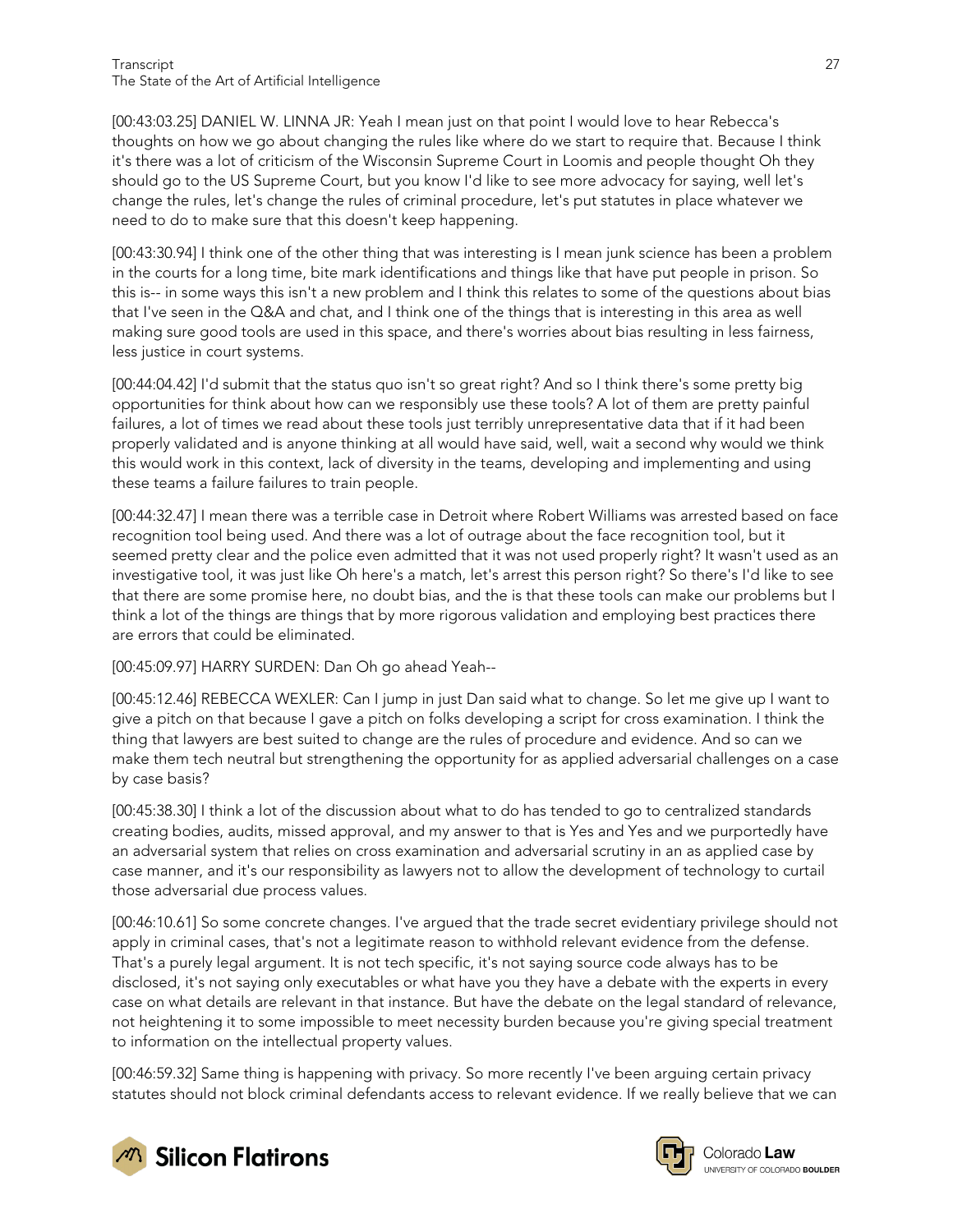rely on cross-examination and adversarial scrutiny we should design the legal rules to permit defense counsel to access relevant evidence.

[00:47:21.70] MAURA R. GROSSMAN: One quick response to that, I think Rebecca we also need to plead with our judges to really apply to Daubert. Often the leaning or the tendency is in and the jury can worry about it, the problem is the jury is in no better position to figure out whether it's valid or not, and we really need the judiciary to really tighten up that initial gatekeeping function.

[00:47:52.03] REBECCA WEXLER: Good point, good point, I agree and so the ability for defense counsel to cross-examine and the Daubert hearing, also has to be defended so that judges can do that job. So at our pre-trial subpoenas power back, get our constitutional rights that have been watered down pretrial get those back. And it might help judges do exactly what Morris said we need to do, which is really apply to Daubert.

[00:48:15.91] HARRY SURDEN: OK so before we turn to questions for our audience, I just want to have one quick reaction to-- I think a really important topic, which is predictive analytics this is the use of data and in some cases machine learning to make legal predictions about outcomes of cases or damage awards or other sorts of important facts. So I'd love to hear everybody's thoughts on that trend.

[00:48:41.65] DANIEL W. LINNA JR: I'll just jump in. I think we are seeing more and more of this driven by clients, particularly corporate legal departments they want to see their lawyers using data to predict how much something is going to cost, is a place where there's been a lot of work done thinking about staffing of lawyers as well, and then more and more work on predicting outcomes do I think in a lot of ways that is not nearly-- there is a lot of talk about prediction five years ago even and I think a lot of it is mostly just descriptive statistics.

[00:49:11.41] One thing I would say is, again this is a data quality issue there was a study done a couple years ago looking even just across like Westlaw Lexis Bloomberg, I shouldn't necessarily say data quality it's just that in these different platforms the data is not cleaned and represented exactly the same way, so you might get different numbers across these platforms based on what you're looking for. So that's one of the things we need to be aware of, and then just the lack of access right pacer is still locked up now maybe Congress will change that and pass the law to free the PACER data.

[00:49:41.35] But you know what I would love to see academics spend more time looking at State courts as well, we tend to focus on the Supreme Court and the federal courts. This is a huge problem in state courts and right now state courts are several of them are thinking about investing and improving their systems. Let's have them put in place systems that make that data accessible to the public, to all of us and that would be a huge step forward.

[00:50:05.18] MAURA R. GROSSMAN: So I agree with Dan. I think uptake has been relatively limited in these predictive tools other than you can find out how long it takes your judge till they file a summary judgment the response to a summary judgment motion but getting a prediction on how likely he's to rule, or she is to rule one way or the other much harder. I dipped my toe in this area with machine learning and I was actually very surprised at how few of the litigation funders are using AI at all, and I think there's also a challenge because when I approached plaintiffs lawyers and some of these litigation funders and I said, "How do you know what's a good case? What do you rely on? What are the criteria?" They don't want to share them.

[00:51:09.19] I don't know if they couldn't articulate them and it was just something they know in their gut, or they felt it was proprietary. But if you can't define the criteria of success or winning or whatever then it's impossible to train the algorithm to do it.

[00:51:28.34] HARRY SURDEN: Rebecca, any thoughts?



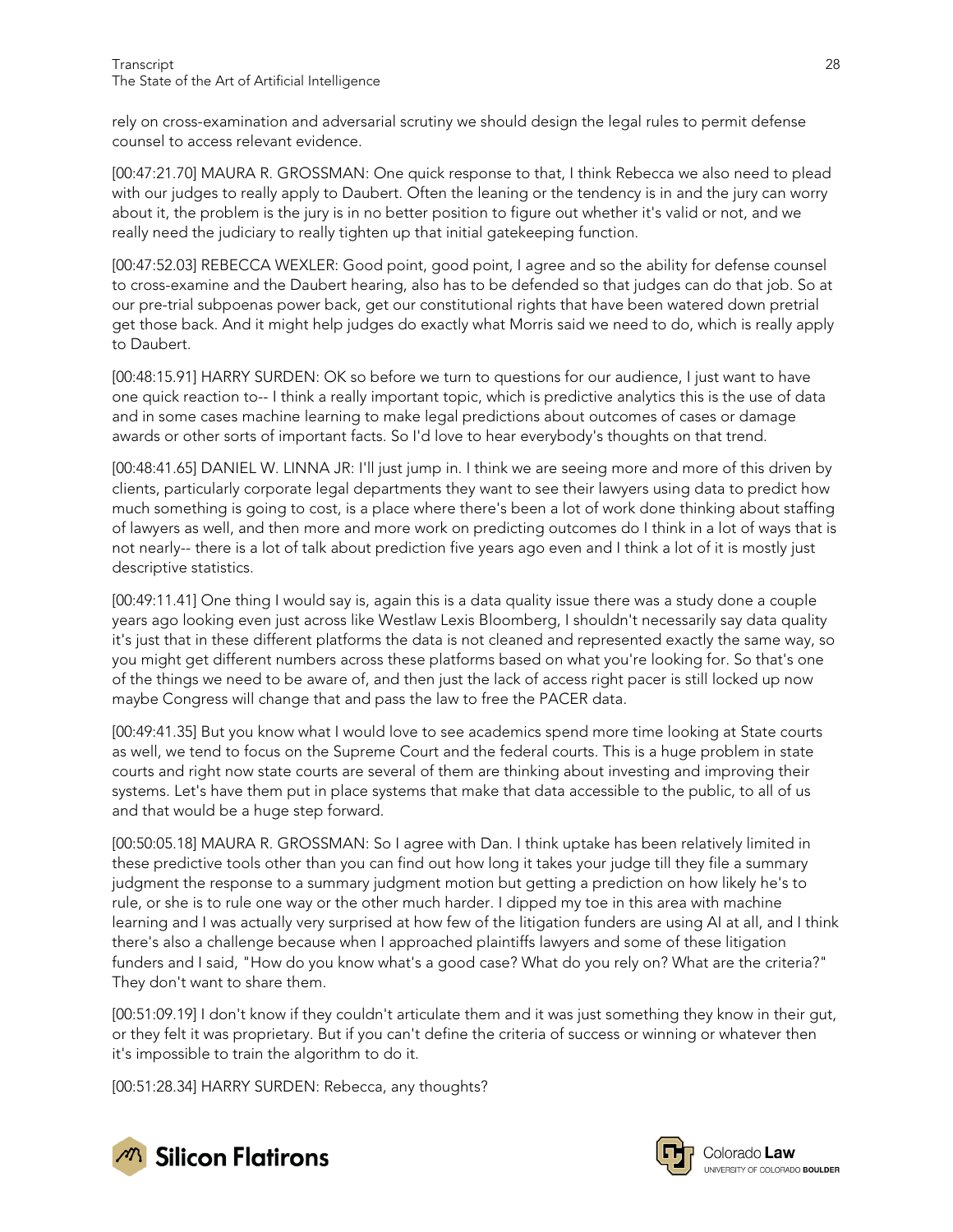[00:51:30.59] REBECCA WEXLER: Well, predictive analytics changing the practice of criminal litigation we touched a little bit on the recidivism tools and those are changing the practice of litigation and they are predictive. So they're not the same kind of thing as predicting the judge outcome but I would say that they are having a huge effect on criminal prosecutions at the pre-trial stage and at the post-conviction sentencing stage. Not at the evidence stage. So that's where they're coming in and I think that we're seeing the problem of lack of procedural rights in those pretrial and post-conviction settings is impeding our ability to contest those tools.

[00:52:13.52] HARRY SURDEN: Great. And as Rebecca knows I've done some research on predictive analytics, and one interesting finding is that just basic descriptive analytics of the kind Daniel was describing forget about the advanced machine learning analytics. If properly contextualized can dramatically improve predictions over pure intuition alone. All right let me turn to Krister with a question for the panel.

[00:52:39.93] KRISTER KROLL: They say, a lot of the-- I guess restraints around AI sound like it's related to junk science and implicit bias, and the use of AI, is there a role for AI to play in reducing bias in the courtroom?

[00:52:59.96] HARRY SURDEN: Dan, you had commented on that earlier do you want to elaborate on that a little bit?

[00:53:05.10] DANIEL W. LINNA JR: Yeah I think it depends how we define which kind of biases we're talking about. I mean there's Daniel did a study of Israeli parole boards right where if it was before lunch and you're hungry your chance your petition being granted was almost zero right? That's the kind of bias. And I could help us reduce a bias potentially like that making recommendations things like that. I think that you look at some data about asylum grants by judges across the country, even within particular courts and some judges granted very frequently 40% of the time or something like that, and other judges granted almost never right?

[00:53:42.93] Might we think about tools that could help make recommendations there that would reduce what seems to be bias and not just exercise the discretion in applying the law. I think there are absolutely plenty of opportunities to think about doing that. And I'm also particularly interested in thinking in a landlord tenant court right looking at landlord tenant proceedings.

[00:54:03.66] The vast majority of tenants aren't actually going to go all the way to court. And even when they do I'm not so sure that outcomes are consistent and the law is applied the way that we would expect it to be applied. And can we create tools though that can help tenants better understand what their rights are and understand when they actually do have a winning case that they maybe should pursue or maybe even get a lawyer involved? And so I think that there's a lot of potential in areas like that. We just have to be thoughtful about some of the potential risks we're introducing these tools.

[00:54:33.62] MAURA R. GROSSMAN: I think one of the issues is we don't have great baselines. So if we don't know how biased the judges are in the first place it's very hard to tell if the tools doing any better. I think another thing we've seen in Rebecca probably knows this well is people are influenced by the score that pops out of an AI tool. So imagine you're a state judge and you're up for re-election this year and out pops a risk assessment score that says 8 out of 10 likelihood of recidivism, you're going to think well I'm safer to jail this person than to let them go because if they go and kill somebody I'm not going to get re-elected.

[00:55:23.36] So there are all kinds of factors whether explicit or implicit, also where these numbers can impact. So I think it's a thorny issue, I think the potential is there Krister. I don't know how we get there without better data and better research on how these predictions impact judges.

[00:55:50.09] HARRY SURDEN: Rebecca, any thoughts?



**M** Silicon Flatirons

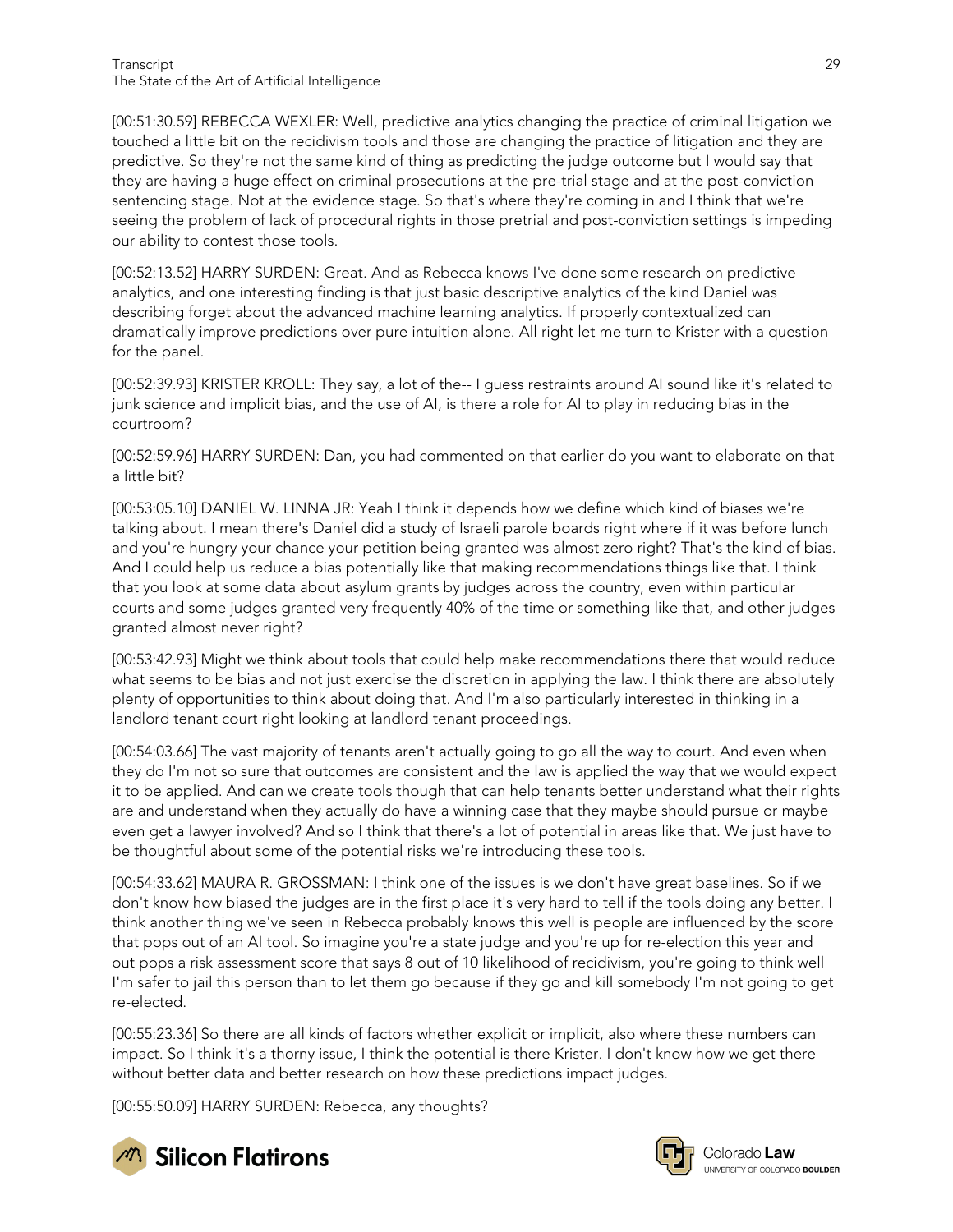[00:55:51.92] REBECCA WEXLER: Yeah, I do think there's an opportunity let's have AI tools that will predict when police officer witnesses are likely to perjure themselves on the stand. So where are those tools? Certainly an opportunity for technology to address some of the structural biases already built in the system but I don't see them being developed, and I think it's because of the market failure.

[00:56:13.28] HARRY SURDEN: It's a great point, and one point that Dan made earlier is that data can certainly be biased in various ways either just in the neutral sense of distortion, and being unrepresentative or in the way we commonly use it as having racial, ethnic, gender or other undesirable biases. But judges, humans are also biased too so at least in some cases data offers us the opportunity to make those biases explicit and identify them whereas we can't peer into judges brains at least not yet.

[00:56:45.15] So let's turn to another question, which might be our final question because we're running out of time, so Eboni says, "Who fits the bill with advanced technology development we often see huge government grants for the DOD or NSF and private companies funding research and houses at universities. But what about AI and law basic, AI and law research that could help society?" who's going to foot the bill for that so let me throw it out to our panel.

[00:57:13.04] DANIEL W. LINNA JR: I think that's a great question and so Maura referenced earlier NIST right investing in the correct track, I mean that's great. The National Science Foundation recently had a call for designing accountable software systems, and the idea was that we ordinarily think of people being accountable under the law, but now we need to develop machines that are accountable under the law. Now fortunately the NSF was calling for legal researchers to be involved in that but I think it's an example of hopefully we'll see more and more NSF funding and funding from other governmental organizations to promote research in this space. And we and universities need to do a better job of applying for that and showing the opportunities to invest in and the benefits that'll come from doing that research.

[00:57:55.85] MAURA R. GROSSMAN: And I think to Dan's point, grant funding has a tremendous impact on what research gets done. So if your funder is commercial, private company, they're going to be interested in something that helps their product or their commercial venture. If your funding is by the Department of Defense, they're going to want a military application. There is funding available, it's not huge but there is funding available for in the nonprofit sector for some foundations fund access to justice research. But a lot of it is where the priority of the funder is, and unless it's not necessarily aligned with the areas that we're talking about as areas of interest to us as legal people in legal justice.

#### [00:59:01.73] HARRY SURDEN: Rebecca?

[00:59:04.19] REBECCA WEXLER: I don't have a lot to add I think they've said everything there. But the NSF call was an optimistic one.

[00:59:10.43] DANIEL W. LINNA JR: Yeah, you know Harry just one other quick thing in this Jason Tash wrote an article just recently about China's investment in platform technologies and the opportunities here right to think about not just developing technologies for here in the US, but we should be working with governments around the world right in thinking we care about rule of law, look at the way these technologies are impacting court systems and legal systems. We should be thinking of that's the other we need, it here at home but we should be thinking around the world and the impact that these systems can have in other jurisdictions as well.

[00:59:43.89] HARRY SURDEN: That's a great point and we can really leverage the sort of worldwide resources. So countries like Singapore, for example are fabulously interested in legal informatics versus other countries that might not be as much on the radar. And I would also issue a plea to all the foundations out there who are looking to make high impact investments. This is one area that's really under the radar of most foundations but can really I think make big impacts out there in the world.





**UNIVERSITY OF COLOBADO BOULDER**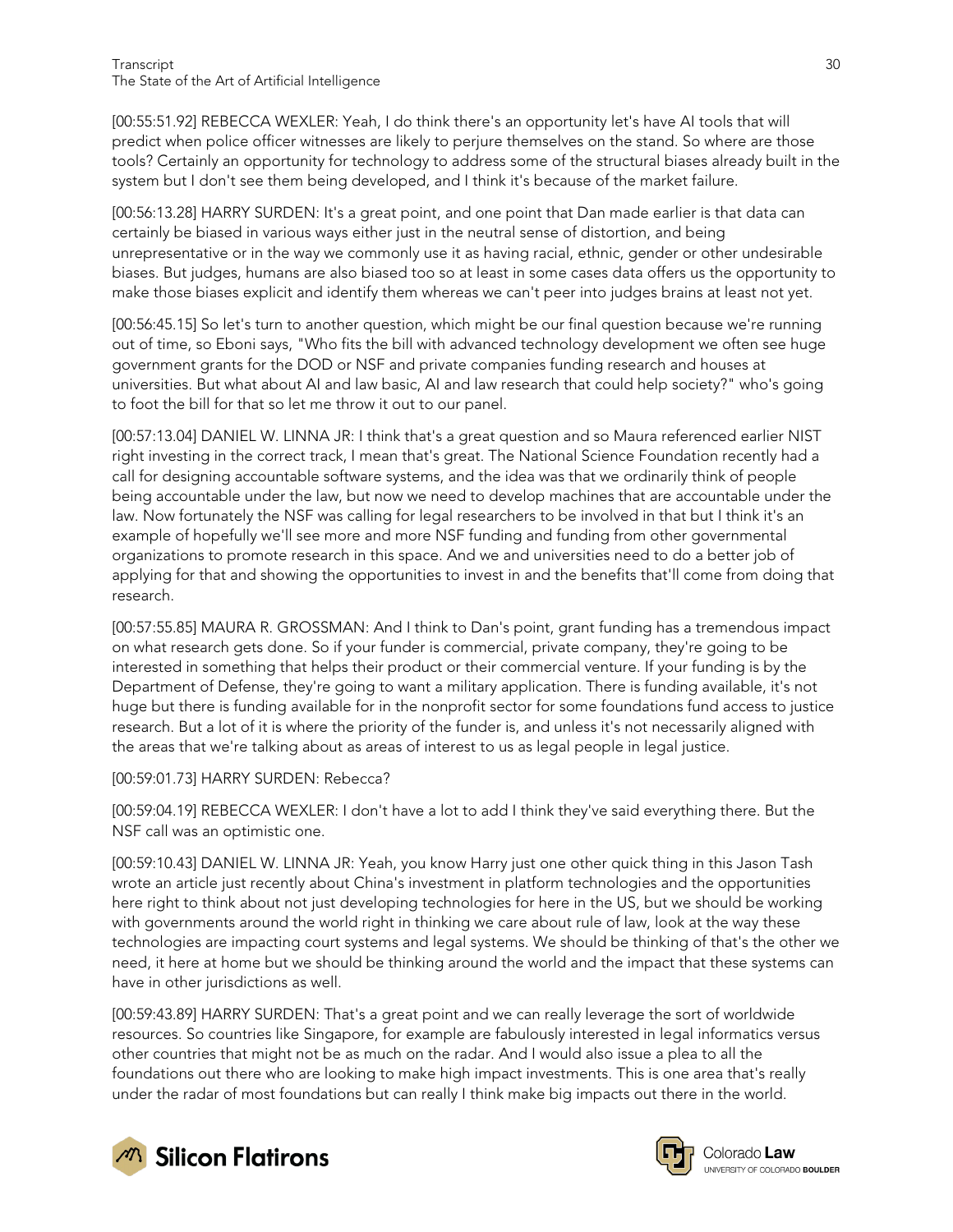[01:00:13.68] So we are unfortunately out of time, but I want to thank my excellent panelists for really interesting state of the art and topical discussion Maura, Dan, Rebecca thank you so much. It's really been a pleasure talking with you. And we're going to have a--

[01:00:29.27] REBECCA WEXLER: Thank you.

[01:00:30.14] MAURA R. GROSSMAN: Thanks.

[01:00:30.47] DANIEL W. LINNA JR: Thank you.

[01:00:30.89] HARRY SURDEN: Thank you. We're going to have a 15 minute break now and we'll return at 30 after the hour for our third panel. So thank you so much.



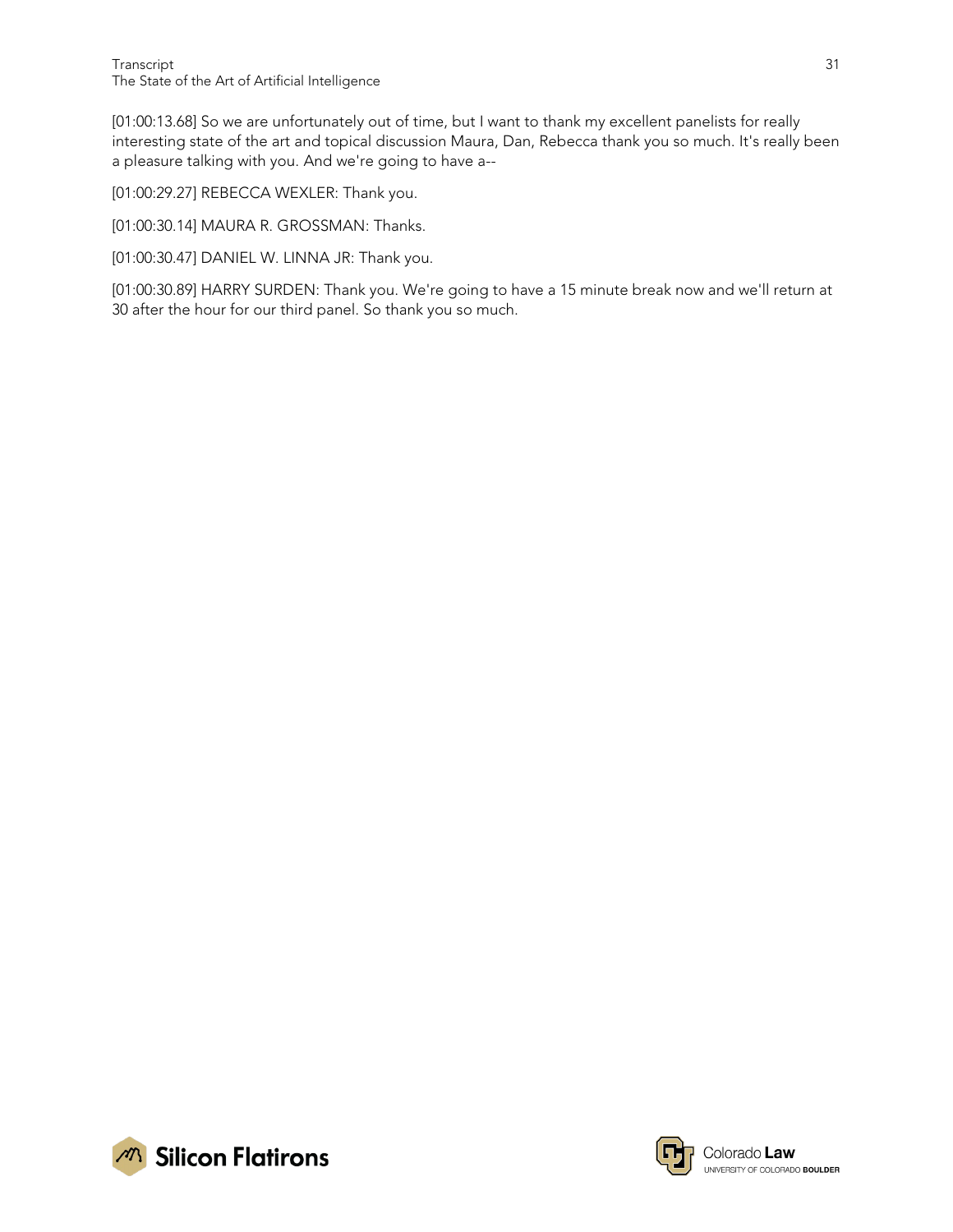## <span id="page-31-0"></span>Artificial Intelligence and Law: The Near Future

[https://www.youtube.com/watch?v=8jM6PSud-bM&list=PLTAvIPZGMUXM](https://www.youtube.com/watch?v=8jM6PSud-bM&list=PLTAvIPZGMUXM-qNUiETa388qLfZuyRndI&index=3)[qNUiETa388qLfZuyRndI&index=3](https://www.youtube.com/watch?v=8jM6PSud-bM&list=PLTAvIPZGMUXM-qNUiETa388qLfZuyRndI&index=3)

#### AI Conf Panel 3

[00:00:00.36] HARRY SURDEN: Hello, and welcome back to our third panel. In this panel, we'll be looking a little bit future facing to try and predict a little bit about the use of artificial intelligence and law in the near term five years out. And I know that we said we would be grounded in the evidence, and I intend to be in this panel as well. And I think let's talk a little bit about some principles that I believe make for good, more reliable predictions about the future versus principles for making less accurate predictions about the future with respect to technology.

[00:00:39.37] So out there, there are folks in the world who are making predictions about the future of artificial intelligence generally or artificial intelligence in the law. But I think I would advise our audience to be skeptical of predictions that have two features. One are predictions that occur more than five years out in the time frame. It's quite hard in general to predict technology five years out, even harder to predict beyond the five-year time frame.

[00:01:13.26] So an example I will give of what I think is sort of an unreliable prediction framework are those who follow the singularity model of prediction. There was a mode of prediction made 30 years out about various futures of artificial intelligence. Another example of how the singularity I think is an example of bad predictive capabilities in the space of AI is that it relies on technologies that have yet to be invented.

[00:01:44.19] So if you see people out there predicting in the space of artificial intelligence based upon things that still have yet to be invented, such as strong artificial intelligence or analytical reasoning, that is a principle of skepticism because it's very hard to predict if and when technologies that have not been developed when and if they will be.

[00:02:10.95] By contrast, I think there are some fairly reliable methodologies to see the near term future. And that's what we're going to be working on in this space. I think, if you restrict your time frame to the one to five-year time frame based upon technologies that exist currently, you can often make reasonable predictions that certain of today's technologies will become faster or cheaper, more expansive, et cetera. And while that's still fraught with issues, we can, I think, make at least better predictions by putting those constraints on reality. So that's what we hope to do in this panel.

[00:02:51.15] So joining me are really excellent and distinguished set of panelists from the University of Pittsburgh School of Law. We have Kevin Ashley. So Kevin Ashley is notable because he is one of the real pioneers in artificial intelligence and law. He has a long and distinguished history of doing real hands-on computer science work in legal argumentation and all sorts of other areas of artificial intelligence in law. So very honored to have him here.

[00:03:24.18] Also, joining me is another pioneer in artificial intelligence and law is Ansel Halliburton. So Ansel is involved in the early days at Stanford of legal informatics and many of the projects that have spun out there in the world in predictive analytics in its early phases.

[00:03:44.85] And last but definitely not least is Meghan Ma. Meghan Ma is the future of legal informatics. She's upcoming PhD recipient and going to be a fellow at the Stanford Center for Legal Informatics at CodeX Center. So I'm really pleased to have all of you here joining me as we peer cautiously into the future of artificial intelligence and law.



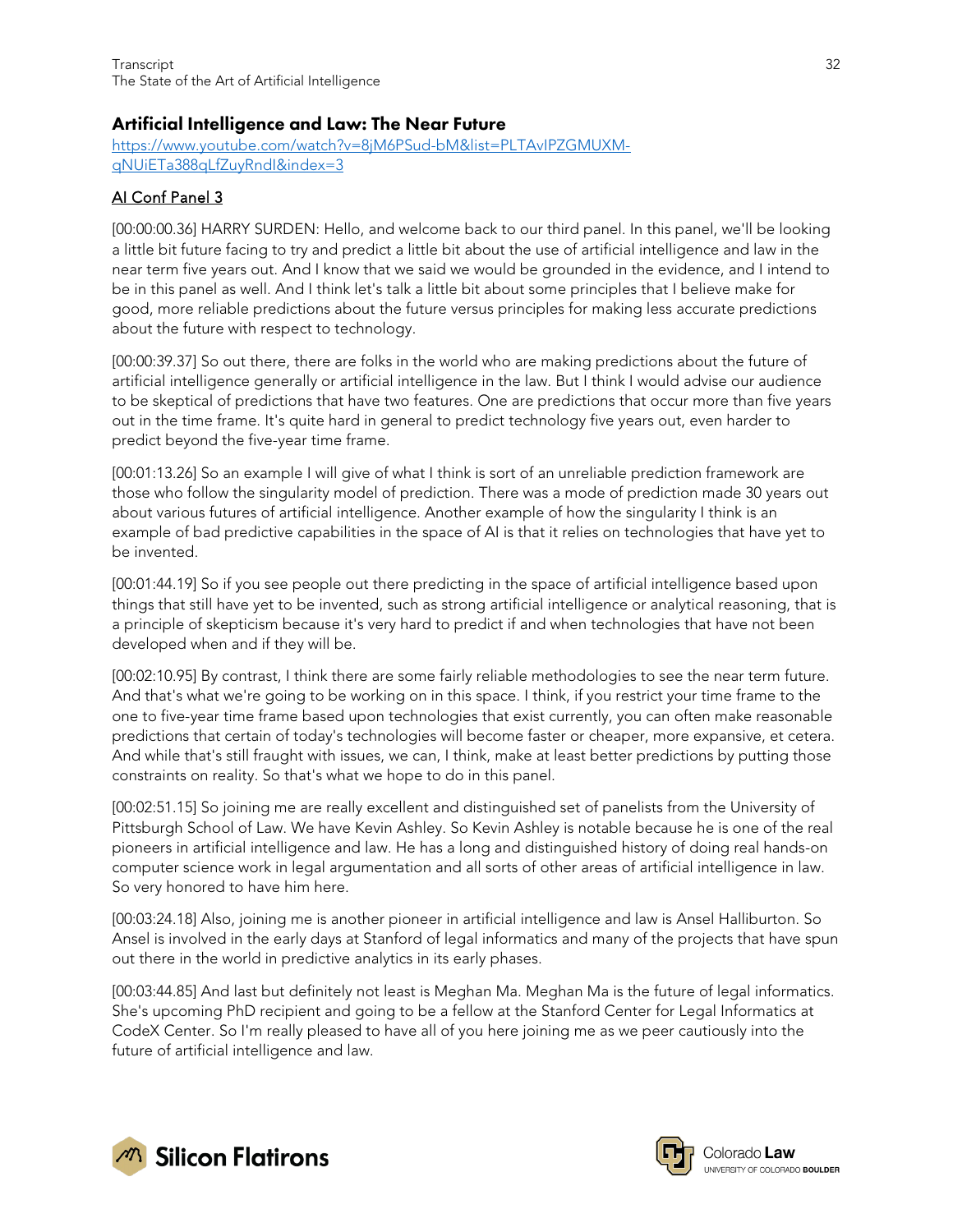[00:04:11.70] So let me ask my first question to Meghan, and then I will toss it out to the rest of the panel for reactions. Where do you see the most promising developments in the use of artificial intelligence within law, looking at the near term five-year time frame?

[00:04:28.68] MEGHAN MA: Yeah, great question. And I'm so happy to be here, and especially amongst giants. I prefer to hear your work. Of course, Kevin, your work kind of both of those-- a lot of your seminal pieces really ground my thesis. So I am just thrilled to be here.

[00:04:46.21] So to your question, I think that what's most exciting and what's most promising about AI and the use of AI in law is actually kind of in how it may be able to reveal what's the legal information that is being contained in our text. I think at the moment we have these assumptions or these strong intuitions, and we rely a lot on experience, the experience of law.

[00:05:13.21] But now we're actually able to test some of that either on both sides, whether we're part of the computational law and the rules based side, and knowledge representation, or we're on more of the data driven side and looking into the neural networks. We're kind of able to really unpack what's contained before in natural language how the law kind of has been captured and manifests itself in natural language. We're actually able to find that out, at least from the computational side, as we try to build models on this text. We see actually the law is rather networked. How far back can we code or codify the law?

[00:05:54.76] So I think, again, what's most promising is information that has been contained in these texts and in legal text. We're now actually able to see it. A lot of scholars kind of emerging field of experimental jurisprudence. We see Julian Nyarko, for example, where Kevin Tobias who is experimenting with what actually is ordinary meeting and ordinary language in law. So this is all I think what is most promising and what's exciting, what's to come.

[00:06:24.53] HARRY SURDEN: That's great. And Kevin, do you have any reactions? Where do you see promise or reaction to what Meghan said, either one?

[00:06:33.23] KEVIN ASHLEY: Thanks Harry. And thanks for the invitation to participate. It's a pleasure to be here with Meghan and Ansel. And I really do agree with what Meghan has said. There are sort of two particular areas that I would focus on. First is improvements in automated contract review for purposes of due diligence. And secondly, in the use of legal text analytics to improve access to legal materials by members of the public as well as legal professionals.

[00:07:04.88] In the former category, I'm very interested in the work of Nick Long at Gravity Stack, who predicts that these improvements will amplify the utility of virtual data rooms and make it possible for lawyers to understand better what's there in these enormous data repositories of contracts associated with due diligence searches. That in the next two years, he predicts AI will generate reports that help to reduce the initial legwork on the part of the attorneys and focus them more quickly on the problems and the risks.

[00:07:46.67] And in the area of making legal texts available to the public, I'm working on helping users find sentences that explain statutory terms in cases. And that can summarize the cases in terms that will help the users decide if the case is worth following up.

[00:08:07.61] HARRY SURDEN: And just to follow up, Kevin, where do you foresee contract diligence improvements happening?

[00:08:17.06] KEVIN ASHLEY: Where Harry, or which particular ones?

[00:08:19.64] HARRY SURDEN: Yeah, what sort of developments do you see forthcoming in improvements?



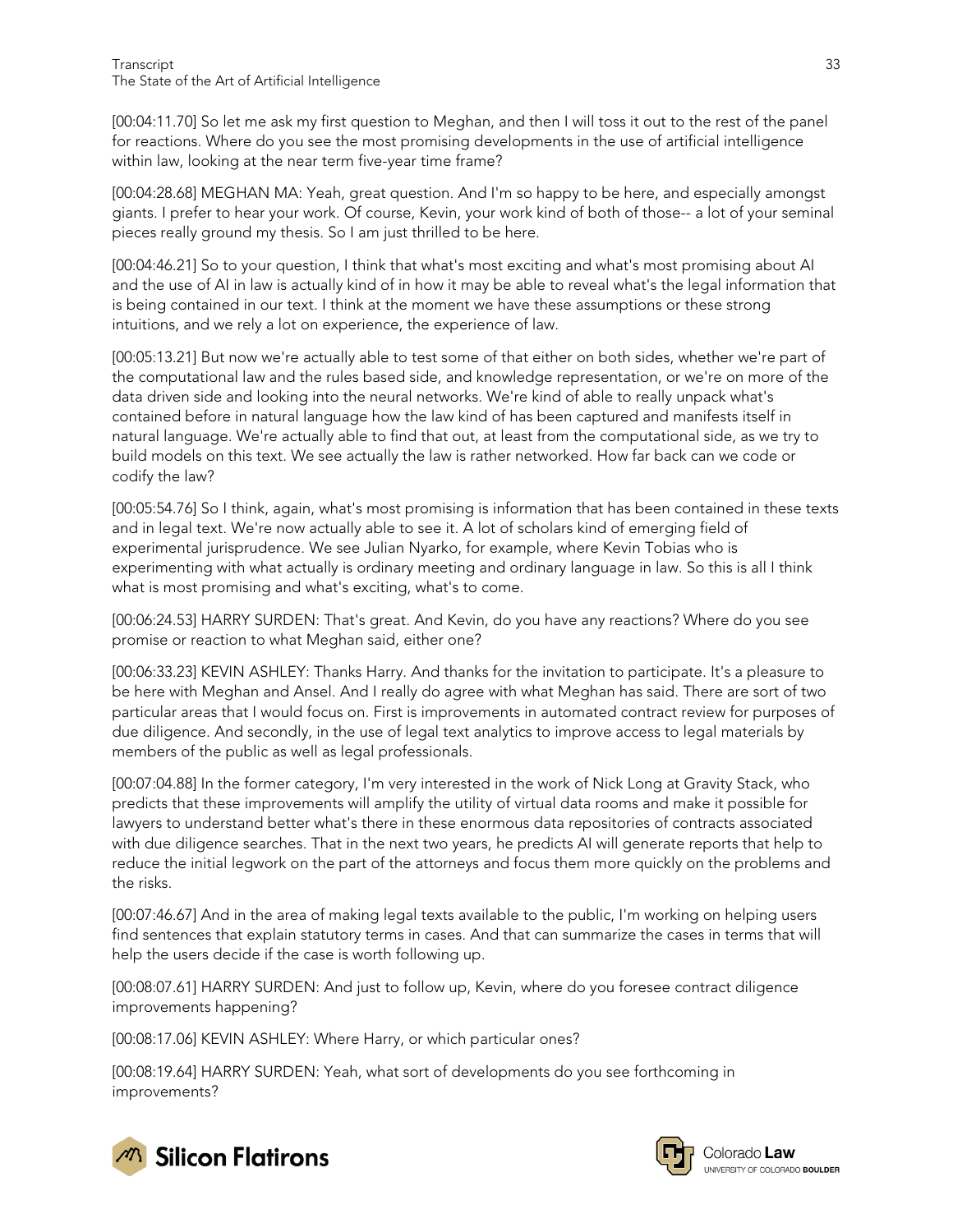[00:08:25.49] KEVIN ASHLEY: Well, I think that the improvements will be in the area of helping the systems to take advantage of the output of the human reviewers of the contracts. So the human attorneys are using the virtual data rooms. They are making notes as they go.

[00:08:51.90] And so far, at least as far as I know, the systems are not able to process the notes and those annotations and make them available more generally to other users. But that's an area where I think as the data gets collected, work can be done to actually help to translate those notes into a form that the system can understand and use to help privilege the presentation of certain materials over others.

[00:09:22.43] HARRY SURDEN: Great. Thank you, Kevin. And let me turn to Ansel, who I also should mention is also counsel at Align Technologies focus on IP matters. So Ansel, where do you see the most promising developments in AI in the near term in law?

[00:09:36.53] ANSEL HALLIBURTON: Yeah, thanks Harry. Thanks for inviting me. It's pretty fun to be here. So I agree with everything Meghan said and most of what Kevin said. I think documents are really where the action is likely to be for the foreseeable future. That's something I've been working on for quite a while as well.

[00:09:57.02] Before I came to Align two years ago, I was working on a startup doing document analytics that we had spun out from Airbus's R&D lab in Silicon Valley. So it's definitely something I've been focused on for a very long time. And there's so much more work to be done understanding documents and bringing structured data out of unstructured text documents. And law is really just one area where that's true.

[00:10:26.36] When we were at Airbus, we had done a little mini pilot with a life sciences company understanding cancer trial research papers. And it's really the same exact problem. So I'm excited about not just legal specific tools, but just the state of the art generally improving to extract structured data out of documents. I think, there's a lot of small applications--

[00:10:52.93] HARRY SURDEN: Ansel, can I just pause you there for a second? Just for our audience, do you want to explain what the difference is, what's an unstructured document and what's a structured document just so in the context of a contract say?

[00:11:04.94] ANSEL HALLIBURTON: Yeah, so if you and I as humans look at a contract, we see a rectangular piece of paper. It has probably a title. We can very easily visually hone in on that title. And then we see some bullet points or numbered sections with some spacing between them. And we can see that structure just very intuitively. Much harder for machines to do that it turns out.

[00:11:27.23] And so one thing that we've been working on at the startup was inducing the logical structure of that document just from basically pictures of paper, PDFs that were maybe scanned in from paper. That kind of thing. So a lot of exciting improvements over the last few years in that area. And you can learn a lot more from the document once you understand its structure.

[00:11:54.95] In terms of structured data, what I mean by that is things that you can plot on a graph. You can put them on a map, right? You can't just sort of-- what a lot of the due diligence tools from M&A do is they will identify sections of a document that might be about a topic. And that's great. But you can't really do much more computation on them than that. But if you can pull out prices or dates or things like that, then you can actually do more interesting computational operations on them.

[00:12:28.83] HARRY SURDEN: Great. And you were going to make another point before I distracted you about where you see points of the future going on.

[00:12:36.75] ANSEL HALLIBURTON: Yeah, I think there's little things. Like from where I sit in S practice, it's different than when I was sort of practicing in a firm where we're just part of the business. And so I



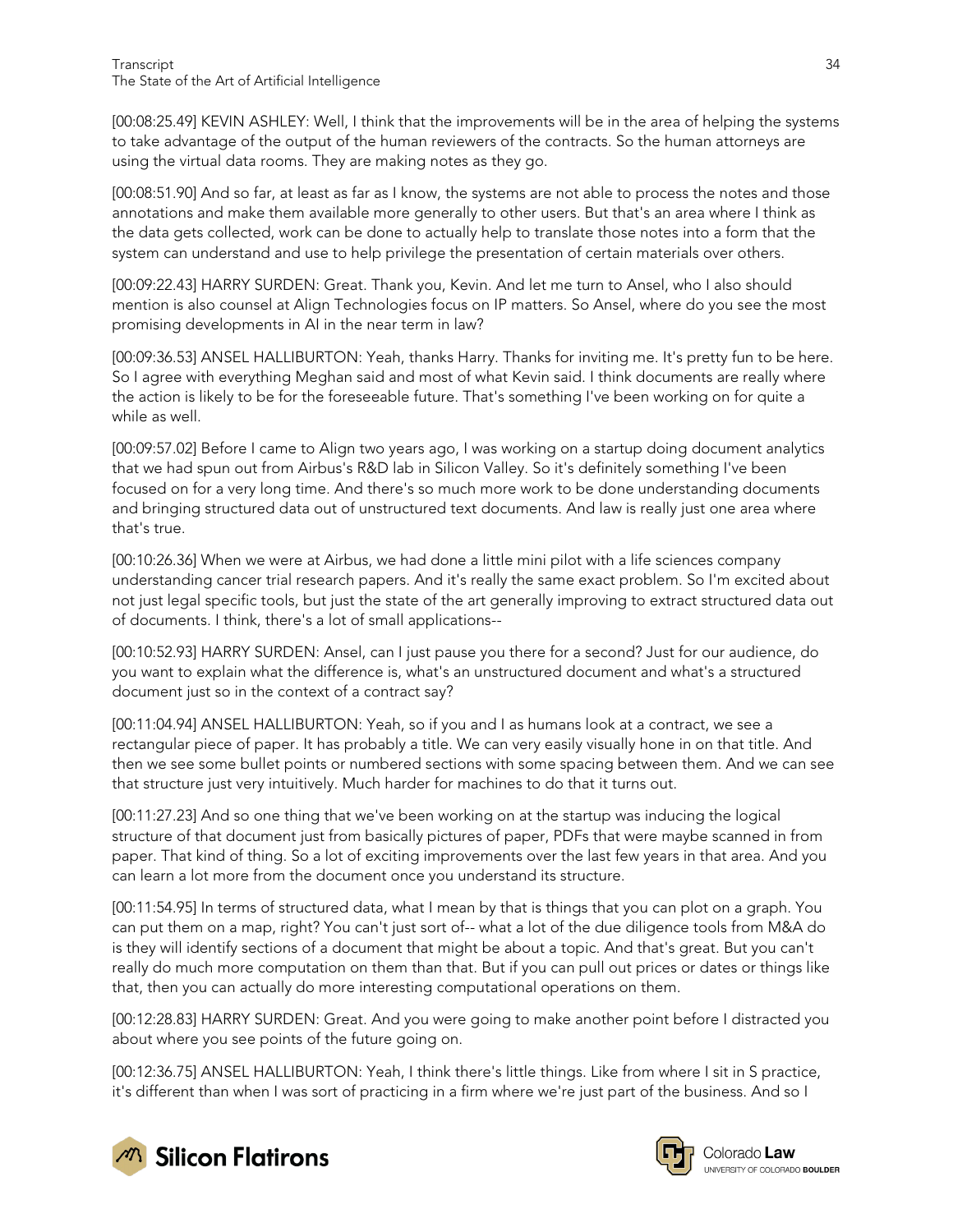read and write a lot of email, and file a lot of email. And so one little feature that I've seen recently demonstrated is predictive filing, which is not a very sexy exciting feature, but it saves you a couple of seconds each time you use it. And you use it maybe 50 times a day. And use that five days a week, 50 weeks a year. That stuff adds up. It's a real productivity savings.

[00:13:18.17] HARRY SURDEN: Any reactions to Ansel's comments from either Meghan or Kevin?

[00:13:23.69] KEVIN ASHLEY: No, but I'm curious what Ansel disagrees with that I said before.

[00:13:28.95] ANSEL HALLIBURTON: [CHUCKLES] Nothing in particular. I think my focus is less on the sort of big M&A transactions. I think in-house and outside counsel M&A people will be fine. They can afford to throw more resources at these problems. And so I think they're academically and technologically very interesting.

[00:13:55.64] But it's a bit of to slow up for me. I think there's a lot of room for this kind of technology to help with access to justice problems. We can analyze briefs. Now there's a number of tools on the market that do that. And once those sort of come down in price, they become affordable to the general public. That's going to help people a lot.

[00:14:18.21] HARRY SURDEN: OK, so this has been a theme of a lot of these panels, which are a lot of these tools are being used in areas of law that have sort of limited social impact. But there's a lot of opportunity for these tools to be used in ways that really help society and unlock a lot of social justice values. And that's something really to be aware of.

[00:14:41.14] So Ansel just as a follow up, you talked about predictive filing. And what I take by that, you mean documents are coming in. Instead of an attorney figuring out which folder or which matter to assign it to, the computer can make an educated guess. So in your own practice, do you find AI doing more incremental improvements like this, or more substantial improvements, or some combination of the both?

[00:15:12.83] ANSEL HALLIBURTON: I think there's a ton of room for incremental improvements, little things like that that are not going to get a lot of headlines. But they'll be working away in the background making people's lives a little bit easier every day. And the upside of that is really it frees you up to do the more value added work that practicing at the top of your licenses people. Legal ops like to see a really value added stuff.

[00:15:39.58] HARRY SURDEN: So hearing a couple of years out, where do you see just incremental improvements in predictive analytics, things like that, that could actually make a big impact on day-to-day practice?

[00:15:53.30] ANSEL HALLIBURTON: Yes, so things like making documents more searchable is one that maybe people don't think about it as much. Pulling that structured data out of documents. Like, for example, in-house we have a big heavy duty contract lifecycle management system. And it's a lot of work plugging in manually all this metadata that goes with each contract record.

[00:16:22.28] Well, wouldn't it be better if a computer could do some of that, scan the contract and extract at least the most of that stuff? And there's tools on the market that do that already, but they're not widely deployed yet. So I think that's one example of incremental but helpful improvements that I think are going to play out over the next five years.

[00:16:42.48] HARRY SURDEN: So some opportunities for just simply applying technologies that are out there today in areas of legal practice that are very manual where we could really improve things. Meghan and Kevin, do either of you have any reaction to this idea of incremental improvements in AI?

[00:17:00.35] MEGHAN MA: Yeah, absolutely. I just want to echo what Ansel was saying. I think that actually a lot of the change is both incremental and substantial in the sense that, I think, the biggest types





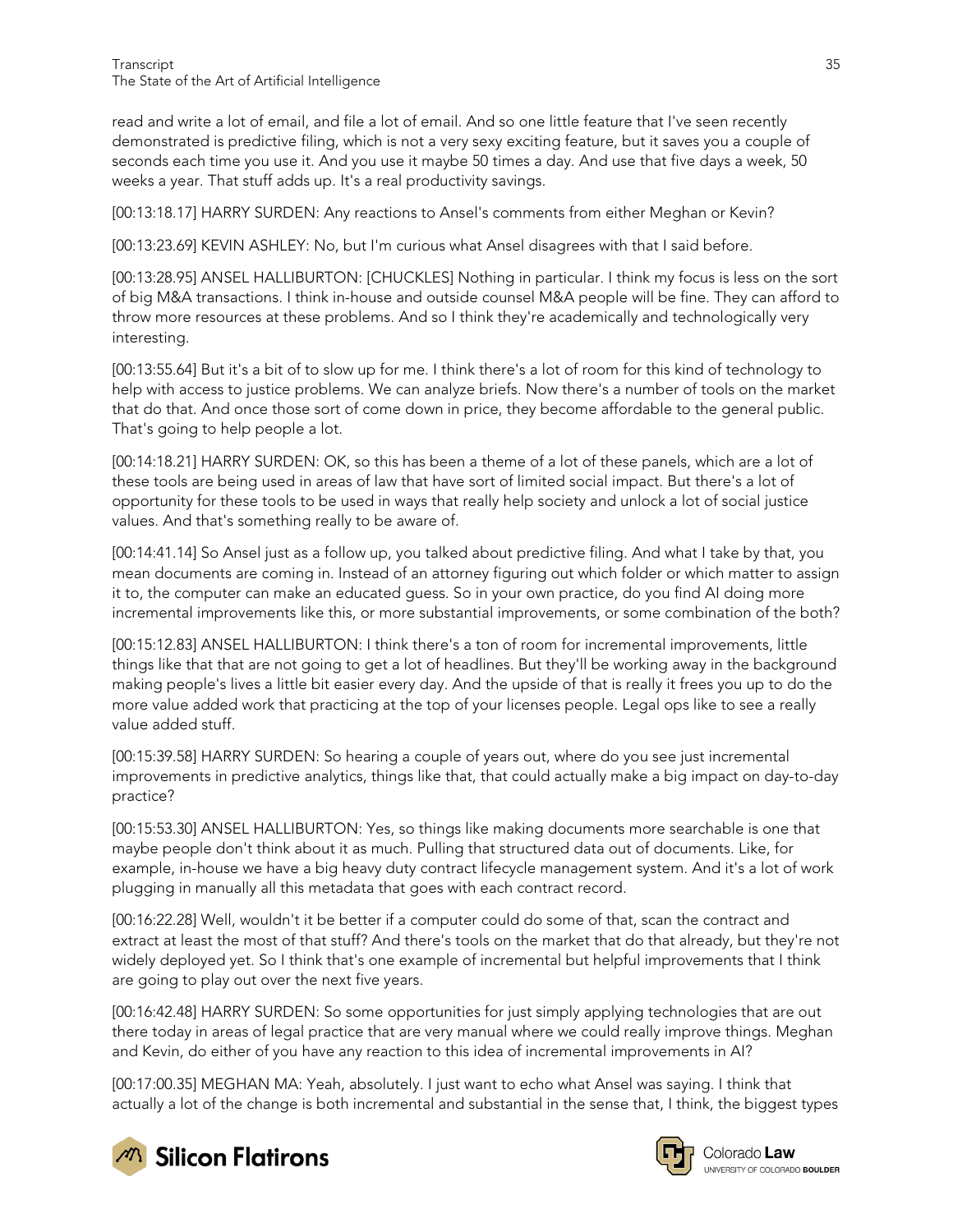or most substantive changes are going to come in an incremental way. Because I think change that really makes an impact most people are not actually actively conscious of it.

[00:17:25.38] And what I mean by that is if you imagine in legal research engines at the moment right now, those who are kind of starting up in law and trying to engage with these systems, many of us have probably experienced the whole trial and error process around it. The keyword search as Pablo Arradondo says, it's the prison of keyword search.

[00:17:46.10] And what we kind of noticed right now is many people eventually have to go through a steep learning curve to master these tools. And then these new legal tech tools that are super incredible they come on stage, but there's fatigue. And that's actually probably the inertia behind their pickup.

[00:18:03.02] And so what I imagine actually is the available option of both to kind of see the difference, and for user interfaces to be much more accessible. Because at the end of the day, people don't want to learn new tools and new methods of mastering it. They kind of want to seamlessly transition into it. So I think that's probably one way that I see how it's both incremental and substantial.

[00:18:26.95] HARRY SURDEN: Meghan, that's a great point. And I like to say, one of the most successful AI tools of all time that everybody takes for granted is a little red, squiggly line that you see in Microsoft Word that tells you when you've spelled a word wrong. It's operating in the background using a lot of sophistication, but it brings in so seamlessly we don't even see it there. And we just take it for granted. So that's a great point. Kevin, do you have any thoughts about this?

[00:18:52.29] KEVIN ASHLEY: Harry, I think incremental change is likely because as these tools get used, they collect new kinds of data from the ways in which the users employ the tools. Just to follow up on my little example of learning from human annotations of the contracts. You can't make progress on that unless that data is available.

[00:19:21.36] And when they're using the tools, they're probably-- if the tool is well designed, using it in a way where they're recording their data at various points. And then that means there's a new collection of data with which to make some kind of improvement. So I see this as an incremental process.

[00:19:42.99] HARRY SURDEN: So kind of this positive feedback loop of improving the learning data that we're seeing in a lot of areas how, for instance, your email program learns how to better identify spam the more you train it and the more you teach it.

[00:20:00.33] KEVIN ASHLEY: Yeah. And there's both the learning from the human usage in terms of learning weights that allow better prediction, but there's also just learning from new kinds of information that people are recording. They have an opportunity to make linkages between documents. Meghan pointed to this before. And perhaps to annotate the significance of it.

[00:20:31.24] And if you get that data, you can start to figure out, can it be analyzed intelligently, or can we use some kinds of techniques to get humans to kind of make their comments more stereotypical so that a program can reason with them and do something interesting with them?

[00:20:49.71] HARRY SURDEN: Great. So this is sort of leveraging semantics and knowledge representation on top of some of these other to make better use of this information.

[00:20:58.71] KEVIN ASHLEY: Ideally, yes.

[00:21:00.48] HARRY SURDEN: Meghan, did you want to react to that?

[00:21:05.72] MEGHAN MA: Well, I think that what's kind of fascinating at this moment is really-- and someone had raised this as a question in the Q&A about if we make kind of these documents more



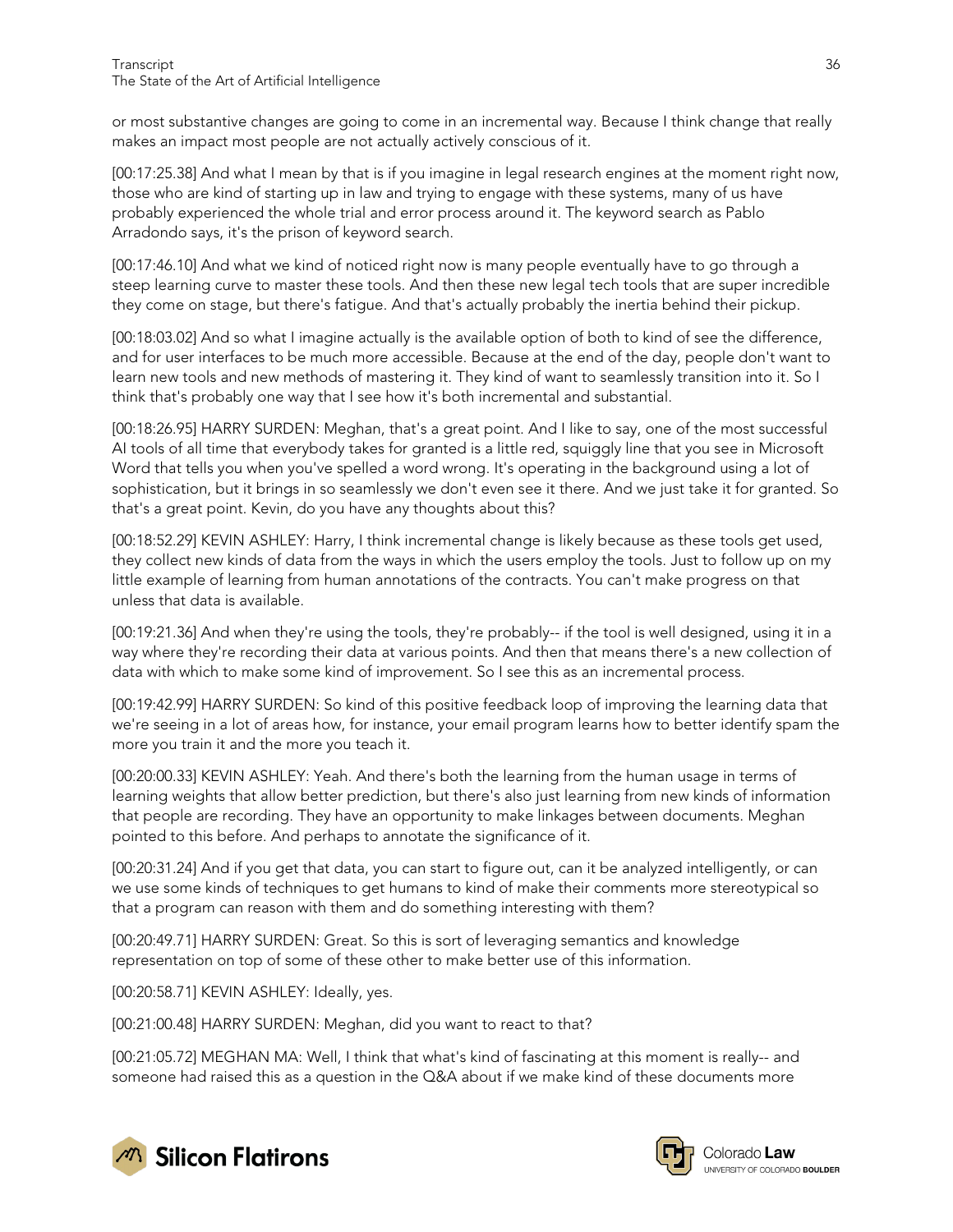structured and we kind of establish more of a framework around it, are we removing the context? Are we getting rid of the nuance?

[00:21:26.77] And I think that what's interesting and why kind of there should be a partnership between kind of where the data driven approaches and getting better data, as well as the knowledge representation side is we're able to start reframing how we can capture context and can capture nuance.

[00:21:44.29] I think one of the biggest hurdles we suffer from is the intentional versus unintentional ambiguity. And there's a lot about how we can structure better to get rid of the unintentional ambiguity. But is that in a way removing the intentional? So some of the newest techniques and some of the research that I'm interested in is how linguists capture what they call pragmatics, or how they capture nuance. And some of the work that they do is in probabilistic inference.

[00:22:11.57] So I think that kind of right now some of the richest research areas maybe are to find a way to marry both these data driven approaches. How do you get better data out of these systems that Kevin is mentioning? And then for those who want to actually formalize and place more structure, how do you kind of marry the two?

[00:22:31.00] HARRY SURDEN: That's fascinating, Meghan. And then for our audience members who want to learn more about capturing information probabilistically and pragmatics, do you have any recommendations for some researchers that you happen to know about or recommend off the top of your head?

[00:22:47.82] MEGHAN MA: So off the top of my head I think I will maybe introduce the kind of computational pragmatics notion. There's a lot of work in linguistics. And they're kind of both in cognitive and computational linguistics. And they're kind of using cognitive methods and cognitive framing to think about linguistics from a computational perspective.

[00:23:13.05] HARRY SURDEN: Fabulous, thank you. So Kevin, let me ask you this. We've talked a lot about that promise of AI increasing in the next five years. What are some of the technological limitations or roadblocks that you see are limiting the growth or appreciation of AI within law?

[00:23:32.19] KEVIN ASHLEY: Well, Harry, I'd like to quote you. You wisely said once that machine learning yields intelligent results without intelligence. And I think we're seeing legal text analytics making predictions without being able to explain them in terms that lawyers can understand. And so the question is how to incorporate legal knowledge into the machine learning process, or at least use it to supplement machine learning in some way.

[00:23:58.38] We've seen some big advances in representing legal texts with transformer models, like legal BERT or GPT-3. Legal BERT in particular is trained on large corpora of legal texts. And this can enable it to take into account the context and the words in which the words appear in legal documents.

[00:24:19.95] But there are two big things that are still lacking. One is, as Marcus and Davis pointed out, deep learning just has information about lots and lots of complex correlations without any structure. And I can't figure out how the models are likely to be able to explain and argue about legal conclusions without taking conceptual structures into account.

[00:24:44.89] And then another wise person, David Ferrucci, the one who led the IBM team that developed Watson, likes to call these transformer models super parrots. They basically work by saying to themselves, based on all the documents I've seen, what would a human likely say here? But his point is there's a lot left unwritten. There's a vast body of shared experience that lead humans to write the words in the first place. And think of how true that is in legal practice. It's not written down. And if it's not written down, these super parrots are not going to be able to generate it.





Colorado **Law** UNIVERSITY OF COLORADO BOULDER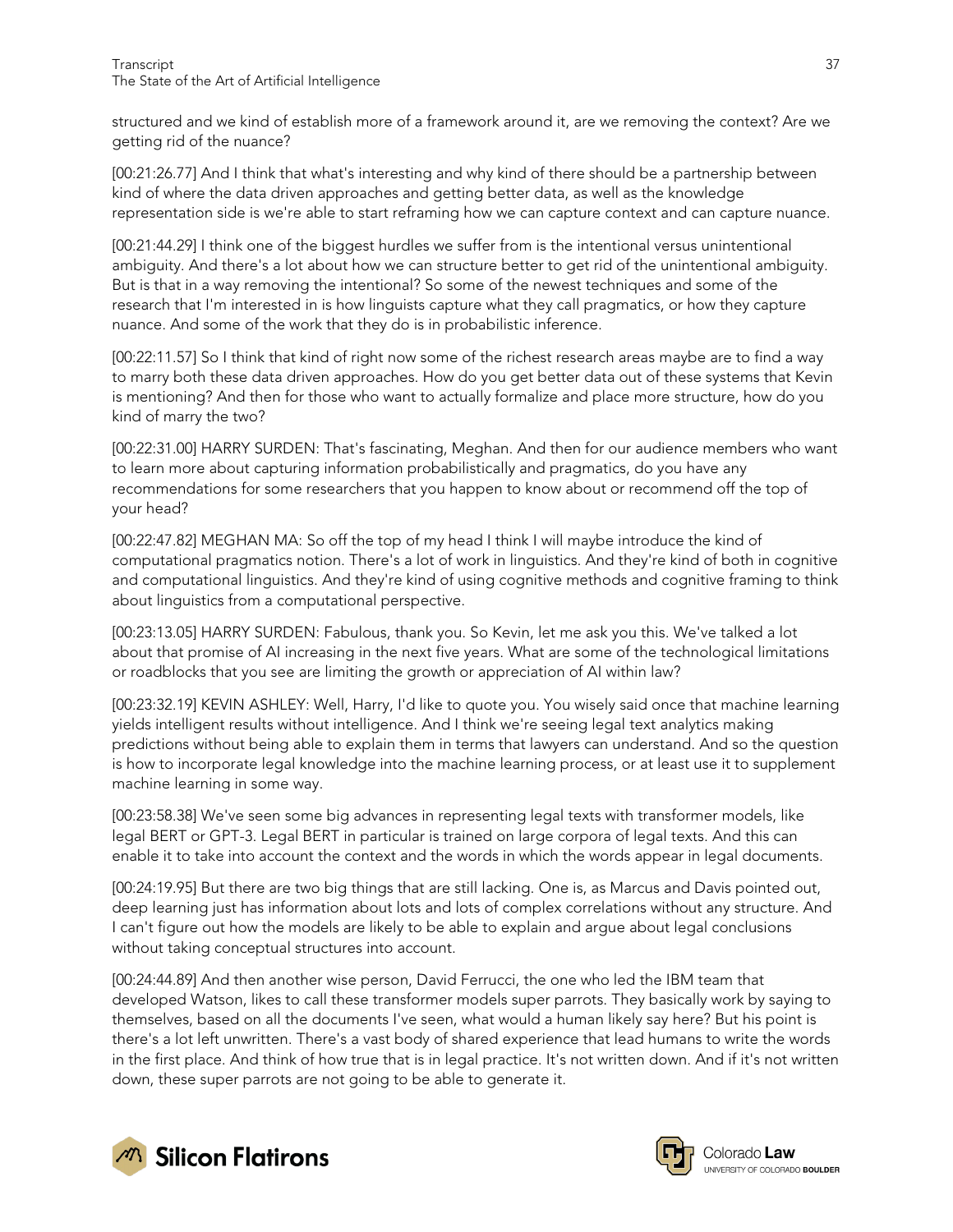[00:25:27.00] HARRY SURDEN: Yeah, that's a great point. If I were to ask Legal BERT how many legs a banana has, it would probably give me a confident nonsensical answer like GPT-3 did. Ansel, what are your thoughts on some of the roadblocks that are holding back AI along?

[00:25:44.90] ANSEL HALLIBURTON: Yeah, so building off what Kevin just mentioned about the corpora, I think the corpora themselves are perhaps an issue. When I was working on understanding contracts, there's not really a great corpus to go to. What everybody does is they scrape the SEC's EDGAR database, which is big public companies filing their material contracts, if anything.

[00:26:13.53] So it's super, super skewed to huge companies. And even within those huge companies, it's only the hugest contracts that get uploaded there. So that doesn't help a mom-and-pop business really at all. it's just the wrong corpus. So I just want to give a little plug for a place that does have a good corpus of legal documents.

[00:26:38.74] So I'm on the board of Free Law Project, which is a non-profit. And what we do there is we collect up as much primary legal material as we can and publish it for free. So that's all case law, but it's a district court cases through the recap browser extension. It's appellate cases, state federal, as much as we can get our hands on. So a great source for legal corpus if you're interested in case law.

[00:27:08.22] HARRY SURDEN: Thank you, Ansel. And that's a great point. And I second the Free Law Project. And also the idea is a theme we've heard in some of the other panels that part of what's holding back AI and law, particularly for public good purposes, is the lack of availability of data. We see sort of distorted data sets, like the EDGAR data set that are not representative of contracts as a whole. And we also see a lot of legal data protected by secrecy and privacy among firms. Kevin, do you have any reactions to Ansel's comments there?

[00:27:47.83] KEVIN ASHLEY: Well, the availability of data is key. We've been using the Harvard CAPS resource, which is an amazing resource. And at least for purposes of research is readily available. In the area of automated contract reviewing, Nick pointed out that no single firm has enough data to learn the things that we would like to learn for purposes of issues like due diligence, or risk assessment or things of that sort. And it raises the possibility of how that data could be shared across industry, which is maybe a pipe dream, but at least worth thinking about, I think, because it's key to making progress.

[00:28:44.74] HARRY SURDEN: Absolutely. Meghan, did you have thoughts on this area?

[00:28:49.31] MEGHAN MA: Yeah, I think my thoughts are less kind of technical, but more on sometimes the muddiness around who is the user for these products. I think a lot of the times we have these very socially social impact and very access to justice perspective, but we're kind of some of the uptake. It ends up turning into industry.

[00:29:11.52] And then there are hurdles around are we going to allow those to take a look into our insurance contracts, for example, or whether or not we can actually-- they're OK with sharing the clauses that have historically been problematic, for example. So I think less technical sometimes, but sometimes it might be a people problem and the direction of where actually is the problem.

[00:29:38.68] HARRY SURDEN: Yeah, that's a really good point. A lot of these are problems of practicality. So let me throw this out to anyone in the panel. Where do you see artificial intelligence adding the most value from a day-to-day perspective to actual attorneys in the one to year time frame compared to now where we see developments sort of going? Kevin?

[00:30:08.67] KEVIN ASHLEY: Well, I would focus again on that automated contract review area. I mean, one thing that I think is happening and increasing is that the tools are not just used for due diligence searches in mergers and acquisitions, but they're being institutionalized on a more regular basis into the





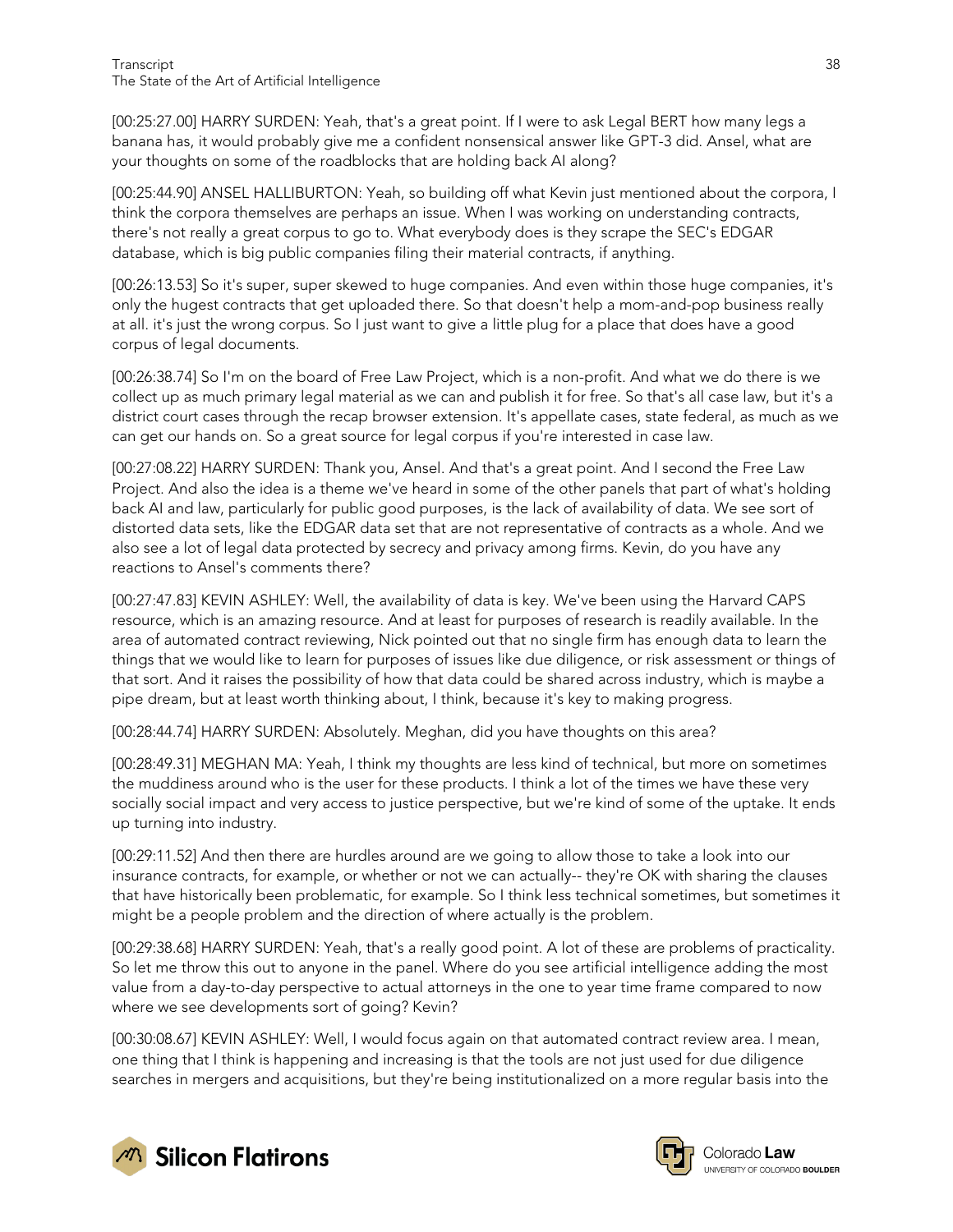functioning of a corporate legal department, and thus potentially putting in-house counsel in the position of monitoring the creation of new contracts and understanding the existing contract obligations.

[00:30:58.58] And I think that kind of putting the council giving them more information, giving them the position of monitoring a greater area, and hopefully applying some intelligence here and there to apprise them of problems. I think that's likely to be the most useful thing that AI could do in the next five years.

[00:31:26.78] HARRY SURDEN: So if I hear what you're saying is things like decision analytics for attorneys who have complex web of maybe even English language contracts, and the AI systems can help them understand in maybe probabilistic or broad strokes what they have in ways they can't quite understand now.

[00:31:46.75] KEVIN ASHLEY: Yes. And perhaps help to identify conflicts and problems that could arise. I realized that that requires a lot. But we're speaking incrementally, right? And we've got five years, and an increasing amount of data. I think that would be an interesting focus. But anyway, broadening the application of these sorts of tools beyond just preparation for litigation or preparation for mergers and acquisitions and making it a more general part of corporate legal practice.

[00:32:24.20] HARRY SURDEN: Yeah, that makes a lot of sense. And it really comports with your idea of taking the technologies that are available today and just starting to apply them in ways that can be realistically done, but just aren't for whatever reason. Ansel, do you have any thoughts about that, given your own practice or experience in developing analytics?

[00:32:45.71] ANSEL HALLIBURTON: Yeah, what I saw at the startup was really a lot of our potential customers were not ready to do really any kind of advanced analytics. And I sort of analogize it to Maslow's hierarchy of needs, if anybody is familiar with that. You've got physical needs, like you need to eat. You've got some other needs, like you need shelter above your head. And eventually then you can start reading Shakespeare.

[00:33:15.65] But a lot of legal departments are not there yet really at all. They're really still dealing with the physical needs of just, like, literally finding the contracts before you can analyze them. And just getting your house really in order at all. And having the right roles and responsibilities among people in your team. And AI is only going to really help so much with that really basic stuff that's really-- it is foundational, right? It's at the bottom of the pyramid because it is foundational, right?

[00:33:51.50] So I think there's a lot of work to be done just in terms of legal operations. So getting those houses in order so that we can move up there and eventually get to the point where there is some structured data, there is some organization such that you can do the more interesting analytical work and really get to the top.

[00:34:17.30] I think, I see that where I am as well, I have a dual role. So I do substantive legal work and trademark law. But I also do about a third of my time in the legal operations team bringing in new technologies and rethinking how we do our work. And that's what I'm seeing.

[00:34:37.57] HARRY SURDEN: Great. Thanks Ansel. And Meghan, let me ask you the same question, or react to either Kevin or Ansel's points.

[00:34:47.30] MEGHAN MA: Yeah, actually so where I see quite a bit of exciting progress is probably in computable contracts. And you had mentioned this in one of your responses earlier. I think that what we notice sometimes with contracting is there's what there is the happy path, for example. That kind of nothing happens and all is good.

[00:35:11.33] But when something happens, a lot of it is like, I really don't know, or I don't know what actually I don't know. And I think the point of computer contracts and having this type of structure is while



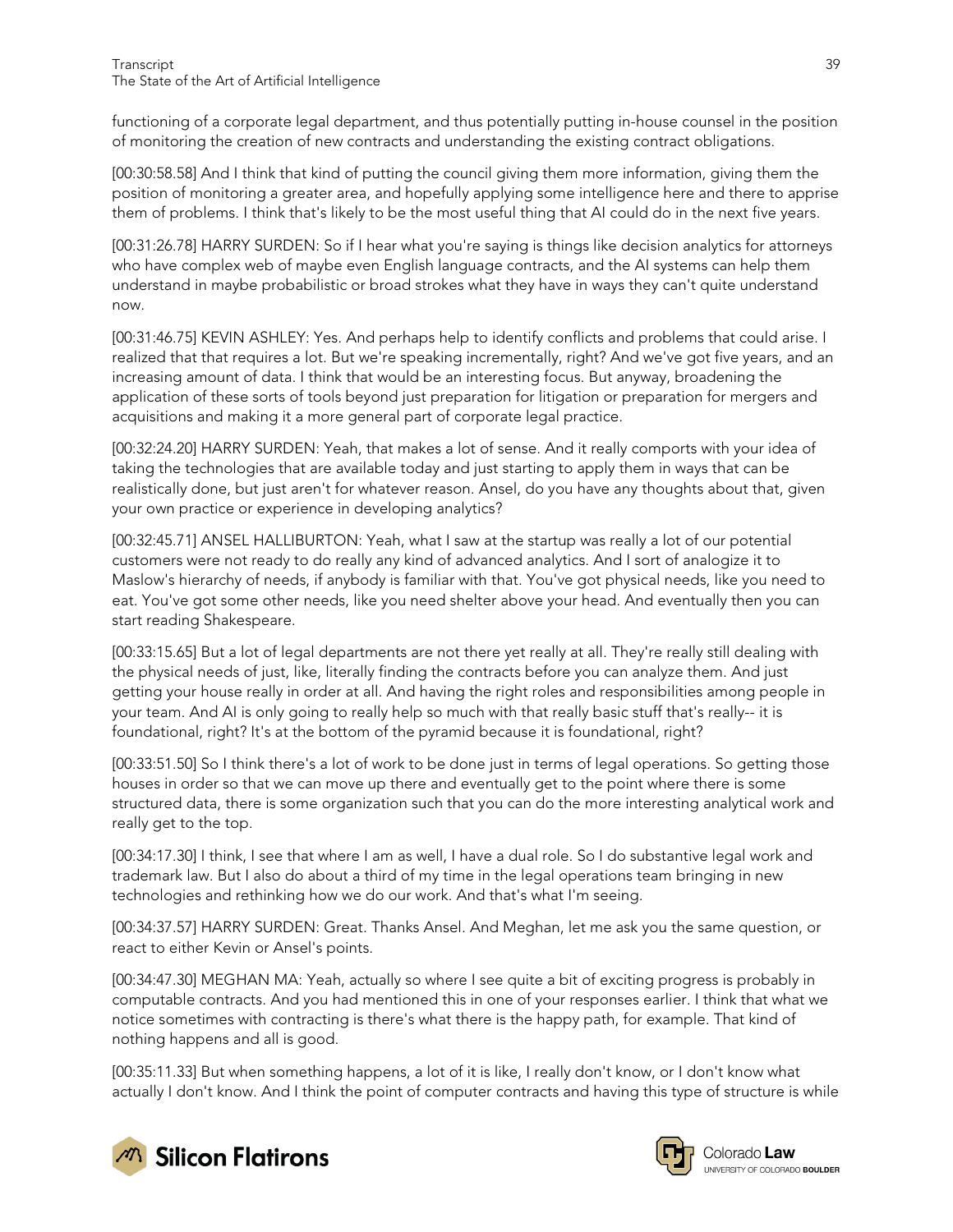contracting, there's kind of this transparency. And there's a clarity around what's going in right away. As opposed to kind of the retroactive approach, which is we're scrambling now. And we have to unpack all this information at a later date. So our kicking the can down the road, so to speak.

[00:35:42.42] So I think where things will be most powerful is in at least computable contracts, which, I think, works well with contract analytics eventually, or contract analytics provides information for how to build better computable contracts. So I think all of these things go hand in hand.

[00:36:00.96] HARRY SURDEN: That's great, Meghan. Thank you. So what actually I'm hearing a common theme among Ansel, Kevin, and you is that a lot of the work will be done in taking this implicit structure that exists out there in informal or formal paper documents and making them more explicit and formal and structured.

[00:36:20.33] And just that sort of infrastructure improvement will lead to more interesting maybe more powerful analytics down the road. So that might be the next five years is kind of this move to a little bit more explicitness in law. And one final question-- oh, Kevin, did you want to comment there?

[00:36:42.14] KEVIN ASHLEY: No, I was just reading one of the chat questions, which looks interesting there.

[00:36:47.72] HARRY SURDEN: Oh, yeah. We will get to that right away. But before we get to that, let me ask the final question. Then we'll turn to our first student question. Just on your wish list, what problem, if you could wave a magic wand, would you like to see the most solved in the next one to five-year time frame? It could either be a technological problem in AI, something yet to be invented, or could be a sociological or other problem out there. And I'll start with Ansel. What are your thoughts there?

[00:37:21.66] ANSEL HALLIBURTON: Yeah, I'll get back on my corpus soapbox and ask all the corporate legal departments and small businesses out there to get together and contribute contracts to a corpus that we can use. That's one thing that kind of held us back.

[00:37:40.28] HARRY SURDEN: Yeah, so that would be great. And a lot of AI has made progress in other areas outside of law because they have these giant corpuses, like ImageNet, which are AI repositories of images and things like that. So we need some useful analogs in law. Meghan, what are your thoughts on that?

[00:38:02.57] MEGHAN MA: Yeah, if I had a magic wand, I think my goal is very much to what Kevin was saying right from the get go is that more people have access to legal information. I think access to justice comes from access to legal information. And I think right now what we see is that there's a moat around the legal language and the text.

[00:38:24.68] And that is creating a fortress and protecting what people really need to access, not only these legal documents, whether it be case law, or legislation, or contracts. So for me, I think, my hope is that the progress that we make with these types of technology is that it's really able to reach everyone. And that we raise the level of legal literacy across all.

[00:38:54.22] HARRY SURDEN: Terrific. Thank you, Meghan. And I think that echoes a lot of the themes we agree. Kevin, you've now been given the magic wand.

[00:39:01.37] KEVIN ASHLEY: OK, well, if I could, I'd wave it and enable deep learning neural networks to explain their predictions in terms that lawyers can understand. And I think for that, legal text analytics will have to extract aspects of legal knowledge from the legal texts and be able to turn them into explanations.

[00:39:25.42] And I think in doing that, we could make a connection to some of the knowledge base work in AI and law modeling reasoning by analogy in case arguments, for example, and use that to help with





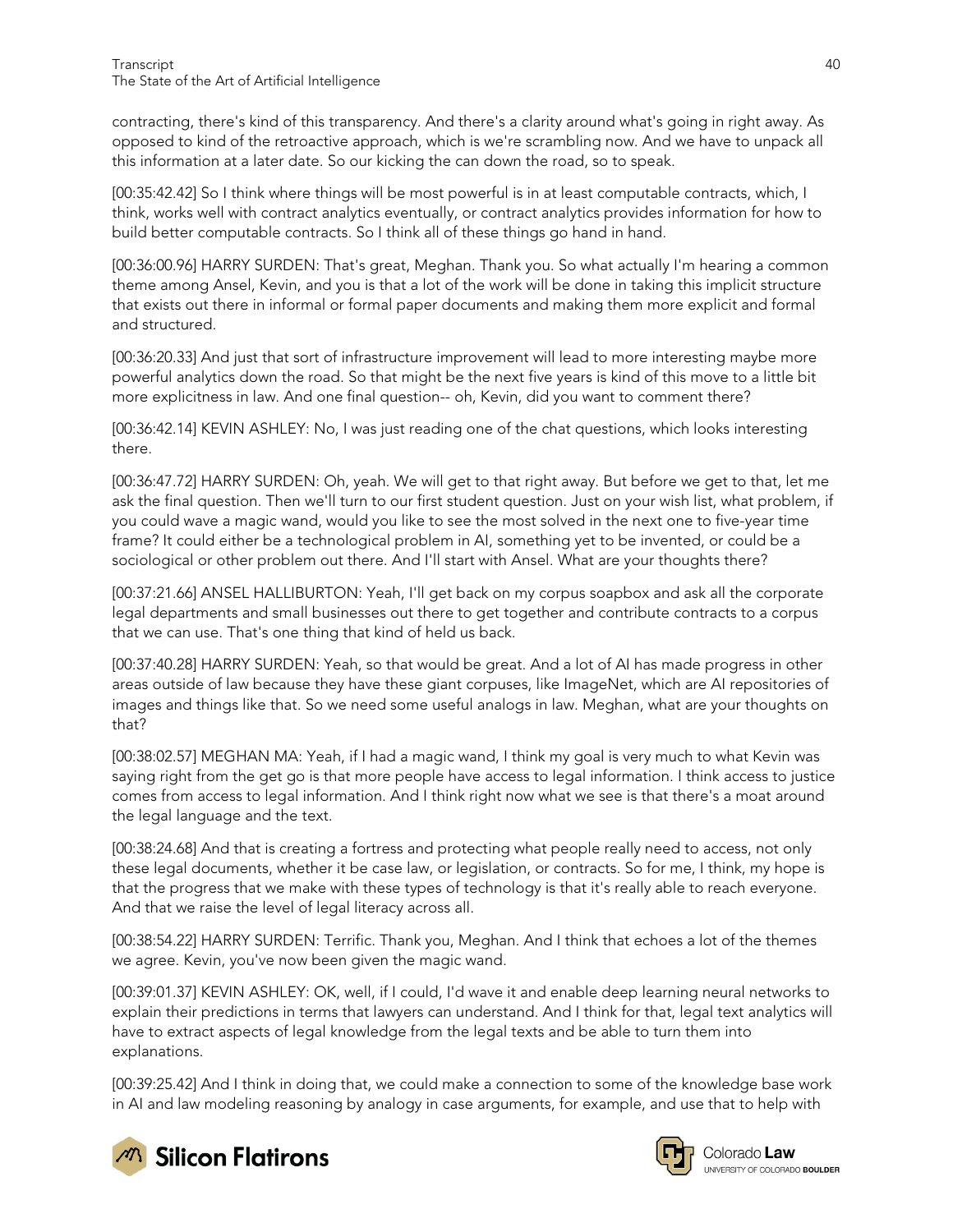the machine learning generated predictions and explaining them to lawyers in terms of they will understand.

[00:39:50.41] HARRY SURDEN: That's great. It's a really good point. So you don't want attorneys looking at 170 billion parameters and nothing relates.

[00:39:58.18] KEVIN ASHLEY: That's correct. And I don't want them accepting the predictions uncritically. And the systems need to be able to respond to what if variations on a question or problems in a scenario where the attorney is able to probe it in a way. And you can't do that, I don't think, without have more legal knowledge.

[00:40:24.38] HARRY SURDEN: Great. Thank you so much. So now we're going to turn to the audience question. So Kevin, I'm curious, which of the questions caught your fancy initially?

[00:40:34.04] KEVIN ASHLEY: Have there been any strides towards developing a software that could potentially aid attorneys in predicting outcomes of court cases based on available data in terms, such as assisting an attorney in making a quick and efficient decision about whether the case is worth litigating?

[00:40:51.89] HARRY SURDEN: Great. So I'd love to hear your thoughts on that question.

[00:40:55.95] KEVIN ASHLEY: Well, we've seen a lot of research in AI and law, in text in predicting outcomes from the texts of cases. Of course, they're all previously decided cases. And you see the justifications in terms of machine learning experiments and in a predictive accuracy based on a canned corpus of cases.

[00:41:30.86] What you don't see is these tools being brought out into the real world and dealing with sort of new cases, new problems that confront attorneys. I don't think we've seen any empirical research that involves actual users making some use of these predictive techniques. And I do think that's really necessary.

[00:41:57.53] HARRY SURDEN: Great. Ansel, do you have any thoughts about this predictive analytics and outcomes?

[00:42:05.14] ANSEL HALLIBURTON: I sure do. Because that's what we were working on at Stanford when we met, Harry. So that project was the IP Litigation Clearinghouse, where we went out and got all the patent cases, all the dockets from the 94 district courts, and a lot of the key documents and analyzed them. And that spun out as Lex McKenna, which was acquired by LexisNexis. And so they've been doing some of that for a long time now.

[00:42:32.04] I think in many ways, that kind of analysis is fairly rudimentary. It can tell you a lot of useful stuff, like how long is your case likely to last now that you know which judge that you got within a district? Or it can help you decide where you should file for the best likelihood of success in the shortest case, which translates often into the smallest bill, of course.

[00:43:00.77] So there's things like that. I agree, I think, with what Kevin was saying that this is still fairly surface level. It doesn't get into the nuances of what the case is really about substantively, and to really reasoning on the basis of facts and arguments. And so I totally agree that that's a great area for expansion.

[00:43:25.55] HARRY SURDEN: Great. Meghan, do you have any thoughts about analytics, predictive analytics in the promise?

[00:43:32.98] MEGHAN MA: Yes, so actually what comes to mind immediately is Blue J Legal, who they have a rather-- and as Kevin had mentioned, it's contained. It's mostly two law firms or two companies. It's not for the general public. But they kind of look into predictive analytics from the narrow field of tax law,





Colorado **Law** UNIVERSITY OF COLORADO BOULDER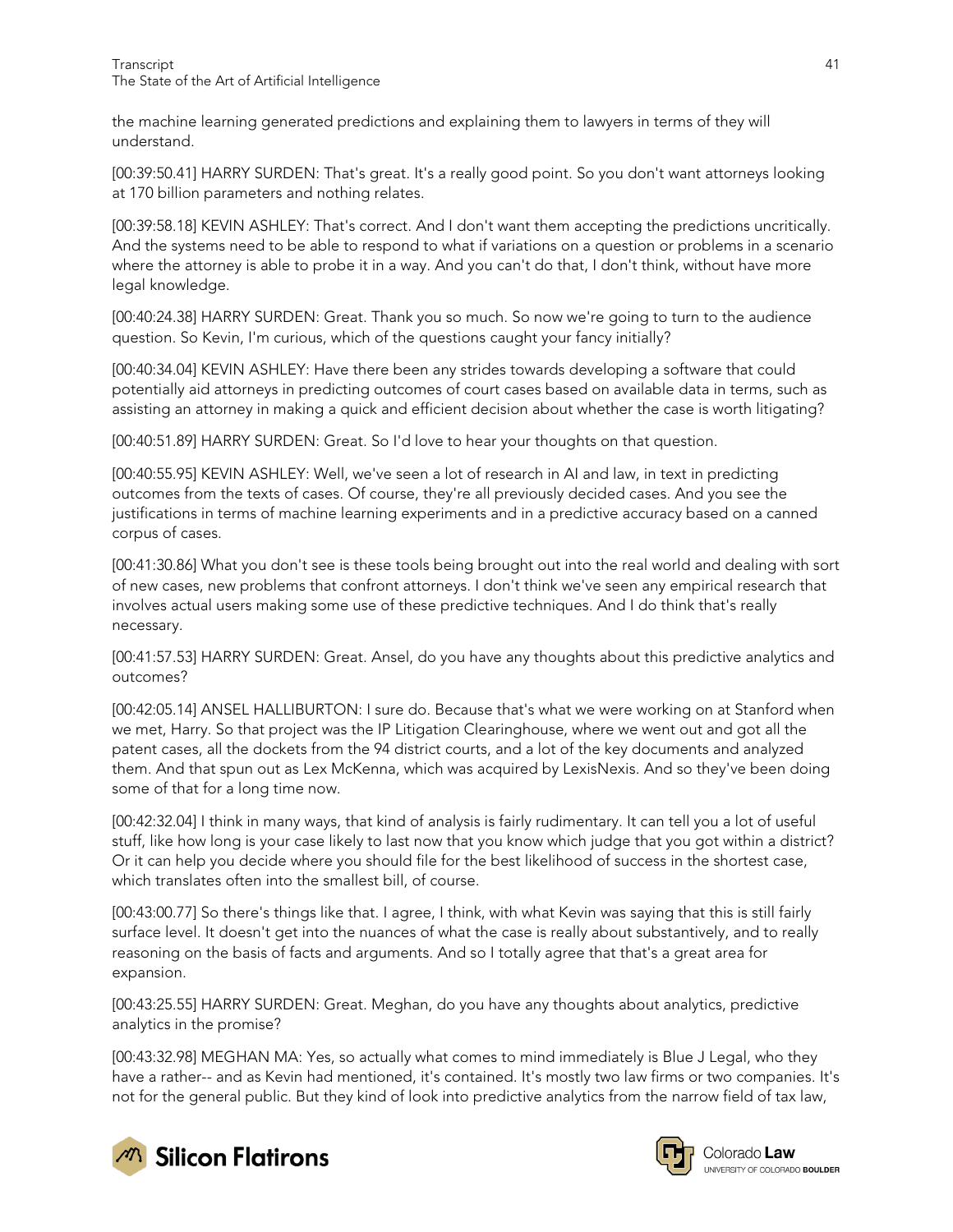tax and employment. And so this form kind of this type of software that has been assisting attorneys in this kind of space. But again, it's not open and available to everyone at the moment, but that comes to mind.

[00:44:14.69] HARRY SURDEN: Yeah, that's great. And I agree with everything that's been said. And one thing I'll mention, again, is that to the basic analytics that Ansel mentioned, just descriptive averages and things of that nature. Research suggests that attorney decisions can actually be improved just by basic analytics, let alone the complex predictive neural networks.

[00:44:37.31] But there also is evidence that large companies like Walmart that have repeat types of cases, such as slip and fall cases, tens of thousands of employment litigation, or building in-house systems that aim to predict. But like Kevin says, there's not a lot of public information about how good they actually are relative to informal attorney predictions. Let me turn to student, Madi, who has a question for the panelists. Thank you, Madi.

[00:45:10.98] MADI CARR: Hi. Sorry, I've been having some technical difficulties. So you might have answered this already, but I have missed the majority of this because my Wi-Fi and my computer are not working. So sorry if this is a repeat question. But I guess it's for all of you. Where would you say that AI is currently the most successful in law? And where do you see that projecting to be the most successful in five years?

[00:45:36.04] HARRY SURDEN: Ansel, do you have any thoughts on this?

[00:45:38.39] ANSEL HALLIBURTON: Yeah, I think the most well-established use cases are probably ediscovery and due diligence review. There's really established companies like your assistance for the diligence stuff. It's kind of become the standard of care, if you will. You probably ought to use that stuff if you're doing a big enough deal.

[00:46:02.50] And similar in e-discovery, although I think there's probably more talk about it than there is actual work happening. Although, it's definitely big. I mean, there's tons of vendors offering this stuff. And people save a lot of money and time using it. So again, at a certain level of litigation, it makes total sense to use these things.

[00:46:28.88] HARRY SURDEN: And thanks Ansel. Just for the law students out there who might not be sure of the terminology, roughly speaking, due diligence is when there's a merger or some sort of other business deal looking through large amounts of documents to make sure that nothing surprising, or untoward, or that might scuttle the deal, or mess up the valuation comes up. So it's sort of the attorneys just kicking the tires to make sure everything's OK. Kevin or Meghan, do you have any thoughts?

[00:47:04.11] KEVIN ASHLEY: I agree with Ansel's answer. The harder part of it is which will be most successful in five years. I'd like to think that some of the technologies that improve access to justice will be successful. I mentioned that we're working on a project that uses machine learning to identify sentences in cases that appear to be good explanations and statutory terms.

[00:47:39.72] And that is to say, they either provide a definition that isn't already in the statute, or a test, or examples, or counterexamples. And we're using machine learning to identify the issue that the court was deciding when it provided that explanation and the conclusion it came to with respect to the issue.

[00:48:02.22] If we could do this-- we're working with Cornell LII and the Canadian Legal Information Institute. It would be one way of providing some useful information for users, certainly for lawyers, but I think also for other non-legal types of users as well anywhere. I think that kind of approach, summarization with users purposes in mind, is an area that has a chance of succeeding soon.



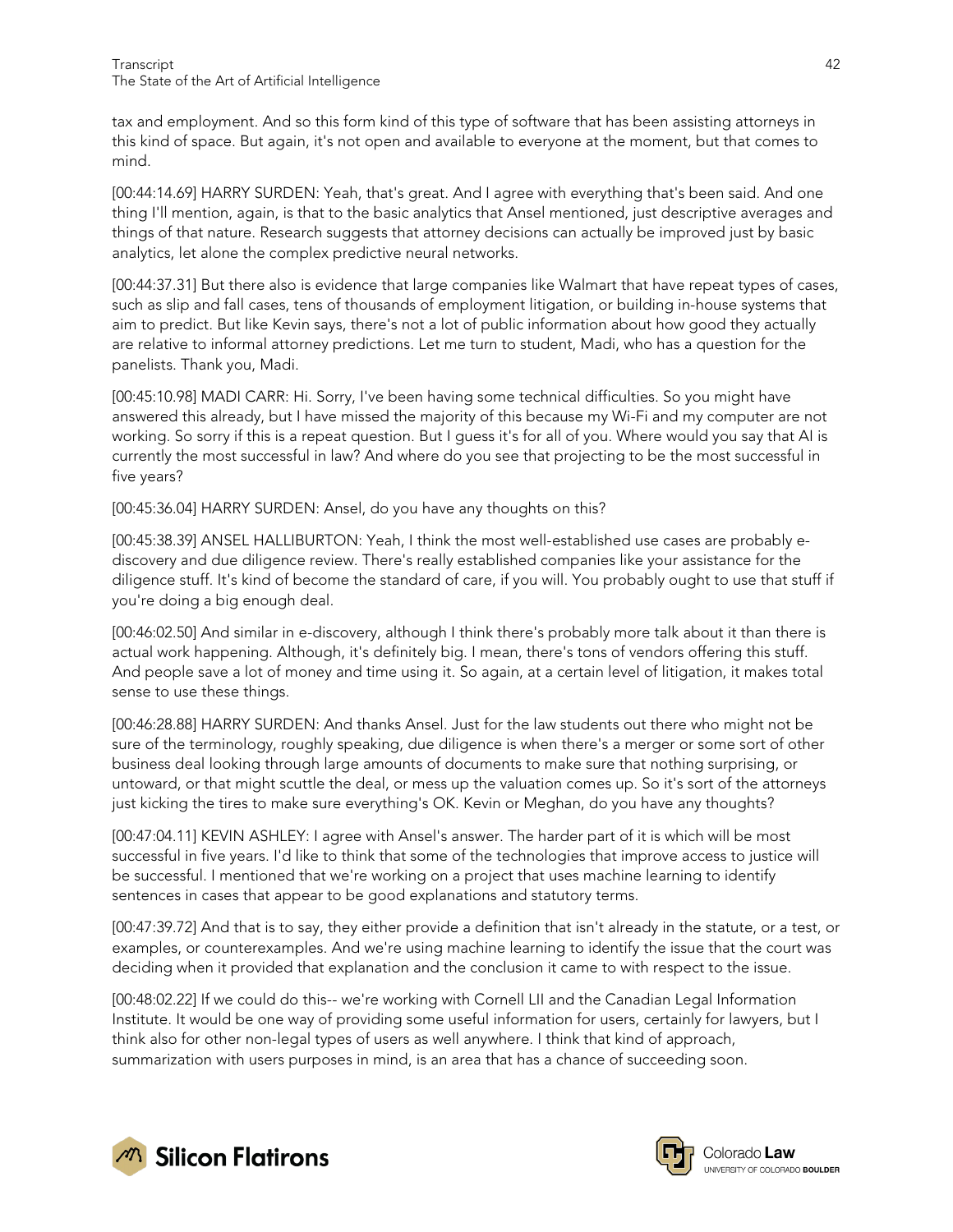#### Transcript 43 The State of the Art of Artificial Intelligence

[00:48:35.04] HARRY SURDEN: So Kevin, this is a great point. And James Hazzard asked an earlier question, why not make legal documents structured from the outset? So a lot of the work you're talking about is kind of implicitly and inferring things from data, kind of semi-structured data. Could you imagine or would you like-- if you had a second magic wand, if there were court cases and there is a definition of the term, if the judge somehow formally bracketed this as a term, and this is my definition in computer processable unambiguous form.

[00:49:12.25] KEVIN ASHLEY: Well, Harry, I've been in AI law since the '80s. And that has been a perpetual goal of trying to get judges to speak in more structured terms. And I don't think it can succeed. But think of the context like Cornell Legal Information service, where they already have a dictionary, the Wex dictionary, where you can hit a link on a term and get a definition. Here you could hit a link on a term and get not only a definition, but a sentence, an exclamatory sentence from a case that's a good explanation of the sentence. It's that kind of thing that I think could do.

[00:49:58.36] HARRY SURDEN: Yeah. And one example I'll say where the government believe it or not has produced structured data is the House of Representatives about 10 years ago took the US code, the titles of the US code, and released it in structured form with the imprimatur of the government on it.

[00:50:17.99] So I agree to you. It's not likely, but it was at least one example. So we can hope what you can imagine courts releasing decisions, and then having some official court representative go through and annotate it in a way that receives the imprimatur of the court. Not likely, but at least possible.

[00:50:38.53] KEVIN ASHLEY: Hope springs eternal.

[00:50:39.91] HARRY SURDEN: Hope springs eternal. Meghan, I'd love to hear your thoughts on this.

[00:50:44.74] MEGHAN MA: I think they're actually quite a bit of contracts and legislation is already rather structured. I think the stickiness is with case law. And in part what Kevin was saying is that judges can be rather narrative in the way that they like to write. And a lot of it is storytelling as opposed to maybe finding the facts or restating the facts. It's maybe crafting and constructing the facts that they want to kind of drive this narrative.

[00:51:14.75] And so one thing that might be interesting, actually, is whether there is a pattern in the way that these narratives form. And if there is a pattern, then we naturally can find this structure. So that might be an area of interest, but it won't be in the next five years. I don't think.

[00:51:31.70] HARRY SURDEN: That's a great point, Meghan. So one really interesting question here is, how do you see AI being used for reading long legislation? So I just had this experience. The infrastructure bill was passed and I decided unfortunately to read it. And it is far too long for any human to comprehend. So Kevin, do you see any prospects for summarization for either legislators or the public, things of that nature in the next five years?

[00:52:04.20] KEVIN ASHLEY: I have to say, no, Harry. On the other hand, I don't have much experience at all with legislative texts. I was involved in a project with the School of Public Health, where they had collected state statutes concerning public health emergencies. The statutes directed who in the public health system in the state was supposed to communicate with whom over what time period and so forth. And they developed a scheme for annotating those statutes. And we did some machine learning on it.

[00:52:48.03] And interestingly what they would do is having annotated it, they would create diagrams for a state with the participants in the public health system, and linkages indicating who is directed to communicate with what other entity in it. And then you could superimpose the network for Texas over the network for Pennsylvania and learn interesting things from that comparison. That kind of graphic representation of what's in a statute might be something that could be feasible.



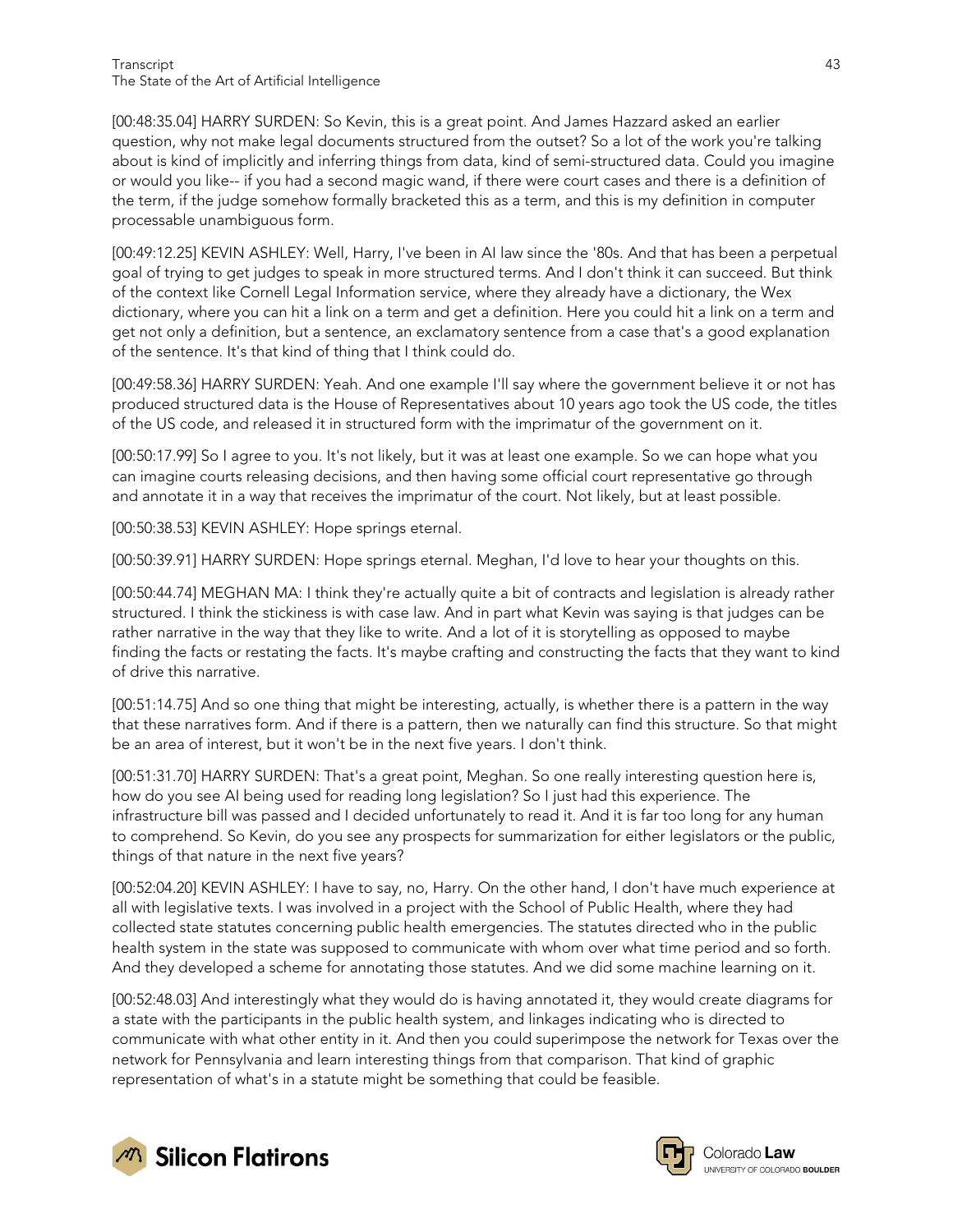[00:53:27.03] HARRY SURDEN: Meghan, this is really up your alley. I feel like giving your work on linguistics and text, do you have any thoughts about the capabilities for analyzing complex legislation that might be too hard to read?

[00:53:40.00] MEGHAN MA: Yeah, so I think there is quite a bit of research at the moment right now. Roses Code is looking into how do you translate legislation, or how do you kind of work together in a paired programming almost since. I know Khattalah, they do that with the French tax legislation.

[00:53:59.31] What's also interesting is sort of this other side that's, I think, spearheaded by Monica Palmirani on legal ML. And they're working on legislation, and how do you infuse more of that structure. So that going forward, it will be easier to kind of digest heavy, long legislative text. But at the moment, I think it is still a bit sticky, troublesome to go through that many pages. And I feel like it speaks largely to the opacity of the language.

[00:54:30.47] HARRY SURDEN: And just to follow up Meghan, would you advocate for a little more controlled or structure legislative language? Because there is a lot of structure. There's just not a lot of restrictions on conventions and things of that nature. Is that a promising outcome?

[00:54:51.13] MEGHAN MA: Yes, so I would-- sorry, I would advocate more structure, I think, on the condition that we figure out how to maintain some of the strategic silences. So what we notice, especially when it comes to legislative drafting, is that there isn't a lot of agreement. And it will take already far longer than what it already takes to kind of draft if we don't have the space for future negotiation and kind of that compromise.

[00:55:24.85] So I think structure, yes, more structure is great. But there are some things that natural language has done well, which is preserve sort of that flexibility and that elasticity. And some of those things are intentional. So I think we will have to figure out how do you do that, and how do you kind of look into crafting with flexibility.

[00:55:47.12] HARRY SURDEN: So more structure is not always desirable. In fact, it can lead to issues or problems. Ansel, do you have any thoughts about the legislation topic?

[00:55:57.41] ANSEL HALLIBURTON: Just a few. Yeah. And this is something I learned at Airbus. There's an interesting thing called simplified technical English, and it's a controlled natural language. Meaning it's an inventory of some number of words that you're allowed to use in an aircraft technical repair manual. And each of those words is defined with precisely one meaning. So it avoids certain kinds of ambiguity entirely. So that could be something to explore potentially for legislative drafting or contracts as well, which is the context I've been thinking about it.

[00:56:32.69] KEVIN ASHLEY: Harry?

[00:56:34.35] HARRY SURDEN: Yeah, go ahead, Kevin.

[00:56:35.52] KEVIN ASHLEY: Harry, you mentioned the word conventions and I think there's some potential there. In that project I mentioned, we were amazed to see the lack of conventions on simple things, like how to list items in a statute, or relations between subsections or subparagraphs and so forth. If we could just adopt some conventions to standardize that, it might be very helpful.

[00:57:03.42] HARRY SURDEN: Yeah, so there's a lot of ambiguity and statutes that's unintentional, right? So we might be able to make pretty good progress by elevating that implicit formality and making it more explicit, even while preserving the areas for intentional ambiguity that allow flexibility. And that's to Ansel and Meghan's point. Great, great point.

[00:57:26.85] And then we've got time for one more question. So Alec Walker says, many of these technologies being discussed already exist. The challenge for my experience is adoption. The legal